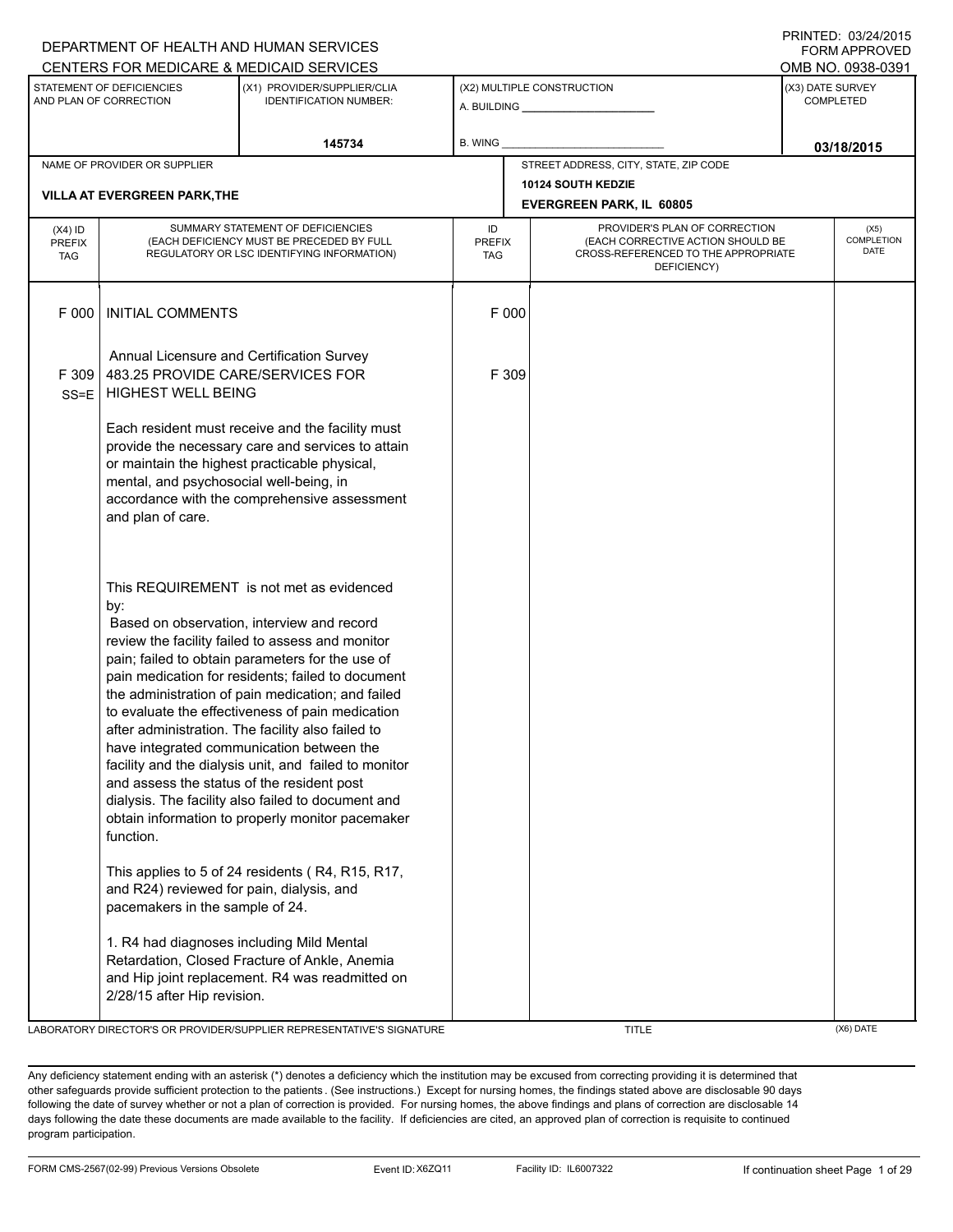# A. BUILDING **\_\_\_\_\_\_\_\_\_\_\_\_\_\_\_\_\_\_\_\_\_\_** (X1) PROVIDER/SUPPLIER/CLIA IDENTIFICATION NUMBER: STATEMENT OF DEFICIENCIES AND PLAN OF CORRECTION (X3) DATE SURVEY COMPLETED FORM APPROVED (X2) MULTIPLE CONSTRUCTION **B. WING** CENTERS FOR MEDICARE & MEDICAID SERVICES **And CENTERS FOR MEDICAL ACCESS** OMB NO. 0938-0391 **145734 03/18/2015** NAME OF PROVIDER OR SUPPLIER STREET ADDRESS, CITY, STATE, ZIP CODE **10124 SOUTH KEDZIE VILLA AT EVERGREEN PARK,THE EVERGREEN PARK, IL 60805** PROVIDER'S PLAN OF CORRECTION (EACH CORRECTIVE ACTION SHOULD BE CROSS-REFERENCED TO THE APPROPRIATE DEFICIENCY) (X5) **COMPLETION** DATE ID PREFIX TAG (X4) ID PREFIX TAG SUMMARY STATEMENT OF DEFICIENCIES (EACH DEFICIENCY MUST BE PRECEDED BY FULL REGULATORY OR LSC IDENTIFYING INFORMATION) F 309 Continued From page 1 F 309 R4's MDS ( Minimum data Set ) dated 03/07/15 showed that R4's BIMS score ( Brief Interview for Mental Status ) was 1 meaning R4 has severe cognitive impairment. R4 was observed on 03/15/15 up in the wheelchair in the initial tour. At 1:10 pm R4 was in bed and the right hip area of the pants were wet with drainage. The cloth incontinent pad on the bed was also wet with drainage. While checking the drainage with E4 (Wound Nurse), R4 was observed grimacing when touched on the hip area. E4 stated she had changed R4's wound dressing and told a CNA ( Certified Nursing Assistant) to change R4's pants but the CNA ' s were passing lunch trays at the time. The following day on 03/16/15, E5 (Wound Nurse) changed R4's wound dressing and R4 was observed grimacing and moaning when the site was touched. March 2015 POS (Physician Order Sheet) showed R4 had an order for Norco 5/325 mg (Two tablets) every four hours as needed for pain and Tylenol 650 mg every six hours as needed for pain. The orders did not have parameters to differentiate when to use the Norco or when to use the Tylenol. R4 ' s Comprehensive pain assessment dated 02/28/15 done after readmission omitted Tylenol as an intervention for pain control and no parameters were set to determine which medication to use for pain control interventions. Nurses notes dated 03/05/15 at 15:54 (3:54 PM) showed " The resident's hip incision has changed in status she is having a moderate amount of serosanguinous drainage, there is increased

FORM CMS-2567(02-99) Previous Versions Obsolete Event ID:X6ZQ11 Facility ID: IL6007322 If continuation sheet Page 2 of 29

DEPARTMENT OF HEALTH AND HUMAN SERVICES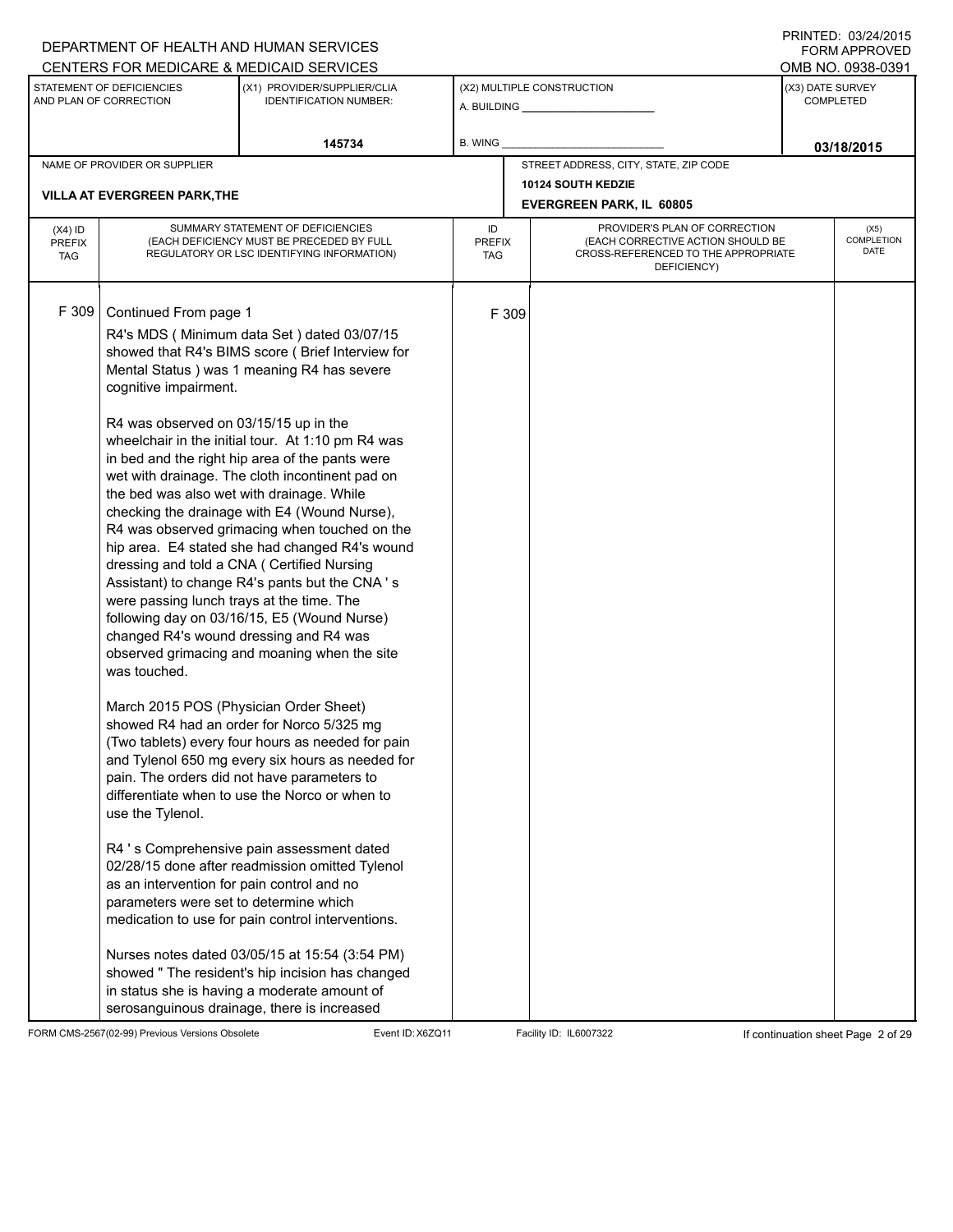|               |                                                     | DEPARTMENT OF HEALTH AND HUMAN SERVICES                      |               |       |                                                    |                  | <b>FORM APPROVED</b><br>OMB NO. 0938-0391 |
|---------------|-----------------------------------------------------|--------------------------------------------------------------|---------------|-------|----------------------------------------------------|------------------|-------------------------------------------|
|               |                                                     | CENTERS FOR MEDICARE & MEDICAID SERVICES                     |               |       |                                                    |                  |                                           |
|               | STATEMENT OF DEFICIENCIES<br>AND PLAN OF CORRECTION | (X1) PROVIDER/SUPPLIER/CLIA<br><b>IDENTIFICATION NUMBER:</b> |               |       | (X2) MULTIPLE CONSTRUCTION                         | (X3) DATE SURVEY | <b>COMPLETED</b>                          |
|               |                                                     | 145734                                                       | B. WING       |       |                                                    |                  | 03/18/2015                                |
|               | NAME OF PROVIDER OR SUPPLIER                        |                                                              |               |       | STREET ADDRESS, CITY, STATE, ZIP CODE              |                  |                                           |
|               |                                                     |                                                              |               |       | <b>10124 SOUTH KEDZIE</b>                          |                  |                                           |
|               | <b>VILLA AT EVERGREEN PARK, THE</b>                 |                                                              |               |       | <b>EVERGREEN PARK, IL 60805</b>                    |                  |                                           |
| $(X4)$ ID     |                                                     | SUMMARY STATEMENT OF DEFICIENCIES                            | ID            |       | PROVIDER'S PLAN OF CORRECTION                      |                  | (X5)                                      |
| <b>PREFIX</b> |                                                     | (EACH DEFICIENCY MUST BE PRECEDED BY FULL                    | <b>PREFIX</b> |       | (EACH CORRECTIVE ACTION SHOULD BE                  |                  | <b>COMPLETION</b><br>DATE                 |
| <b>TAG</b>    |                                                     | REGULATORY OR LSC IDENTIFYING INFORMATION)                   | TAG           |       | CROSS-REFERENCED TO THE APPROPRIATE<br>DEFICIENCY) |                  |                                           |
|               |                                                     |                                                              |               |       |                                                    |                  |                                           |
| F 309         |                                                     |                                                              |               |       |                                                    |                  |                                           |
|               | Continued From page 2                               |                                                              |               | F 309 |                                                    |                  |                                           |
|               | swelling and she is complaining of pain."           |                                                              |               |       |                                                    |                  |                                           |
|               |                                                     | On 03/16/15 at 3:15 PM, E18 (Nurse) said she                 |               |       |                                                    |                  |                                           |
|               |                                                     | was the treatment nurse on 03/05/15. She said                |               |       |                                                    |                  |                                           |
|               |                                                     | R4 had complained of pain in the right hip and               |               |       |                                                    |                  |                                           |
|               | E18 had told R4 's nurse.                           |                                                              |               |       |                                                    |                  |                                           |
|               |                                                     |                                                              |               |       |                                                    |                  |                                           |
|               |                                                     | Review of R4 's Controlled Substance Proof of                |               |       |                                                    |                  |                                           |
|               |                                                     | use for Norco showed E6 (Nurse) had signed out               |               |       |                                                    |                  |                                           |
|               |                                                     | two tablets on 03/05/15 at 10 AM but there was               |               |       |                                                    |                  |                                           |
|               |                                                     | no documentation in the MAR or nurses notes                  |               |       |                                                    |                  |                                           |
|               |                                                     | that it was given. No assessment of R4's pain,               |               |       |                                                    |                  |                                           |
|               |                                                     | nor a follow up after the medication administration          |               |       |                                                    |                  |                                           |
|               |                                                     | was found on the MAR for 03/05/15 at 10am.                   |               |       |                                                    |                  |                                           |
|               |                                                     | Review of R4's Controlled Substances Proof of                |               |       |                                                    |                  |                                           |
|               |                                                     | Use sheet showed E6 (Nurse) had signed out                   |               |       |                                                    |                  |                                           |
|               | Norco medication on the following dates:            |                                                              |               |       |                                                    |                  |                                           |
|               | 02/28 at 10pm-2 tablets,                            |                                                              |               |       |                                                    |                  |                                           |
|               | 03/01 at 9 AM- 2 tablets,                           |                                                              |               |       |                                                    |                  |                                           |
|               | 03/01 at 1 PM- 2 tablets,                           |                                                              |               |       |                                                    |                  |                                           |
|               | 03/01 at 6 PM-1 tablet,                             |                                                              |               |       |                                                    |                  |                                           |
|               | 03/03 at 6 AM- 2 tablets,                           |                                                              |               |       |                                                    |                  |                                           |
|               | 03/03 at 12 PM- 2 tablets,                          |                                                              |               |       |                                                    |                  |                                           |
|               | 03/03 at 4 PM- 2 tablets,                           |                                                              |               |       |                                                    |                  |                                           |
|               | 03/03 at 10 PM- 2 tablets,                          |                                                              |               |       |                                                    |                  |                                           |
|               | 03/05 at 10 AM 2 tablets.                           | No comments were written on the comments                     |               |       |                                                    |                  |                                           |
|               |                                                     | section, no parameters documented and no                     |               |       |                                                    |                  |                                           |
|               | follow up provided if pain medication were          |                                                              |               |       |                                                    |                  |                                           |
|               |                                                     | actually given. No documentation on R4's MAR                 |               |       |                                                    |                  |                                           |
|               |                                                     | (Medication Administration Record) dated March               |               |       |                                                    |                  |                                           |
|               |                                                     | 2015 was found to show that the medications for              |               |       |                                                    |                  |                                           |
|               | pain.                                               |                                                              |               |       |                                                    |                  |                                           |
|               |                                                     |                                                              |               |       |                                                    |                  |                                           |
|               |                                                     | On 03/17/15 at 12:40 PM E6 was asked about                   |               |       |                                                    |                  |                                           |
|               |                                                     | the medications that was signed out from R4's                |               |       |                                                    |                  |                                           |
|               |                                                     | Norco medication bingo card. E6 acknowledged                 |               |       |                                                    |                  |                                           |
|               |                                                     | that she signed out all the medications for R4. E6           |               |       |                                                    |                  |                                           |

FORM CMS-2567(02-99) Previous Versions Obsolete Event ID:X6ZQ11 Facility ID: IL6007322 If continuation sheet Page 3 of 29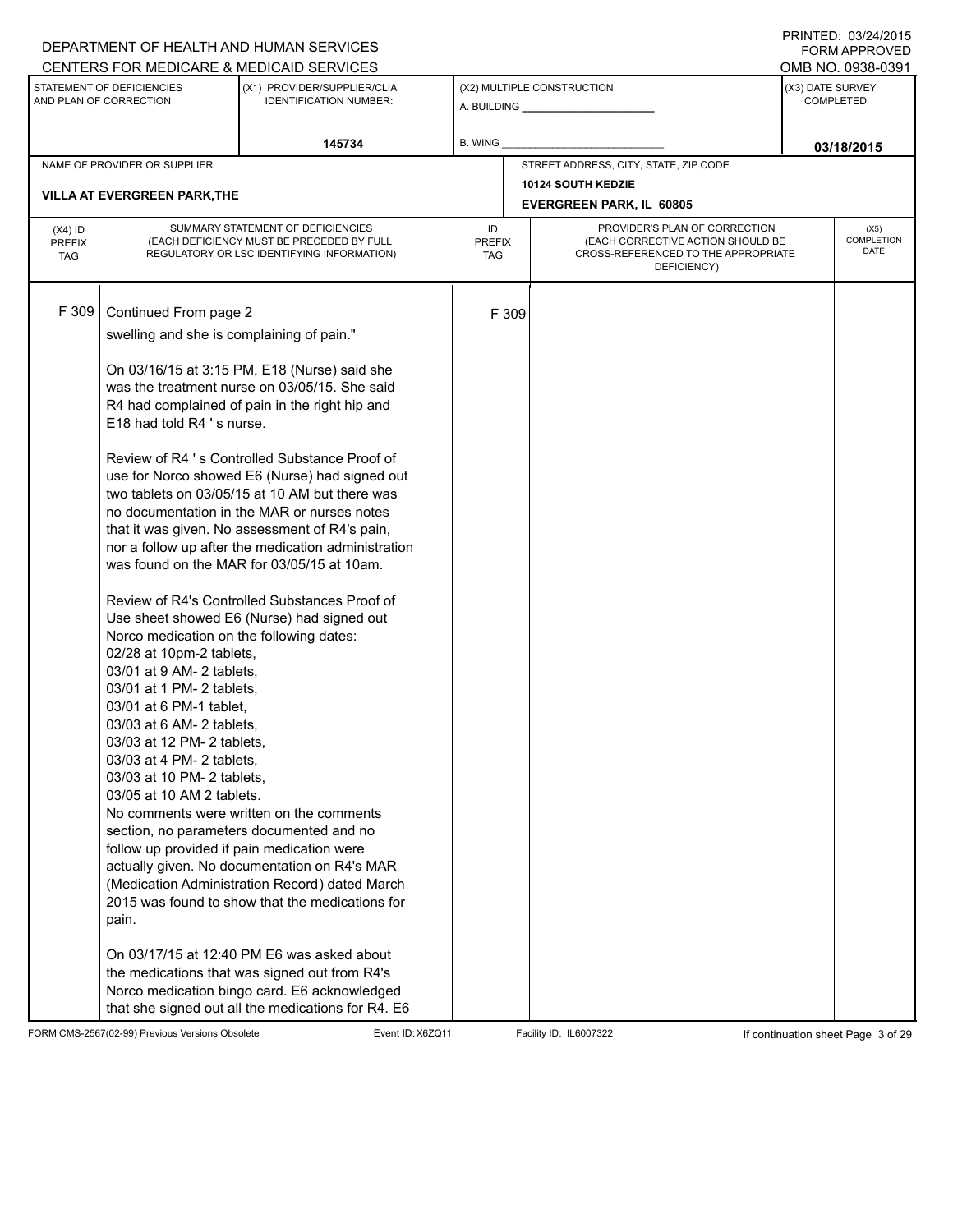### A. BUILDING **\_\_\_\_\_\_\_\_\_\_\_\_\_\_\_\_\_\_\_\_\_\_** (X1) PROVIDER/SUPPLIER/CLIA IDENTIFICATION NUMBER: STATEMENT OF DEFICIENCIES AND PLAN OF CORRECTION (X3) DATE SURVEY COMPLETED FORM APPROVED (X2) MULTIPLE CONSTRUCTION **B. WING** DEPARTMENT OF HEALTH AND HUMAN SERVICES CENTERS FOR MEDICARE & MEDICAID SERVICES **And CENTERS FOR MEDICAL ACCESS** OMB NO. 0938-0391 **145734 03/18/2015** NAME OF PROVIDER OR SUPPLIER STREET ADDRESS, CITY, STATE, ZIP CODE **10124 SOUTH KEDZIE VILLA AT EVERGREEN PARK,THE EVERGREEN PARK, IL 60805** PROVIDER'S PLAN OF CORRECTION (EACH CORRECTIVE ACTION SHOULD BE CROSS-REFERENCED TO THE APPROPRIATE DEFICIENCY) (X5) **COMPLETION** DATE ID PREFIX TAG (X4) ID PREFIX TAG SUMMARY STATEMENT OF DEFICIENCIES (EACH DEFICIENCY MUST BE PRECEDED BY FULL REGULATORY OR LSC IDENTIFYING INFORMATION) F 309 Continued From page 3 F 309 did not sign on R4's MAR that these narcotic pain medication were given. E6 was unable to answer the type of parameters she followed nor show if staff followed up on the effectiveness of medication if they were given. R4's pain management care plan interventions included: Administer analgesia as per order, Identify and record previous response to analgesia including pain relief, side effects and impact on function, Monitor and document for probable cause of each pain episode. R4's clinical record showed these interventions were not followed. R4 was not assessed regularly to check whether she had pain and was not given medication when she was in pain. R4 was observed grimacing while being checked by E4 (wound nurse) on 3/15 and grimacing and moaning while being given wound treatment on 3/16 by E5. The MAR did not show if R4 received any pain medication and there was no record of follow up to check if pain was relieved. R4's admission pain assessment indicated R4 had mild Mental Retardation and can express pain by facial expression, guarding, moaning loudly or crying. The assessment showed wound dressing and repositioning made the pain worse. There was no documentation of these being monitored on a regular basis. 2. R15 had diagnoses including Right hip Fracture S/P Arthroplasty, both Lower Extremity DVT (Deep Vein Thrombosis), spine and sacral wound with wound vacuum. R15 had an order for Norco 5/325 1 tablet orally daily before wound

FORM CMS-2567(02-99) Previous Versions Obsolete Event ID:X6ZQ11 Facility ID: IL6007322 If continuation sheet Page 4 of 29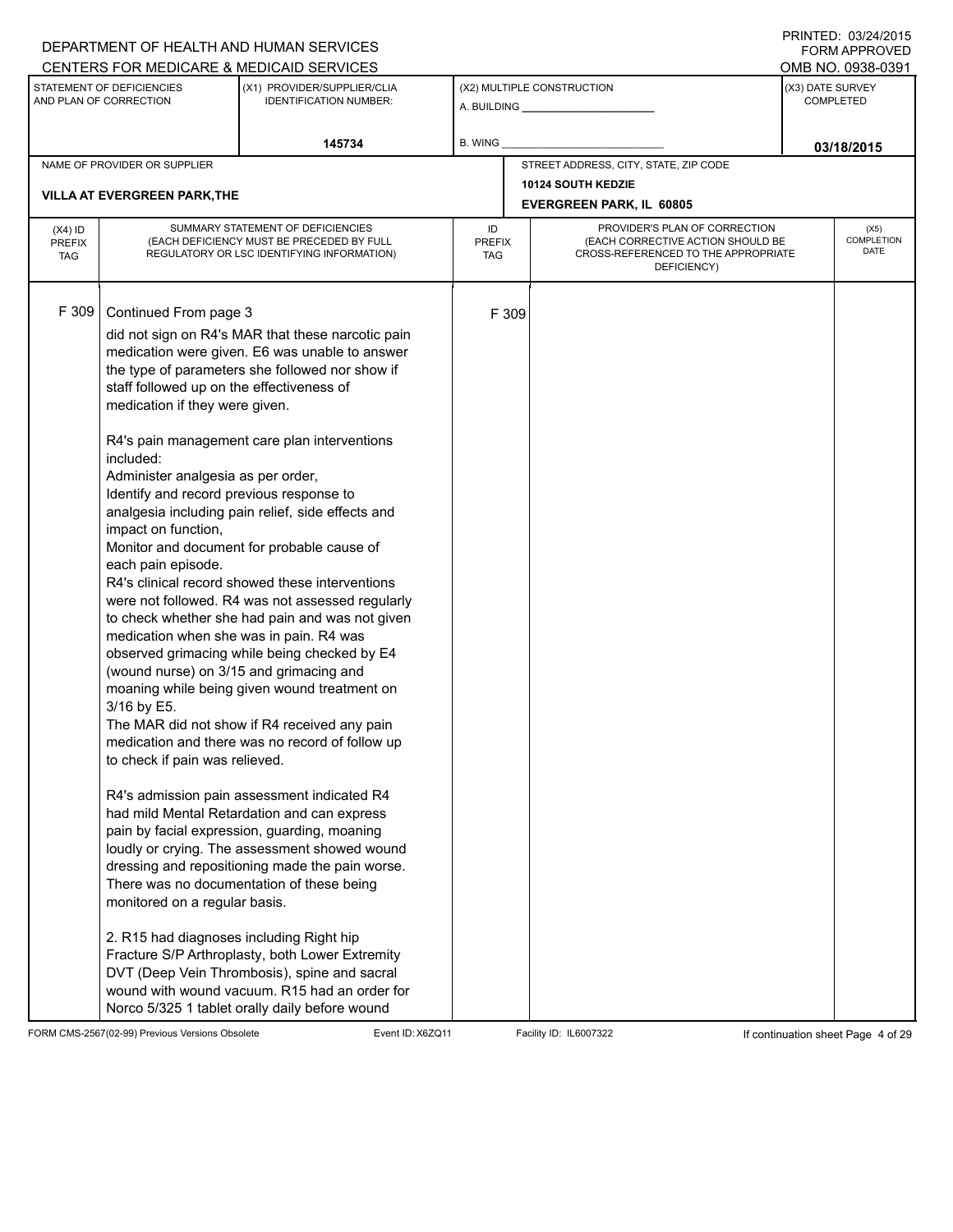# A. BUILDING **\_\_\_\_\_\_\_\_\_\_\_\_\_\_\_\_\_\_\_\_\_\_** (X1) PROVIDER/SUPPLIER/CLIA IDENTIFICATION NUMBER: STATEMENT OF DEFICIENCIES AND PLAN OF CORRECTION (X3) DATE SURVEY COMPLETED FORM APPROVED (X2) MULTIPLE CONSTRUCTION **B. WING** CENTERS FOR MEDICARE & MEDICAID SERVICES **And CENTERS FOR MEDICAL ACCESS** OMB NO. 0938-0391 **145734 03/18/2015** NAME OF PROVIDER OR SUPPLIER STREET ADDRESS, CITY, STATE, ZIP CODE **10124 SOUTH KEDZIE VILLA AT EVERGREEN PARK,THE EVERGREEN PARK, IL 60805** PROVIDER'S PLAN OF CORRECTION (EACH CORRECTIVE ACTION SHOULD BE CROSS-REFERENCED TO THE APPROPRIATE DEFICIENCY) (X5) **COMPLETION** DATE ID PREFIX TAG (X4) ID PREFIX TAG SUMMARY STATEMENT OF DEFICIENCIES (EACH DEFICIENCY MUST BE PRECEDED BY FULL REGULATORY OR LSC IDENTIFYING INFORMATION) F 309 Continued From page 4 F 309 care and it's specified to be given at 9 AM. On 03/17/15 at 11:05 am, E9 (PT/Physical Therapist) and E10 (PT assistant) turned R15 after providing electrical stimulation therapy at 10 AM. While turning, R15 was observed moaning and grimacing. R15 stated, "It hurts!" E9 stated that most of R15's pain is in the hip when he is being turned. E9 notified the nurse of R15's pain. At 11:55 am, E7 (Nurse) was asked if R15 received pain medication. E7 nurse stated that she was about to give it because R15 was sleeping earlier. R15's MAR did not show pain assessment in the record. There was no documentation on the effectiveness of the daily pain medication. The facility staff only documented Tylenol PRN that was given on 2/21/15 at 9 PM. On 03/17/15 at 11:40 AM, E8 (CNA/Certified Nursing Assistant) stated that most of the time he takes care of R15 and R15 would yell and moan when he was turned every two hours and at other times. E8 stated R15 showed pain during repositioning. The only other pain medication ordered was Tylenol 650 mg orally every six hours as needed. On 03/18/15 at 11:20 AM with E20 (Nurse) present, R15 was asked about his pain and effectiveness of the pain medication. R15 said he still had pain in the hip and his feet ached. At the same time R15 was observed grimacing and pointing to his right hip and his feet where the pain was. R15 stated that he got a little relief from the medication given in the morning. R15's pain management Care Plan interventions included to:

FORM CMS-2567(02-99) Previous Versions Obsolete Event ID:X6ZQ11 Facility ID: IL6007322 If continuation sheet Page 5 of 29

DEPARTMENT OF HEALTH AND HUMAN SERVICES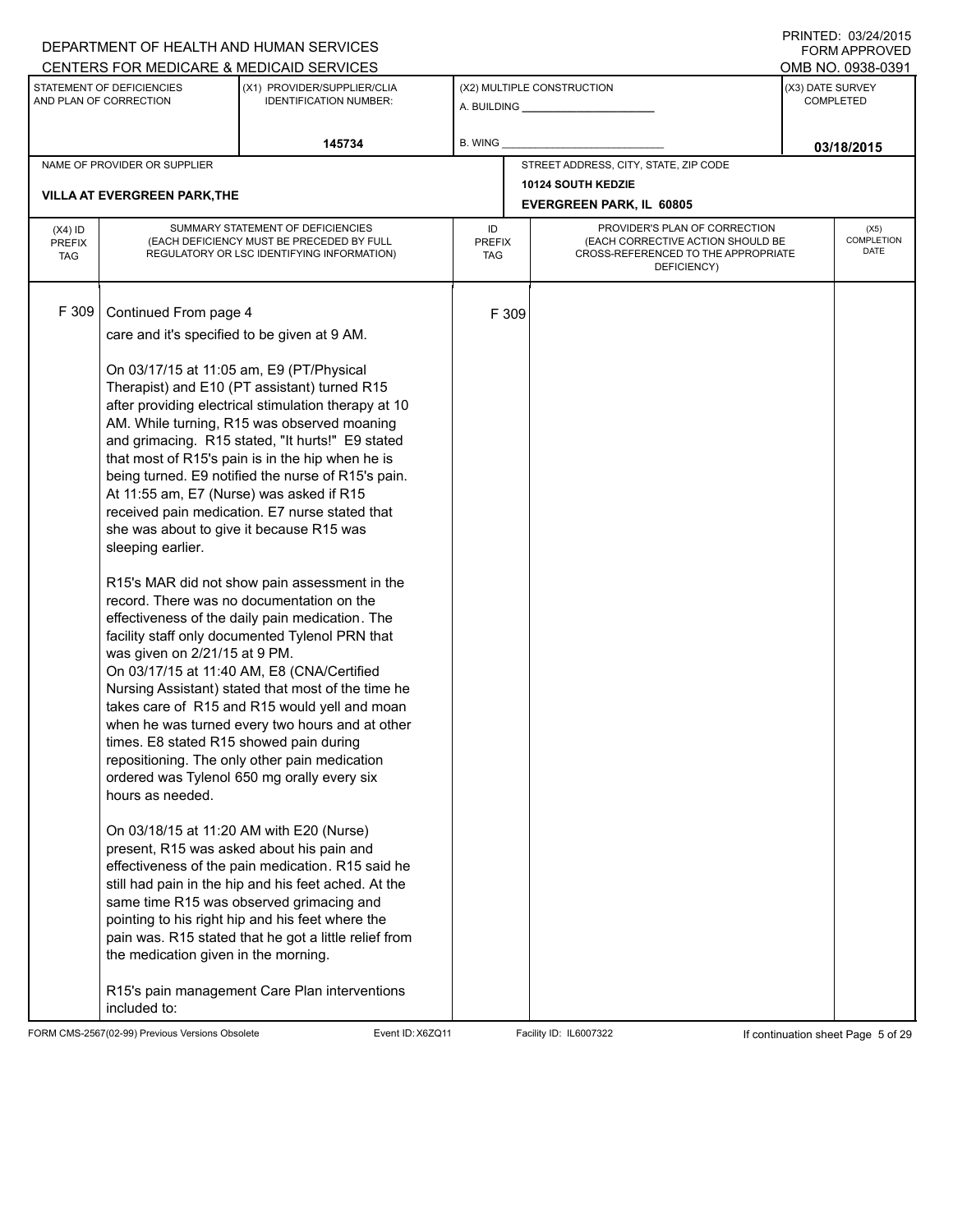# A. BUILDING **\_\_\_\_\_\_\_\_\_\_\_\_\_\_\_\_\_\_\_\_\_\_** (X1) PROVIDER/SUPPLIER/CLIA IDENTIFICATION NUMBER: STATEMENT OF DEFICIENCIES AND PLAN OF CORRECTION (X3) DATE SURVEY COMPLETED FORM APPROVED (X2) MULTIPLE CONSTRUCTION **B. WING** DEPARTMENT OF HEALTH AND HUMAN SERVICES CENTERS FOR MEDICARE & MEDICAID SERVICES **And CENTERS FOR MEDICAL ACCESS** OMB NO. 0938-0391 **145734 03/18/2015** NAME OF PROVIDER OR SUPPLIER STREET ADDRESS, CITY, STATE, ZIP CODE **10124 SOUTH KEDZIE VILLA AT EVERGREEN PARK,THE EVERGREEN PARK, IL 60805** PROVIDER'S PLAN OF CORRECTION (EACH CORRECTIVE ACTION SHOULD BE CROSS-REFERENCED TO THE APPROPRIATE DEFICIENCY) (X5) **COMPLETION** DATE ID PREFIX TAG (X4) ID PREFIX TAG SUMMARY STATEMENT OF DEFICIENCIES (EACH DEFICIENCY MUST BE PRECEDED BY FULL REGULATORY OR LSC IDENTIFYING INFORMATION) F 309 Continued From page 5 F 309 " Anticipate the resident's need for pain relief and respond immediately to any complaint of pain. Evaluate the effectiveness of pain interventions (Specify Freq)": Frequency not specified. The documentation of R15's pain management did not show regular monitoring of pain, effectiveness or ineffectiveness of treatment such as analgesics and immediately respond to R15' s complain of pain. 3. R17's admission record dated 12/18/14 showed R17 was admitted with diagnoses that included Aftercare for Traumatic Hip Fracture. R17's Minimum Data Set dated 12/25/14 assessed R17 cognitively as moderately impaired and required extensive assistance in all activities of daily living. R17's Physician Order Sheet for February/ March 2115, showed an order for Acetaminophen 650 milligrams by mouth as needed for pain (prn) and an order for Hydrocodone 5-325 mg take 1 tablet by mouth every 4 hours as needed. These orders did not have a parameter pain scale for which analgesic to give R17 for her pain. E21 (RN) was asked on 3/17/15 at 12:00 PM how does she determine what pain medication to give R17 when she is in pain. E21 stated "I can tell sometimes they way she moans." R17's initial comprehensive pain assessment dated 12/18/14 was incomplete R17 was not assessed using a numerical pain scale from 1-10, R17 was not assessed for frequency of pain, and what made pain worse. Under possible conditions r/t pain is checked for pain due to hip fracture. Pain management includes Tylenol 650

FORM CMS-2567(02-99) Previous Versions Obsolete Event ID:X6ZQ11 Facility ID: IL6007322 If continuation sheet Page 6 of 29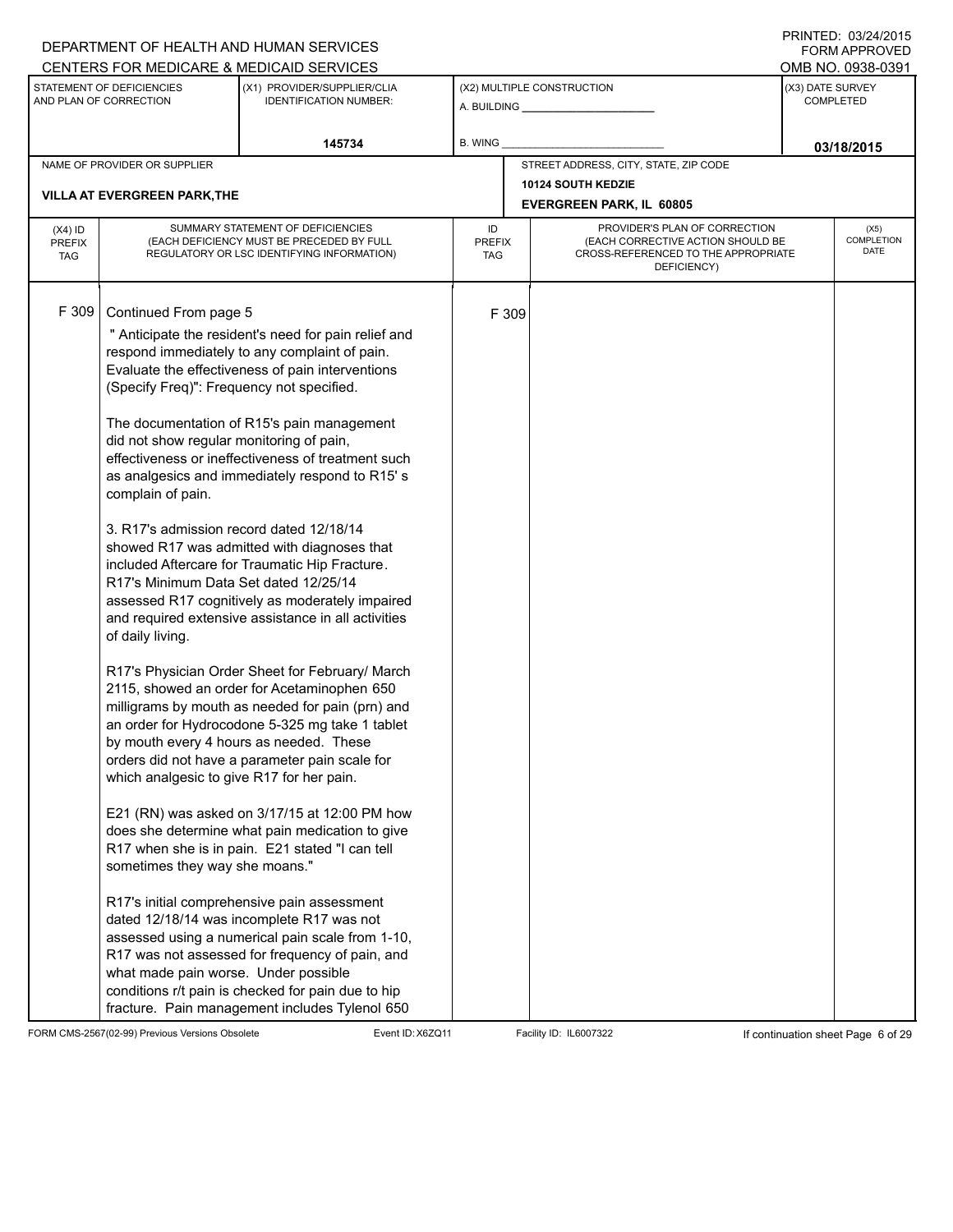|                                          |                                                                                                                                                                                                                                                                                                                                                                                                          | DEPARTMENT OF HEALTH AND HUMAN SERVICES                                                                                                                                                                                                                                                                                                                                                                                                                                                                                                                                                                                                                                                                                                                                                                                                                                                                                                                                                                                              |                                   |       |                                                                                                                          | $1 \times 1 \times 1 = 1$ . $0 \times 1 = 1$<br><b>FORM APPROVED</b> |
|------------------------------------------|----------------------------------------------------------------------------------------------------------------------------------------------------------------------------------------------------------------------------------------------------------------------------------------------------------------------------------------------------------------------------------------------------------|--------------------------------------------------------------------------------------------------------------------------------------------------------------------------------------------------------------------------------------------------------------------------------------------------------------------------------------------------------------------------------------------------------------------------------------------------------------------------------------------------------------------------------------------------------------------------------------------------------------------------------------------------------------------------------------------------------------------------------------------------------------------------------------------------------------------------------------------------------------------------------------------------------------------------------------------------------------------------------------------------------------------------------------|-----------------------------------|-------|--------------------------------------------------------------------------------------------------------------------------|----------------------------------------------------------------------|
|                                          |                                                                                                                                                                                                                                                                                                                                                                                                          | CENTERS FOR MEDICARE & MEDICAID SERVICES                                                                                                                                                                                                                                                                                                                                                                                                                                                                                                                                                                                                                                                                                                                                                                                                                                                                                                                                                                                             |                                   |       |                                                                                                                          | OMB NO. 0938-0391                                                    |
|                                          | STATEMENT OF DEFICIENCIES<br>AND PLAN OF CORRECTION                                                                                                                                                                                                                                                                                                                                                      | (X1) PROVIDER/SUPPLIER/CLIA<br><b>IDENTIFICATION NUMBER:</b>                                                                                                                                                                                                                                                                                                                                                                                                                                                                                                                                                                                                                                                                                                                                                                                                                                                                                                                                                                         |                                   |       | (X2) MULTIPLE CONSTRUCTION                                                                                               | (X3) DATE SURVEY<br><b>COMPLETED</b>                                 |
|                                          |                                                                                                                                                                                                                                                                                                                                                                                                          | 145734                                                                                                                                                                                                                                                                                                                                                                                                                                                                                                                                                                                                                                                                                                                                                                                                                                                                                                                                                                                                                               | B. WING                           |       |                                                                                                                          | 03/18/2015                                                           |
|                                          | NAME OF PROVIDER OR SUPPLIER                                                                                                                                                                                                                                                                                                                                                                             |                                                                                                                                                                                                                                                                                                                                                                                                                                                                                                                                                                                                                                                                                                                                                                                                                                                                                                                                                                                                                                      |                                   |       | STREET ADDRESS, CITY, STATE, ZIP CODE                                                                                    |                                                                      |
|                                          | <b>VILLA AT EVERGREEN PARK, THE</b>                                                                                                                                                                                                                                                                                                                                                                      |                                                                                                                                                                                                                                                                                                                                                                                                                                                                                                                                                                                                                                                                                                                                                                                                                                                                                                                                                                                                                                      |                                   |       | <b>10124 SOUTH KEDZIE</b>                                                                                                |                                                                      |
|                                          |                                                                                                                                                                                                                                                                                                                                                                                                          |                                                                                                                                                                                                                                                                                                                                                                                                                                                                                                                                                                                                                                                                                                                                                                                                                                                                                                                                                                                                                                      |                                   |       | <b>EVERGREEN PARK, IL 60805</b>                                                                                          |                                                                      |
| $(X4)$ ID<br><b>PREFIX</b><br><b>TAG</b> |                                                                                                                                                                                                                                                                                                                                                                                                          | SUMMARY STATEMENT OF DEFICIENCIES<br>(EACH DEFICIENCY MUST BE PRECEDED BY FULL<br>REGULATORY OR LSC IDENTIFYING INFORMATION)                                                                                                                                                                                                                                                                                                                                                                                                                                                                                                                                                                                                                                                                                                                                                                                                                                                                                                         | ID<br><b>PREFIX</b><br><b>TAG</b> |       | PROVIDER'S PLAN OF CORRECTION<br>(EACH CORRECTIVE ACTION SHOULD BE<br>CROSS-REFERENCED TO THE APPROPRIATE<br>DEFICIENCY) | (X5)<br>COMPLETION<br>DATE                                           |
| F 309                                    | Continued From page 6<br>with current plan of care. There was no<br>on 12/24/14 through 12/31/14.<br>R17's Controlled Substance Form for the<br>March 2015, showed R17 did receive the<br>medication but there was inconsistent<br>prior to administration and after.<br>included the following interventions:<br>immediately to any complaint of pain.<br>ability and impact on cognition.<br>function. | mg every 4 hours prn as needed and continue<br>reassessment of R17's pain or that R17 was<br>receiving Hydrocodone 10-325 mg in December<br>medication Hydrocodone/Acetaminophen 5-325<br>mg for the months of January, February and<br>documentation on the prn medication form of the<br>effectiveness of the medication and pain scale<br>R17's care plan for pain initiated on 12/18/14<br>Administer analgesia (specify medication) as per<br>order. Give 1/2 hour before treatments or care.<br>Anticipate R17's need for pain relief and respond<br>Evaluate the effectiveness of pain interventions<br>(every shift). Review for compliance, alleviating<br>of symptoms, dosing schedules and resident<br>satisfaction with results, impact on functional<br>Identify and record previous pain history and<br>management of that pain and impact on function.<br>Identify previous pain history and management of<br>that pain. Identify previous response to analgesia<br>including pain relief, side effects and impact on |                                   | F 309 |                                                                                                                          |                                                                      |
|                                          |                                                                                                                                                                                                                                                                                                                                                                                                          | The Facility Pain Assessment and Management                                                                                                                                                                                                                                                                                                                                                                                                                                                                                                                                                                                                                                                                                                                                                                                                                                                                                                                                                                                          |                                   |       |                                                                                                                          |                                                                      |

FORM CMS-2567(02-99) Previous Versions Obsolete Event ID:X6ZQ11 Facility ID: IL6007322 If continuation sheet Page 7 of 29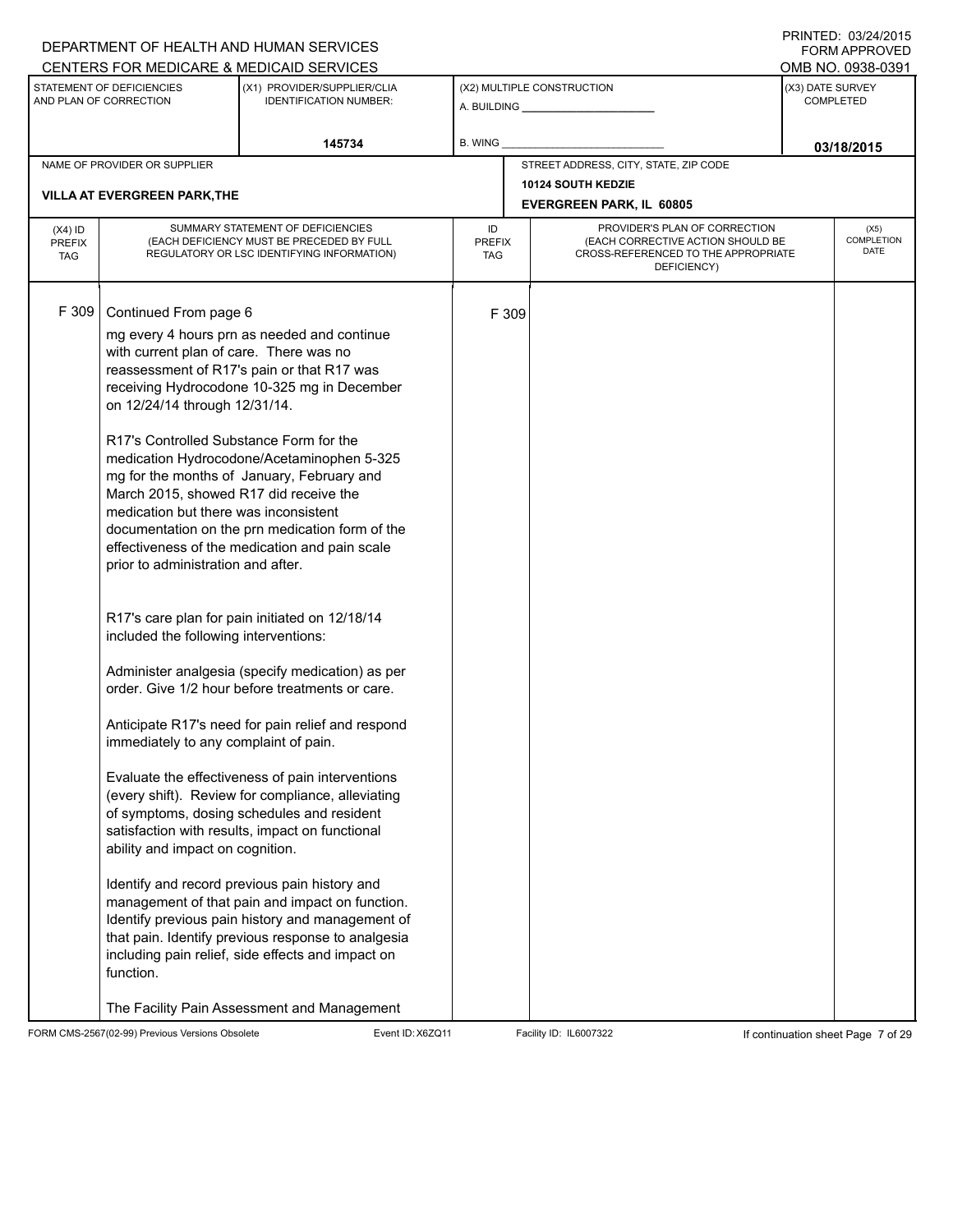| DEPARTMENT OF HEALTH AND HUMAN SERVICES                                                                                                                                                                                                                                                                                                                                                                                                                                                               |                                                                                                                                                                                                                                                                                                                                                                                                                                                                                                                                                                                                                                                                                                                                                                                                                                                                                                                                                                                                                                                                                                                      |                            |                                                                                                                          | <b>FORM APPROVED</b>                 |
|-------------------------------------------------------------------------------------------------------------------------------------------------------------------------------------------------------------------------------------------------------------------------------------------------------------------------------------------------------------------------------------------------------------------------------------------------------------------------------------------------------|----------------------------------------------------------------------------------------------------------------------------------------------------------------------------------------------------------------------------------------------------------------------------------------------------------------------------------------------------------------------------------------------------------------------------------------------------------------------------------------------------------------------------------------------------------------------------------------------------------------------------------------------------------------------------------------------------------------------------------------------------------------------------------------------------------------------------------------------------------------------------------------------------------------------------------------------------------------------------------------------------------------------------------------------------------------------------------------------------------------------|----------------------------|--------------------------------------------------------------------------------------------------------------------------|--------------------------------------|
| CENTERS FOR MEDICARE & MEDICAID SERVICES                                                                                                                                                                                                                                                                                                                                                                                                                                                              |                                                                                                                                                                                                                                                                                                                                                                                                                                                                                                                                                                                                                                                                                                                                                                                                                                                                                                                                                                                                                                                                                                                      |                            |                                                                                                                          | OMB NO. 0938-0391                    |
| STATEMENT OF DEFICIENCIES<br>AND PLAN OF CORRECTION                                                                                                                                                                                                                                                                                                                                                                                                                                                   | (X1) PROVIDER/SUPPLIER/CLIA<br><b>IDENTIFICATION NUMBER:</b>                                                                                                                                                                                                                                                                                                                                                                                                                                                                                                                                                                                                                                                                                                                                                                                                                                                                                                                                                                                                                                                         |                            | (X2) MULTIPLE CONSTRUCTION                                                                                               | (X3) DATE SURVEY<br><b>COMPLETED</b> |
|                                                                                                                                                                                                                                                                                                                                                                                                                                                                                                       | 145734                                                                                                                                                                                                                                                                                                                                                                                                                                                                                                                                                                                                                                                                                                                                                                                                                                                                                                                                                                                                                                                                                                               | B. WING                    |                                                                                                                          | 03/18/2015                           |
| NAME OF PROVIDER OR SUPPLIER                                                                                                                                                                                                                                                                                                                                                                                                                                                                          |                                                                                                                                                                                                                                                                                                                                                                                                                                                                                                                                                                                                                                                                                                                                                                                                                                                                                                                                                                                                                                                                                                                      |                            | STREET ADDRESS, CITY, STATE, ZIP CODE                                                                                    |                                      |
|                                                                                                                                                                                                                                                                                                                                                                                                                                                                                                       |                                                                                                                                                                                                                                                                                                                                                                                                                                                                                                                                                                                                                                                                                                                                                                                                                                                                                                                                                                                                                                                                                                                      |                            | 10124 SOUTH KEDZIE                                                                                                       |                                      |
| <b>VILLA AT EVERGREEN PARK, THE</b>                                                                                                                                                                                                                                                                                                                                                                                                                                                                   |                                                                                                                                                                                                                                                                                                                                                                                                                                                                                                                                                                                                                                                                                                                                                                                                                                                                                                                                                                                                                                                                                                                      |                            | <b>EVERGREEN PARK, IL 60805</b>                                                                                          |                                      |
| $(X4)$ ID<br><b>PREFIX</b><br><b>TAG</b>                                                                                                                                                                                                                                                                                                                                                                                                                                                              | SUMMARY STATEMENT OF DEFICIENCIES<br>(EACH DEFICIENCY MUST BE PRECEDED BY FULL<br>REGULATORY OR LSC IDENTIFYING INFORMATION)                                                                                                                                                                                                                                                                                                                                                                                                                                                                                                                                                                                                                                                                                                                                                                                                                                                                                                                                                                                         | ID<br><b>PREFIX</b><br>TAG | PROVIDER'S PLAN OF CORRECTION<br>(EACH CORRECTIVE ACTION SHOULD BE<br>CROSS-REFERENCED TO THE APPROPRIATE<br>DEFICIENCY) | (X5)<br>COMPLETION<br>DATE           |
| F 309<br>Continued From page 7<br>Policy dated October 2010 under General<br>Guidelines included:<br>goals.<br>process that includes the following:<br>a. Assessing the potential for pain;<br>c. Identifying the characteristics of pain;<br>pain management;<br>different levels and sources of pain.<br>g. Monitoring for the effectiveness of the<br>interventions; and<br>h. Modifying approaches as necessary.<br>R5 had diagnoses including Obesity,<br>changed at dialysis center on Mondays, | 1. The pain management program is based on a<br>facility -wide commitment to resident comfort.<br>2."Pain management" is defined as the process<br>of alleviating the resident's pain to a level that is<br>acceptable to the resident and is based on his or<br>her clinical condition and established treatment<br>3. Pain management is a multidisciplinary care<br>b. Effectively recognizing the presence of pain;<br>d. Addressing the underlying causes of pain;<br>e. Developing and implementing approaches to<br>f. Identifying and using specific strategies for<br>4. According to the Physician Order Sheet (POS)<br>Hypertension, Dialysis. The POS showed R5 had<br>a right chest permanent catheter with monitoring<br>for edema every shift and the site dressing to be<br>changed at dialysis center on dialysis days and as<br>needed. The POS showed dialysis was using a<br>new left atrio-ventricular fistula with interventions<br>including to check for bruit/thrill every shift and<br>document, to monitor for signs and symptoms of<br>infection every shift and the site dressing to be | F 309                      |                                                                                                                          |                                      |

FORM CMS-2567(02-99) Previous Versions Obsolete Event ID:X6ZQ11 Facility ID: IL6007322 If continuation sheet Page 8 of 29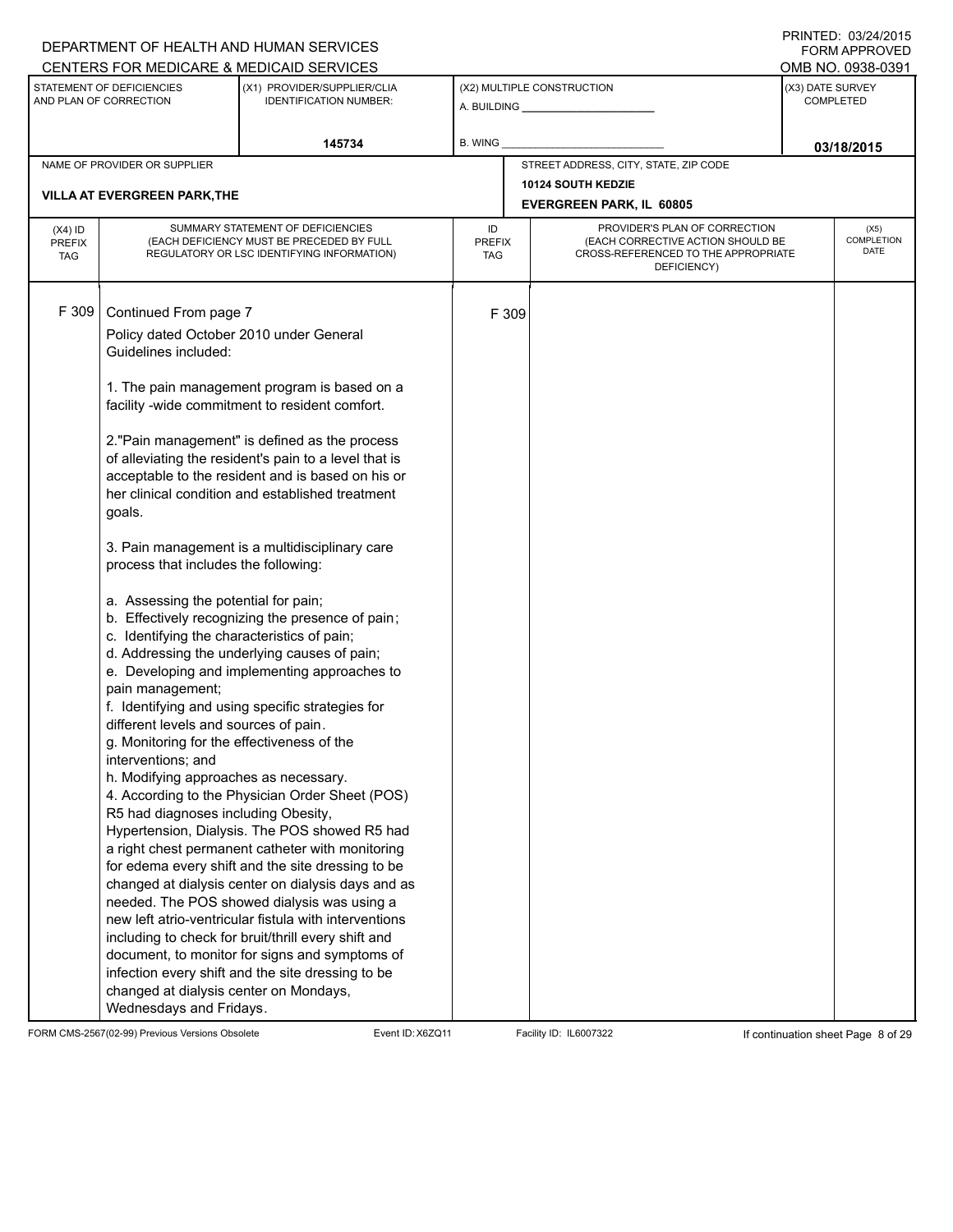|                                          |                                                     | DEPARTMENT OF HEALTH AND HUMAN SERVICES                                                                                      |                            |       |                                                                                                                          |                  | <b>FORM APPROVED</b>              |
|------------------------------------------|-----------------------------------------------------|------------------------------------------------------------------------------------------------------------------------------|----------------------------|-------|--------------------------------------------------------------------------------------------------------------------------|------------------|-----------------------------------|
|                                          |                                                     | CENTERS FOR MEDICARE & MEDICAID SERVICES                                                                                     |                            |       |                                                                                                                          |                  | OMB NO. 0938-0391                 |
|                                          | STATEMENT OF DEFICIENCIES<br>AND PLAN OF CORRECTION | (X1) PROVIDER/SUPPLIER/CLIA<br><b>IDENTIFICATION NUMBER:</b>                                                                 |                            |       | (X2) MULTIPLE CONSTRUCTION                                                                                               | (X3) DATE SURVEY | <b>COMPLETED</b>                  |
|                                          |                                                     | 145734                                                                                                                       | B. WING                    |       |                                                                                                                          |                  | 03/18/2015                        |
|                                          | NAME OF PROVIDER OR SUPPLIER                        |                                                                                                                              |                            |       | STREET ADDRESS, CITY, STATE, ZIP CODE                                                                                    |                  |                                   |
|                                          | <b>VILLA AT EVERGREEN PARK, THE</b>                 |                                                                                                                              |                            |       | 10124 SOUTH KEDZIE                                                                                                       |                  |                                   |
|                                          |                                                     |                                                                                                                              |                            |       | <b>EVERGREEN PARK, IL 60805</b>                                                                                          |                  |                                   |
| $(X4)$ ID<br><b>PREFIX</b><br><b>TAG</b> |                                                     | SUMMARY STATEMENT OF DEFICIENCIES<br>(EACH DEFICIENCY MUST BE PRECEDED BY FULL<br>REGULATORY OR LSC IDENTIFYING INFORMATION) | ID<br><b>PREFIX</b><br>TAG |       | PROVIDER'S PLAN OF CORRECTION<br>(EACH CORRECTIVE ACTION SHOULD BE<br>CROSS-REFERENCED TO THE APPROPRIATE<br>DEFICIENCY) |                  | (X5)<br>COMPLETION<br><b>DATE</b> |
| F 309                                    | Continued From page 8                               |                                                                                                                              |                            | F 309 |                                                                                                                          |                  |                                   |
|                                          |                                                     | On 03/17/2015 at 11:50am E17 (Registered<br>Nurse) with E2 (Director of Nursing) present,                                    |                            |       |                                                                                                                          |                  |                                   |
|                                          |                                                     | stated he was unsure which site was being used<br>for dialysis. He said an assessment should be                              |                            |       |                                                                                                                          |                  |                                   |
|                                          |                                                     | done when R5 returns from dialysis and it would<br>be documented on the Medication Administration                            |                            |       |                                                                                                                          |                  |                                   |
|                                          |                                                     | Record (MAR) or the Treatment Administration                                                                                 |                            |       |                                                                                                                          |                  |                                   |
|                                          |                                                     | Record (TAR). Assessment documentation post                                                                                  |                            |       |                                                                                                                          |                  |                                   |
|                                          |                                                     | dialysis could not be found on the MAR or TAR.<br>R5 said a communication sheet post dialysis was                            |                            |       |                                                                                                                          |                  |                                   |
|                                          |                                                     | sent from the dialysis center after each visit. Only                                                                         |                            |       |                                                                                                                          |                  |                                   |
|                                          |                                                     | two Dialysis Communication Records could be<br>found in R5's medical record of the six times R5                              |                            |       |                                                                                                                          |                  |                                   |
|                                          | had gone to dialysis.                               |                                                                                                                              |                            |       |                                                                                                                          |                  |                                   |
|                                          |                                                     | On 03/17/2015 at 12:00pm R5 said the dialysis<br>center was using his "port" site for dialysis and                           |                            |       |                                                                                                                          |                  |                                   |
|                                          |                                                     | not the fistula site because the fistula was new                                                                             |                            |       |                                                                                                                          |                  |                                   |
|                                          | and they hadn't started using it yet.               |                                                                                                                              |                            |       |                                                                                                                          |                  |                                   |
|                                          | R5's dialysis care plan dated 03/04/2015            |                                                                                                                              |                            |       |                                                                                                                          |                  |                                   |
|                                          | interventions also included to                      | interventions included to check and change<br>dressing daily at access site and document. The                                |                            |       |                                                                                                                          |                  |                                   |
|                                          |                                                     | "monitor/document/report PRN any s/sx (signs                                                                                 |                            |       |                                                                                                                          |                  |                                   |
|                                          | and symptoms) of infection to access site:          | Redness, Swelling, warmth or drainage." The                                                                                  |                            |       |                                                                                                                          |                  |                                   |
|                                          |                                                     | care plan did not indicate the location of the                                                                               |                            |       |                                                                                                                          |                  |                                   |
|                                          | dialysis access site.                               |                                                                                                                              |                            |       |                                                                                                                          |                  |                                   |
|                                          |                                                     | The facilities Dialysis access site Policy and                                                                               |                            |       |                                                                                                                          |                  |                                   |
|                                          |                                                     | Procedure dated 05/10 showed interventions for<br>fistulas included a daily assessment to check the                          |                            |       |                                                                                                                          |                  |                                   |
|                                          |                                                     | patency by feeling the access for a thrill and to                                                                            |                            |       |                                                                                                                          |                  |                                   |
|                                          | listen with a stethoscope for a bruit.              |                                                                                                                              |                            |       |                                                                                                                          |                  |                                   |
|                                          |                                                     | 5. R10 is a 65 year old resident that was admitted                                                                           |                            |       |                                                                                                                          |                  |                                   |

FORM CMS-2567(02-99) Previous Versions Obsolete Event ID:X6ZQ11 Facility ID: IL6007322 If continuation sheet Page 9 of 29

DEPARTMENT OF HEALTH AND HUMAN SERVICES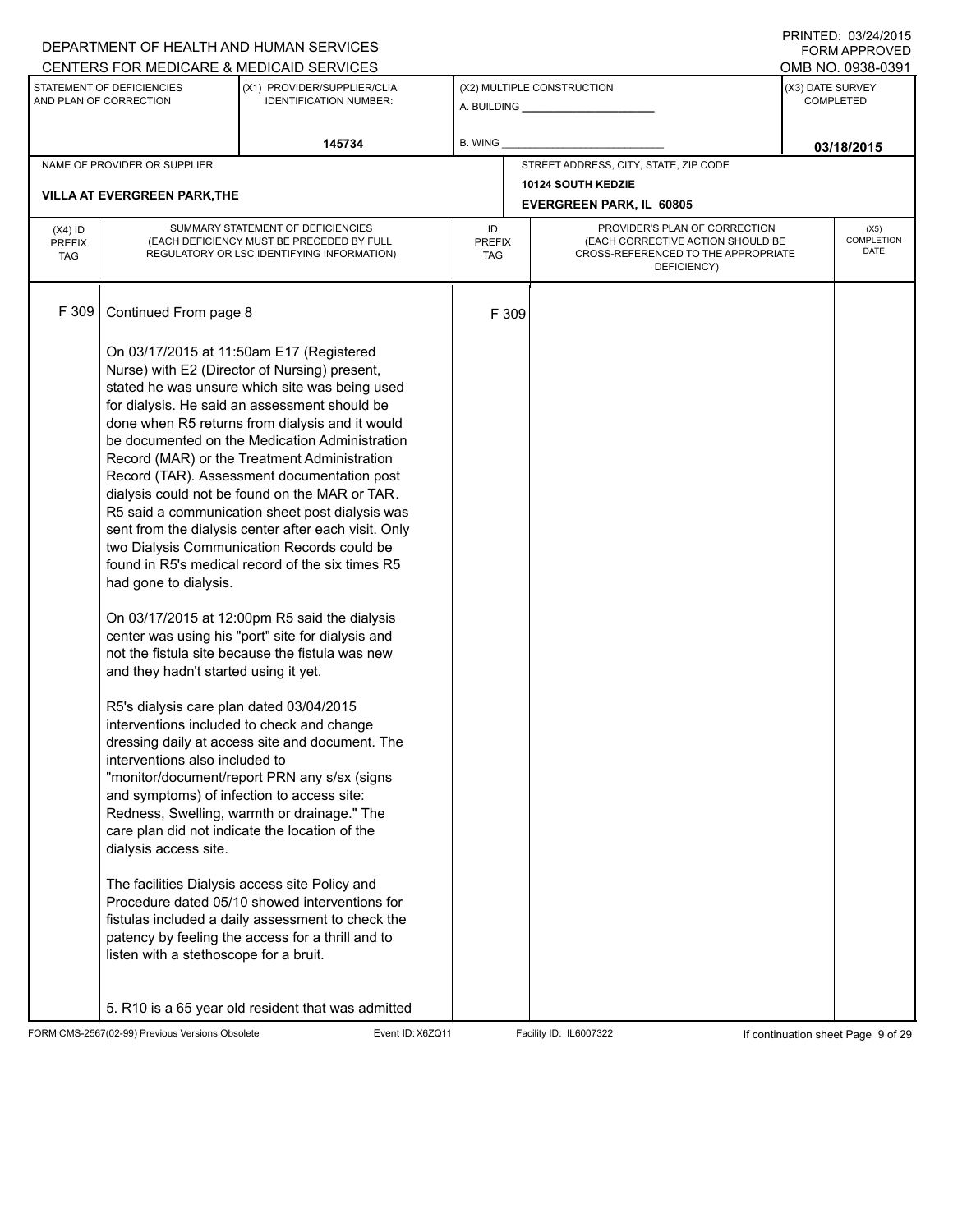#### A. BUILDING **\_\_\_\_\_\_\_\_\_\_\_\_\_\_\_\_\_\_\_\_\_\_** (X1) PROVIDER/SUPPLIER/CLIA IDENTIFICATION NUMBER: STATEMENT OF DEFICIENCIES AND PLAN OF CORRECTION (X3) DATE SURVEY COMPLETED FORM APPROVED (X2) MULTIPLE CONSTRUCTION **B. WING** CENTERS FOR MEDICARE & MEDICAID SERVICES **And CENTERS FOR MEDICAL ACCESS** OMB NO. 0938-0391 **145734 03/18/2015** NAME OF PROVIDER OR SUPPLIER STREET ADDRESS, CITY, STATE, ZIP CODE **10124 SOUTH KEDZIE VILLA AT EVERGREEN PARK,THE EVERGREEN PARK, IL 60805** PROVIDER'S PLAN OF CORRECTION (EACH CORRECTIVE ACTION SHOULD BE CROSS-REFERENCED TO THE APPROPRIATE DEFICIENCY) (X5) **COMPLETION** DATE ID PREFIX TAG (X4) ID PREFIX TAG SUMMARY STATEMENT OF DEFICIENCIES (EACH DEFICIENCY MUST BE PRECEDED BY FULL REGULATORY OR LSC IDENTIFYING INFORMATION) F 309 Continued From page 9 F 309 11/21/14 with diagnoses that included end stage renal disease requiring hemodialysis, and atrial fibrillation with placement of a cardiac pacemaker. During initial record review the POS (physician order sheet) from admission showed only that R10 had had a pacemaker implanted on 11/14/14 to the Right chest and "Lf (left) forearm fistula for dialysis". Review of the subsequent POS shows no more detail for the pacemaker other than this. There was no detailed documentation as to the rate at which the pacemaker was set, the serial number, brand, or how often it should be checked. For the dialysis access site and dialysis treatment the POS only documents to monitor for infection symptoms and edema every shift. Dressing to be changed at dialysis and prn. The location of the access site is documented as: " Lt (left) hand (forearm) AV fistula" EMS dialysis clinic on Tue/Thur/Sat. Review of the nursing progress notes shows inconsistent documentation of the access site. For example : on 1/3/15 R10 is noted as going to dialysis. The next note is not until 1/8/15 and makes no reference to dialysis site. The first reference to the site is found in the nursing note of 1/21/15: "No s/s (signs and symptoms) of bleeding." The most recent note of 3/14/15 documents "Right arm fistula intact, no swelling or redness." The location of the site is not correct. The care plan prior to bringing it to the attention of the facility on 3/17/15 had no mention of the rate at which the pacemaker was set, the serial number, implantation date. The plan of care for hemodialysis does not contain information about monitoring for a bruit or thrill, what to do should the site bleed after

FORM CMS-2567(02-99) Previous Versions Obsolete Event ID:X6ZQ11 Facility ID: IL6007322 If continuation sheet Page 10 of 29

DEPARTMENT OF HEALTH AND HUMAN SERVICES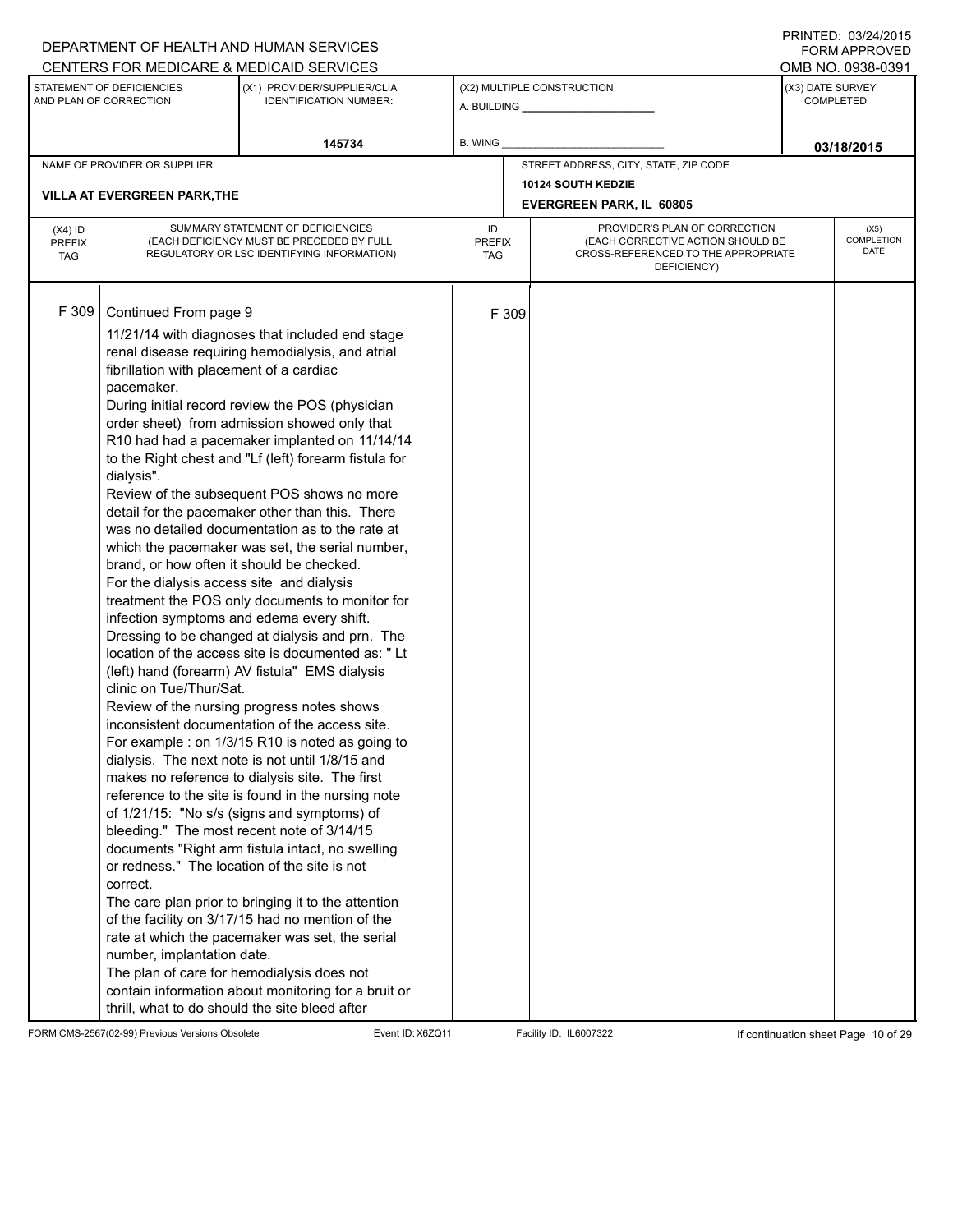# A. BUILDING **\_\_\_\_\_\_\_\_\_\_\_\_\_\_\_\_\_\_\_\_\_\_** (X1) PROVIDER/SUPPLIER/CLIA IDENTIFICATION NUMBER: STATEMENT OF DEFICIENCIES AND PLAN OF CORRECTION (X3) DATE SURVEY COMPLETED FORM APPROVED (X2) MULTIPLE CONSTRUCTION **B. WING** CENTERS FOR MEDICARE & MEDICAID SERVICES **And CENTERS FOR MEDICAL ACCESS** OMB NO. 0938-0391 **145734 B. WING D. CONSUMING D. CONSUMING D. CONSUMING D. CONSUMING D. CONSUMING D. CONSUMING D. CONSUMING D. CONSUMING D. CONSUMING D. CONSUMING D. CONSUMING D. CONSUMING D. CONSUMING D. CONS** NAME OF PROVIDER OR SUPPLIER STREET ADDRESS, CITY, STATE, ZIP CODE **10124 SOUTH KEDZIE VILLA AT EVERGREEN PARK,THE EVERGREEN PARK, IL 60805** PROVIDER'S PLAN OF CORRECTION (EACH CORRECTIVE ACTION SHOULD BE CROSS-REFERENCED TO THE APPROPRIATE DEFICIENCY) (X5) **COMPLETION** DATE ID PREFIX TAG (X4) ID PREFIX TAG SUMMARY STATEMENT OF DEFICIENCIES (EACH DEFICIENCY MUST BE PRECEDED BY FULL REGULATORY OR LSC IDENTIFYING INFORMATION) F 309 Continued From page 10 F 309 dialysis session or if trauma occurs. F 431 SS=E 483.60(b), (d), (e) DRUG RECORDS, LABEL/STORE DRUGS & BIOLOGICALS The facility must employ or obtain the services of a licensed pharmacist who establishes a system of records of receipt and disposition of all controlled drugs in sufficient detail to enable an accurate reconciliation; and determines that drug records are in order and that an account of all controlled drugs is maintained and periodically reconciled. Drugs and biologicals used in the facility must be labeled in accordance with currently accepted professional principles, and include the appropriate accessory and cautionary instructions, and the expiration date when applicable. In accordance with State and Federal laws, the facility must store all drugs and biologicals in locked compartments under proper temperature controls, and permit only authorized personnel to have access to the keys. The facility must provide separately locked, permanently affixed compartments for storage of controlled drugs listed in Schedule II of the Comprehensive Drug Abuse Prevention and Control Act of 1976 and other drugs subject to abuse, except when the facility uses single unit package drug distribution systems in which the quantity stored is minimal and a missing dose can be readily detected. F 431

FORM CMS-2567(02-99) Previous Versions Obsolete Event ID:X6ZQ11 Facility ID: IL6007322 If continuation sheet Page 11 of 29

DEPARTMENT OF HEALTH AND HUMAN SERVICES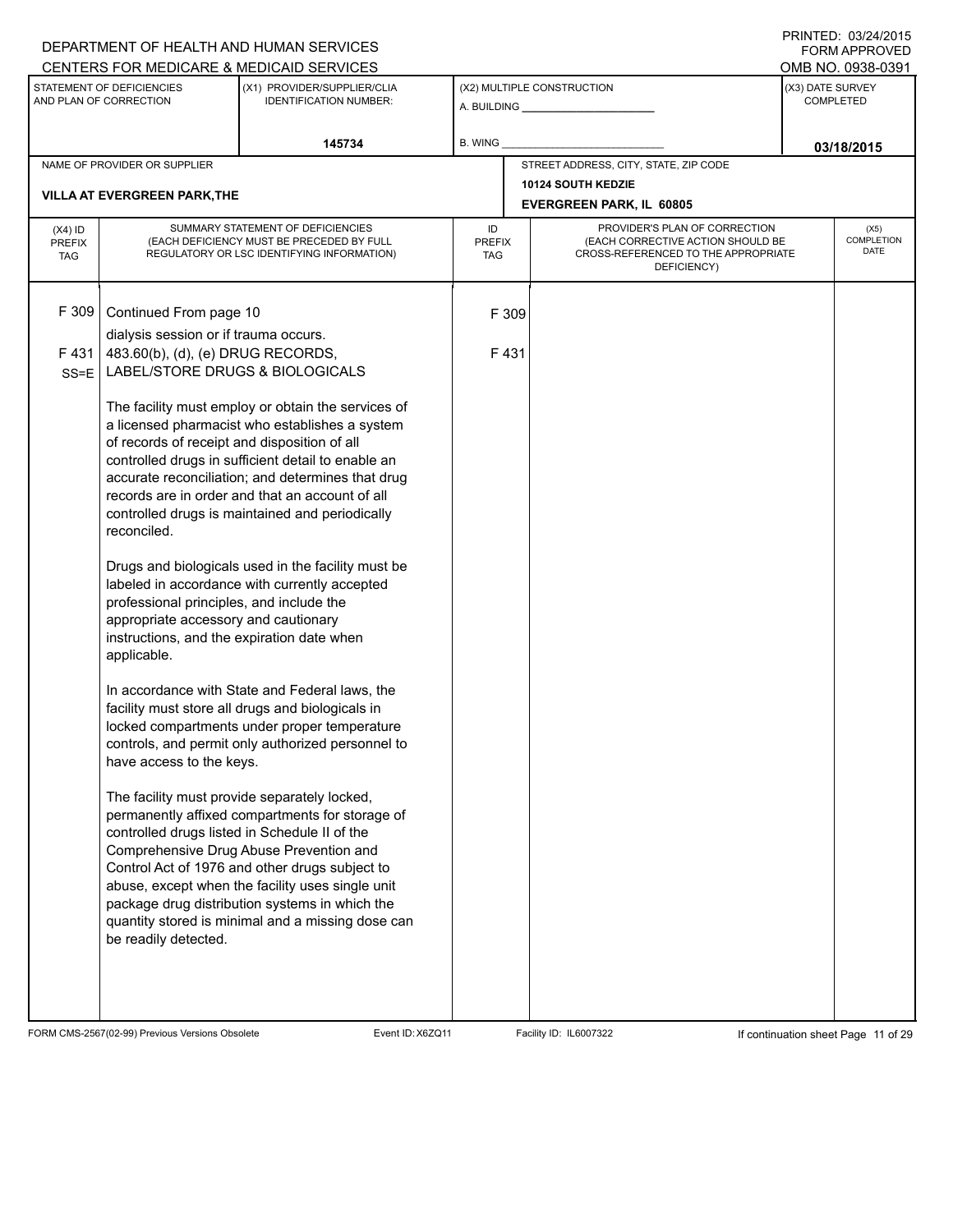|                             |                                               | DEPARTMENT OF HEALTH AND HUMAN SERVICES                                                               |                      |      |                                                                          |                  | <b>FORM APPROVED</b>      |
|-----------------------------|-----------------------------------------------|-------------------------------------------------------------------------------------------------------|----------------------|------|--------------------------------------------------------------------------|------------------|---------------------------|
|                             | STATEMENT OF DEFICIENCIES                     | CENTERS FOR MEDICARE & MEDICAID SERVICES<br>(X1) PROVIDER/SUPPLIER/CLIA                               |                      |      | (X2) MULTIPLE CONSTRUCTION                                               | (X3) DATE SURVEY | OMB NO. 0938-0391         |
|                             | AND PLAN OF CORRECTION                        | <b>IDENTIFICATION NUMBER:</b>                                                                         |                      |      |                                                                          |                  | <b>COMPLETED</b>          |
|                             |                                               | 145734                                                                                                | <b>B. WING</b>       |      |                                                                          |                  | 03/18/2015                |
|                             | NAME OF PROVIDER OR SUPPLIER                  |                                                                                                       |                      |      | STREET ADDRESS, CITY, STATE, ZIP CODE                                    |                  |                           |
|                             |                                               |                                                                                                       |                      |      | <b>10124 SOUTH KEDZIE</b>                                                |                  |                           |
|                             | <b>VILLA AT EVERGREEN PARK, THE</b>           |                                                                                                       |                      |      | <b>EVERGREEN PARK, IL 60805</b>                                          |                  |                           |
| $(X4)$ ID                   |                                               | SUMMARY STATEMENT OF DEFICIENCIES                                                                     | ID                   |      | PROVIDER'S PLAN OF CORRECTION                                            |                  | (X5)                      |
| <b>PREFIX</b><br><b>TAG</b> |                                               | (EACH DEFICIENCY MUST BE PRECEDED BY FULL<br>REGULATORY OR LSC IDENTIFYING INFORMATION)               | <b>PREFIX</b><br>TAG |      | (EACH CORRECTIVE ACTION SHOULD BE<br>CROSS-REFERENCED TO THE APPROPRIATE |                  | <b>COMPLETION</b><br>DATE |
|                             |                                               |                                                                                                       |                      |      | DEFICIENCY)                                                              |                  |                           |
|                             |                                               |                                                                                                       |                      |      |                                                                          |                  |                           |
| F431                        | Continued From page 11                        |                                                                                                       |                      | F431 |                                                                          |                  |                           |
|                             |                                               | This REQUIREMENT is not met as evidenced                                                              |                      |      |                                                                          |                  |                           |
|                             | by:                                           |                                                                                                       |                      |      |                                                                          |                  |                           |
|                             | interview, the facility failed to ensure that | Based on observation, record review and staff                                                         |                      |      |                                                                          |                  |                           |
|                             |                                               | controlled substances were maintained under a                                                         |                      |      |                                                                          |                  |                           |
|                             |                                               | double locked system, failed to follow procedure                                                      |                      |      |                                                                          |                  |                           |
|                             |                                               | for disposal of residents medications, failed to                                                      |                      |      |                                                                          |                  |                           |
|                             |                                               | maintain accurate records and documentation of                                                        |                      |      |                                                                          |                  |                           |
|                             | the controlled medications.                   |                                                                                                       |                      |      |                                                                          |                  |                           |
|                             |                                               |                                                                                                       |                      |      |                                                                          |                  |                           |
|                             | This applies to 3 residents (R4, R17, R22)    |                                                                                                       |                      |      |                                                                          |                  |                           |
|                             |                                               | reviewed for controlled substances administration                                                     |                      |      |                                                                          |                  |                           |
|                             | and documentation and 13 residents in the     |                                                                                                       |                      |      |                                                                          |                  |                           |
|                             |                                               | supplemental (R40, R41, R42, R43, R44, R45,<br>R46, R49, R51, R52, R53, R54, R55) whose               |                      |      |                                                                          |                  |                           |
|                             |                                               | controlled substance medications were found                                                           |                      |      |                                                                          |                  |                           |
|                             |                                               | stored in DON's (Director of Nursing) office,                                                         |                      |      |                                                                          |                  |                           |
|                             | awaiting destruction, and with inconsistent   |                                                                                                       |                      |      |                                                                          |                  |                           |
|                             |                                               | documentation of receipt, of use, and of count                                                        |                      |      |                                                                          |                  |                           |
|                             | accuracy.                                     |                                                                                                       |                      |      |                                                                          |                  |                           |
|                             | The findings include:                         |                                                                                                       |                      |      |                                                                          |                  |                           |
|                             | On 3/18/15 at 1:30 PM, E2's (Director of      |                                                                                                       |                      |      |                                                                          |                  |                           |
|                             | Nursing/DON) was asked when and how           |                                                                                                       |                      |      |                                                                          |                  |                           |
|                             |                                               | controlled substances for discharged residents                                                        |                      |      |                                                                          |                  |                           |
|                             |                                               | are disposed of. E2 stated that the disposal of                                                       |                      |      |                                                                          |                  |                           |
|                             |                                               | the controlled substances is to be done with 2                                                        |                      |      |                                                                          |                  |                           |
|                             | asked where the controlled substances for     | RN's and is done when necessary. E2 was                                                               |                      |      |                                                                          |                  |                           |
|                             |                                               | discharged residents were kept, E2 stated "in my                                                      |                      |      |                                                                          |                  |                           |
|                             | office in a locked cabinet."                  |                                                                                                       |                      |      |                                                                          |                  |                           |
|                             |                                               |                                                                                                       |                      |      |                                                                          |                  |                           |
|                             |                                               | On 3/18/15 at 1:45 PM, in a locked drawer of E2's                                                     |                      |      |                                                                          |                  |                           |
|                             |                                               | office dozens of bingo cards of oral controlled<br>medications were found for multiple residents that |                      |      |                                                                          |                  |                           |
|                             |                                               | had previously resided at the facility. There were                                                    |                      |      |                                                                          |                  |                           |
|                             |                                               | also multiple bottles of liquid morphine, Fentanyl                                                    |                      |      |                                                                          |                  |                           |

FORM CMS-2567(02-99) Previous Versions Obsolete Event ID:X6ZQ11 Facility ID: IL6007322 If continuation sheet Page 12 of 29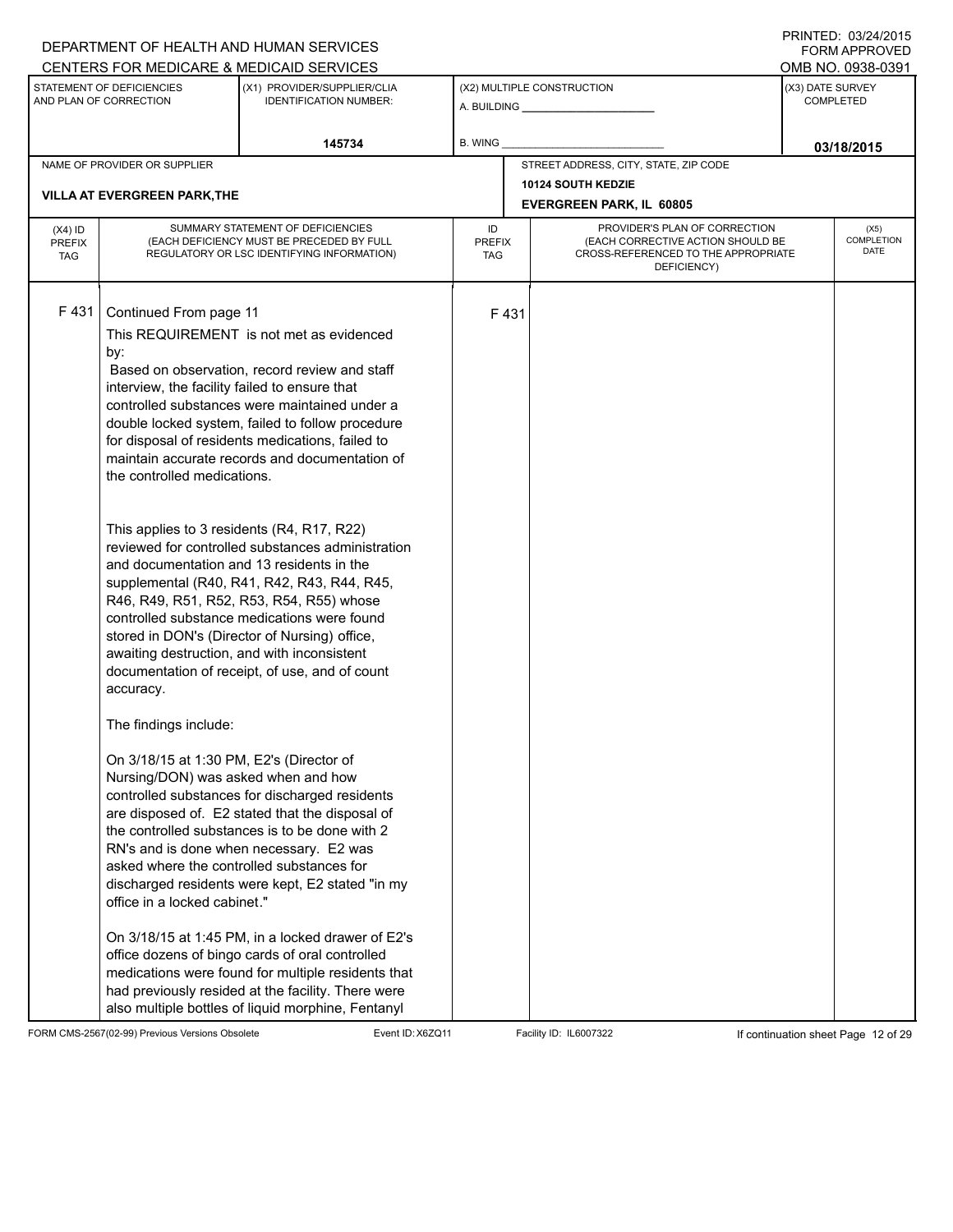|                                          |                                                                                                                                                              | DEPARTMENT OF HEALTH AND HUMAN SERVICES                                                                                                                                                                                                                                                                                                                                                                                                                                                                                                                                                                                                                                                                                                                                                                                                                                                                                                                                                                                                                                                                                                                                                                                                                                                                                                                                                                                                                                                                                                                                                          |                            |      |                                                                                                                          |                  | $1 \times 1 \times 1 = 1$ . $0 \times 1 = 1$<br><b>FORM APPROVED</b> |
|------------------------------------------|--------------------------------------------------------------------------------------------------------------------------------------------------------------|--------------------------------------------------------------------------------------------------------------------------------------------------------------------------------------------------------------------------------------------------------------------------------------------------------------------------------------------------------------------------------------------------------------------------------------------------------------------------------------------------------------------------------------------------------------------------------------------------------------------------------------------------------------------------------------------------------------------------------------------------------------------------------------------------------------------------------------------------------------------------------------------------------------------------------------------------------------------------------------------------------------------------------------------------------------------------------------------------------------------------------------------------------------------------------------------------------------------------------------------------------------------------------------------------------------------------------------------------------------------------------------------------------------------------------------------------------------------------------------------------------------------------------------------------------------------------------------------------|----------------------------|------|--------------------------------------------------------------------------------------------------------------------------|------------------|----------------------------------------------------------------------|
|                                          |                                                                                                                                                              | CENTERS FOR MEDICARE & MEDICAID SERVICES                                                                                                                                                                                                                                                                                                                                                                                                                                                                                                                                                                                                                                                                                                                                                                                                                                                                                                                                                                                                                                                                                                                                                                                                                                                                                                                                                                                                                                                                                                                                                         |                            |      |                                                                                                                          |                  | OMB NO. 0938-0391                                                    |
|                                          | STATEMENT OF DEFICIENCIES<br>AND PLAN OF CORRECTION                                                                                                          | (X1) PROVIDER/SUPPLIER/CLIA<br><b>IDENTIFICATION NUMBER:</b>                                                                                                                                                                                                                                                                                                                                                                                                                                                                                                                                                                                                                                                                                                                                                                                                                                                                                                                                                                                                                                                                                                                                                                                                                                                                                                                                                                                                                                                                                                                                     |                            |      | (X2) MULTIPLE CONSTRUCTION                                                                                               | (X3) DATE SURVEY | COMPLETED                                                            |
|                                          |                                                                                                                                                              | 145734                                                                                                                                                                                                                                                                                                                                                                                                                                                                                                                                                                                                                                                                                                                                                                                                                                                                                                                                                                                                                                                                                                                                                                                                                                                                                                                                                                                                                                                                                                                                                                                           | <b>B. WING</b>             |      |                                                                                                                          |                  | 03/18/2015                                                           |
|                                          | NAME OF PROVIDER OR SUPPLIER                                                                                                                                 |                                                                                                                                                                                                                                                                                                                                                                                                                                                                                                                                                                                                                                                                                                                                                                                                                                                                                                                                                                                                                                                                                                                                                                                                                                                                                                                                                                                                                                                                                                                                                                                                  |                            |      | STREET ADDRESS, CITY, STATE, ZIP CODE                                                                                    |                  |                                                                      |
|                                          |                                                                                                                                                              |                                                                                                                                                                                                                                                                                                                                                                                                                                                                                                                                                                                                                                                                                                                                                                                                                                                                                                                                                                                                                                                                                                                                                                                                                                                                                                                                                                                                                                                                                                                                                                                                  |                            |      | <b>10124 SOUTH KEDZIE</b>                                                                                                |                  |                                                                      |
|                                          | <b>VILLA AT EVERGREEN PARK, THE</b>                                                                                                                          |                                                                                                                                                                                                                                                                                                                                                                                                                                                                                                                                                                                                                                                                                                                                                                                                                                                                                                                                                                                                                                                                                                                                                                                                                                                                                                                                                                                                                                                                                                                                                                                                  |                            |      | <b>EVERGREEN PARK, IL 60805</b>                                                                                          |                  |                                                                      |
| $(X4)$ ID<br><b>PREFIX</b><br><b>TAG</b> |                                                                                                                                                              | SUMMARY STATEMENT OF DEFICIENCIES<br>(EACH DEFICIENCY MUST BE PRECEDED BY FULL<br>REGULATORY OR LSC IDENTIFYING INFORMATION)                                                                                                                                                                                                                                                                                                                                                                                                                                                                                                                                                                                                                                                                                                                                                                                                                                                                                                                                                                                                                                                                                                                                                                                                                                                                                                                                                                                                                                                                     | ID<br><b>PREFIX</b><br>TAG |      | PROVIDER'S PLAN OF CORRECTION<br>(EACH CORRECTIVE ACTION SHOULD BE<br>CROSS-REFERENCED TO THE APPROPRIATE<br>DEFICIENCY) |                  | (X5)<br><b>COMPLETION</b><br>DATE                                    |
| F431                                     | Continued From page 12<br>from the dispensing pharmacy, controlled<br>are:<br>(Sixty) Tablet** Refills **0 (Zero).<br>Upon record review for R17, R17's pink | patches not labeled. Among these medications<br>were examples of medications labeled for a<br>particular resident but lacking a control sheet<br>medications with missing medications and<br>matching control sheets with no reconciliation or<br>count of medications dispensed. Among those<br>residents, were medications that had been<br>stored by the facility as far back as October 2014.<br>Over 73 controlled medications were found in the<br>cabinet. Some of the specific examples found<br>1. R17's face sheet showed R17 was admitted to<br>facility on 12/18/14 with diagnoses that included<br>Aftercare For Healing Traumatic Fracture of Hip.<br>R17's record contained a prescription sent by<br>hospital for Hydrocodone-acetaminophen (Norco)<br>10-325 milligrams (MG) po tablet, take 1 tablet by<br>mouth two times daily for 30 days. Quantity ** 60<br>"controlled substances proof of use sheet" for<br>December 2014 was not in R17's record. E16<br>(nurse consultant) stated she found the pink<br>control sheet in a box in the medical records<br>office on 3/18/15. The control sheet showed the<br>medication was delivered on 12/19/14 with 30<br>tablets. The control sheet reflected there were 9<br>tablets that were left as of 1/13/15. When E2 was<br>asked where the bingo card for R17 Hydrocodone<br>/Acetaminophen 10/325 mg was, She stated in<br>the drawer in my office. E16 confirmed the<br>control sheet and control medication card were<br>not together. The December 2014 control sheet<br>for R17 lacked a signature of who accepted the |                            | F431 |                                                                                                                          |                  |                                                                      |

FORM CMS-2567(02-99) Previous Versions Obsolete Event ID:X6ZQ11 Facility ID: IL6007322 If continuation sheet Page 13 of 29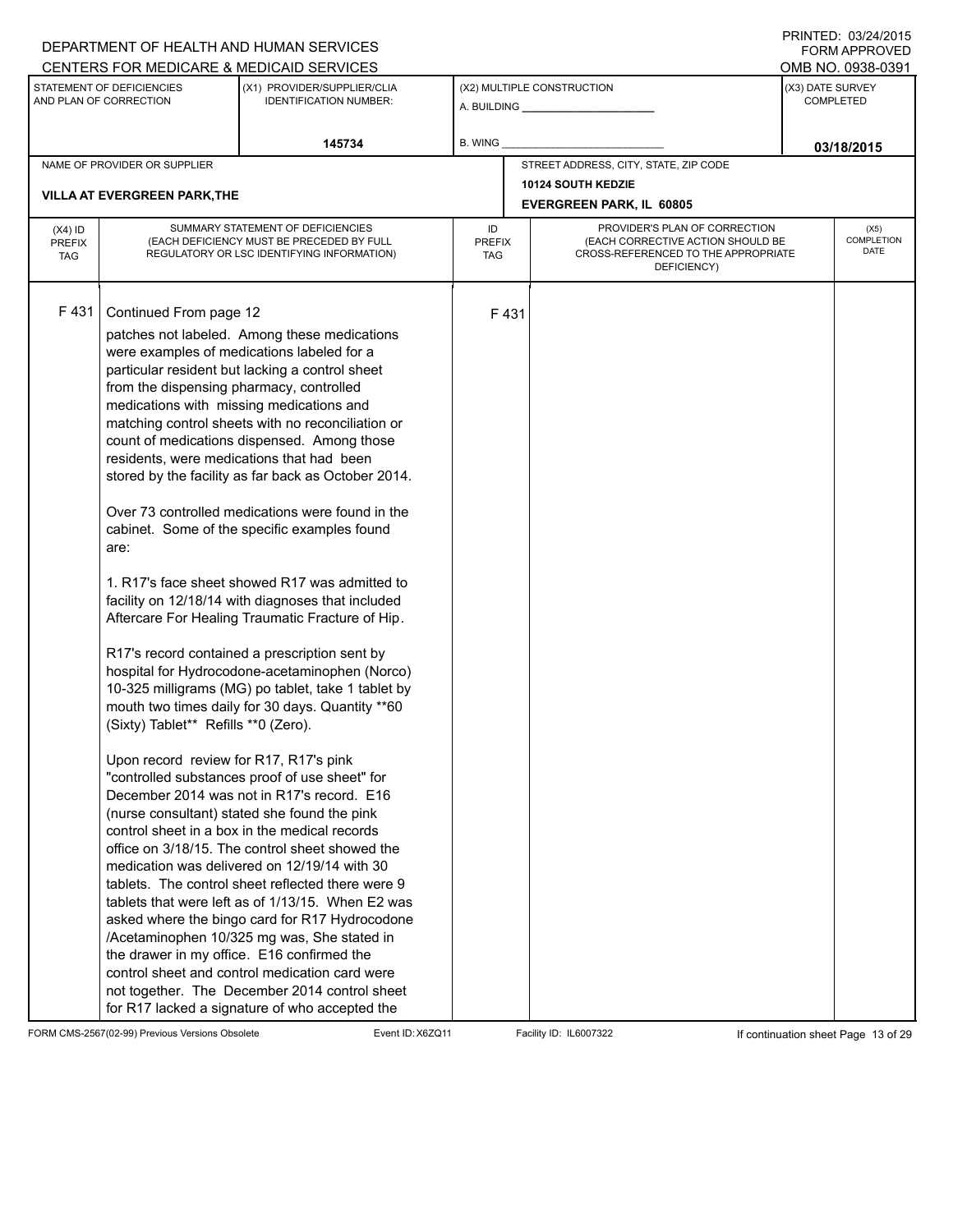|                                          |                                                                                                                                                                                                                                                  | DEPARTMENT OF HEALTH AND HUMAN SERVICES<br>CENTERS FOR MEDICARE & MEDICAID SERVICES                                                                                                                                                                                                                                                                                                                                                                                                                                                                                                                                                                                                                                                                                                                                                                                                                                    |                            |                                                                                                                          |                  | FORM APPROVED<br>OMB NO. 0938-0391 |
|------------------------------------------|--------------------------------------------------------------------------------------------------------------------------------------------------------------------------------------------------------------------------------------------------|------------------------------------------------------------------------------------------------------------------------------------------------------------------------------------------------------------------------------------------------------------------------------------------------------------------------------------------------------------------------------------------------------------------------------------------------------------------------------------------------------------------------------------------------------------------------------------------------------------------------------------------------------------------------------------------------------------------------------------------------------------------------------------------------------------------------------------------------------------------------------------------------------------------------|----------------------------|--------------------------------------------------------------------------------------------------------------------------|------------------|------------------------------------|
|                                          | STATEMENT OF DEFICIENCIES<br>AND PLAN OF CORRECTION                                                                                                                                                                                              | (X1) PROVIDER/SUPPLIER/CLIA<br><b>IDENTIFICATION NUMBER:</b>                                                                                                                                                                                                                                                                                                                                                                                                                                                                                                                                                                                                                                                                                                                                                                                                                                                           |                            | (X2) MULTIPLE CONSTRUCTION                                                                                               | (X3) DATE SURVEY | <b>COMPLETED</b>                   |
|                                          |                                                                                                                                                                                                                                                  | 145734                                                                                                                                                                                                                                                                                                                                                                                                                                                                                                                                                                                                                                                                                                                                                                                                                                                                                                                 | B. WING                    |                                                                                                                          |                  | 03/18/2015                         |
|                                          | NAME OF PROVIDER OR SUPPLIER                                                                                                                                                                                                                     |                                                                                                                                                                                                                                                                                                                                                                                                                                                                                                                                                                                                                                                                                                                                                                                                                                                                                                                        |                            | STREET ADDRESS, CITY, STATE, ZIP CODE                                                                                    |                  |                                    |
|                                          |                                                                                                                                                                                                                                                  |                                                                                                                                                                                                                                                                                                                                                                                                                                                                                                                                                                                                                                                                                                                                                                                                                                                                                                                        |                            | 10124 SOUTH KEDZIE                                                                                                       |                  |                                    |
|                                          | <b>VILLA AT EVERGREEN PARK, THE</b>                                                                                                                                                                                                              |                                                                                                                                                                                                                                                                                                                                                                                                                                                                                                                                                                                                                                                                                                                                                                                                                                                                                                                        |                            | <b>EVERGREEN PARK, IL 60805</b>                                                                                          |                  |                                    |
| $(X4)$ ID<br><b>PREFIX</b><br><b>TAG</b> |                                                                                                                                                                                                                                                  | SUMMARY STATEMENT OF DEFICIENCIES<br>(EACH DEFICIENCY MUST BE PRECEDED BY FULL<br>REGULATORY OR LSC IDENTIFYING INFORMATION)                                                                                                                                                                                                                                                                                                                                                                                                                                                                                                                                                                                                                                                                                                                                                                                           | ID<br><b>PREFIX</b><br>TAG | PROVIDER'S PLAN OF CORRECTION<br>(EACH CORRECTIVE ACTION SHOULD BE<br>CROSS-REFERENCED TO THE APPROPRIATE<br>DEFICIENCY) |                  | (X5)<br><b>COMPLETION</b><br>DATE  |
| F431                                     | Continued From page 13<br>medication.<br>acceptance or administration. R54 was<br>discharged on September 2014.<br>$3/9/15$ .<br>Two bingo cards for R40 for Methadone 5<br>every 8 hours. The control sheet for the<br>from facility on 3/6/15. | A Fentanyl patch for R55 was found in E2's<br>drawer. There was no control substance sheet<br>attached to patch or how many patches were<br>delivered. R55 was discharged on 1/16/15.<br>A bingo card for R54's Methadone 5 mg tablets<br>was found in E2's drawer with no control sheet of<br>A bottle of liquid morphine for R53 was found in<br>E2's drawer with no control sheet when drug was<br>delivered or administered. It was delivered on<br>milligrams with 30 tablets on one card and 15 on<br>another were delivered on 2/26/15 and signed for.<br>The medication order was for 1 tablet by mouth<br>Methadone 5 milligrams showed there were 39<br>tablets left on 2/28/15. The bingo cards showed<br>there 6 tablets missing. R40 was discharged<br>R43's control sheet for Tramadol 50 mg shows<br>the medication was signed out on 9/27/14 and as<br>of 12/3/14, 4 tablets were left. The bingo card | F431                       |                                                                                                                          |                  |                                    |
|                                          | discharged on 12/17/14.<br>discharged on 2/28/14.                                                                                                                                                                                                | showed there were only 3 tablets left. R43 was<br>R41's control sheet for Oxycontin 10 milligrams<br>showed 30 tablets were signed for on 2/22/15.<br>The control sheets showed that there were 19<br>tablets left, however the bingo card showed there<br>were actually 14 tablets remaining. R41 was                                                                                                                                                                                                                                                                                                                                                                                                                                                                                                                                                                                                                 |                            |                                                                                                                          |                  |                                    |

FORM CMS-2567(02-99) Previous Versions Obsolete Event ID:X6ZQ11 Facility ID: IL6007322 If continuation sheet Page 14 of 29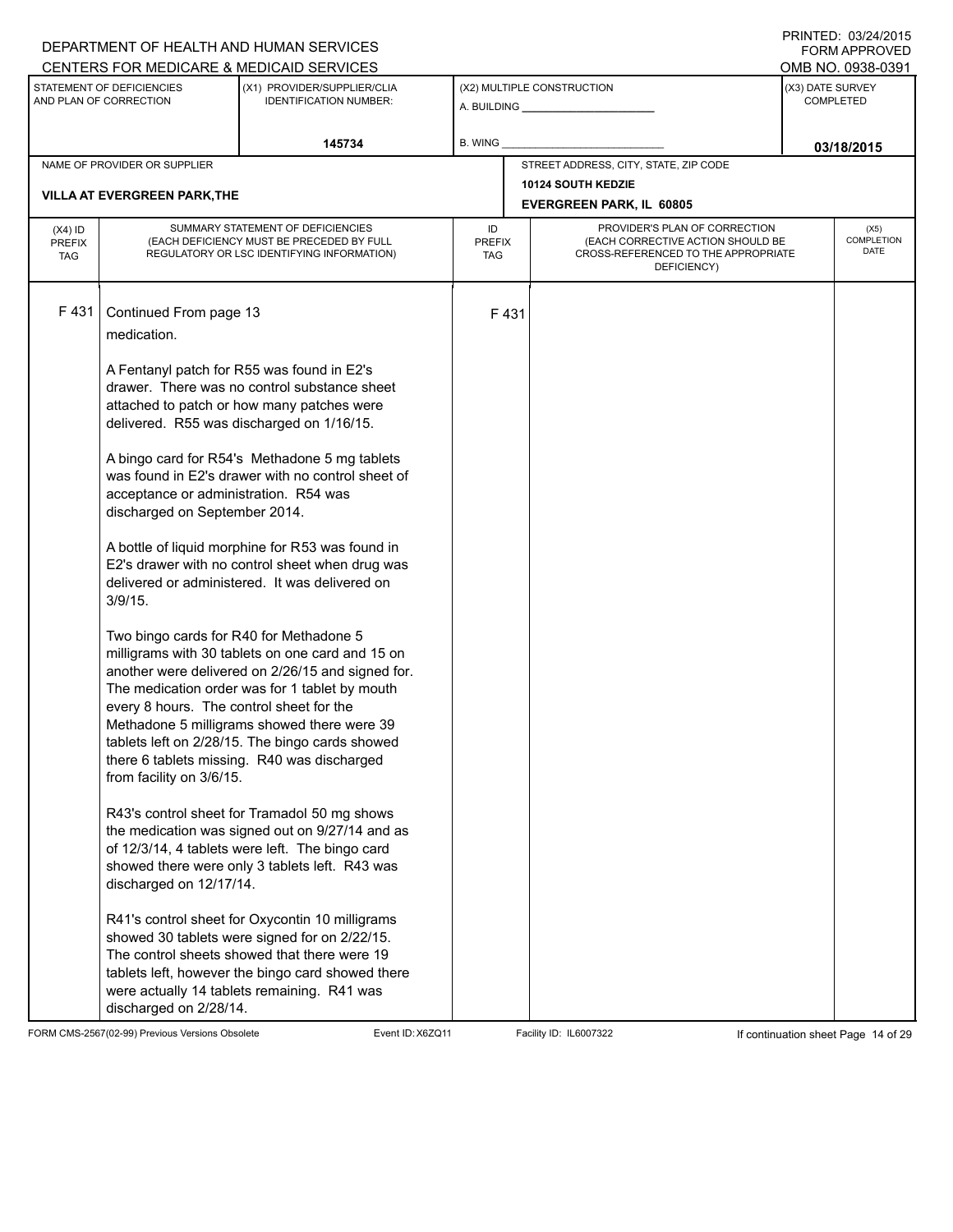# A. BUILDING **\_\_\_\_\_\_\_\_\_\_\_\_\_\_\_\_\_\_\_\_\_\_** (X1) PROVIDER/SUPPLIER/CLIA IDENTIFICATION NUMBER: STATEMENT OF DEFICIENCIES AND PLAN OF CORRECTION (X3) DATE SURVEY COMPLETED FORM APPROVED (X2) MULTIPLE CONSTRUCTION **B. WING** CENTERS FOR MEDICARE & MEDICAID SERVICES **And CENTERS FOR MEDICAL ACCESS** OMB NO. 0938-0391 **145734 B. WING D. CONSUMING D. CONSUMING D. CONSUMING D. CONSUMING D. CONSUMING D. CONSUMING D. CONSUMING D. CONSUMING D. CONSUMING D. CONSUMING D. CONSUMING D. CONSUMING D. CONSUMING D. CONS** NAME OF PROVIDER OR SUPPLIER STREET ADDRESS, CITY, STATE, ZIP CODE **10124 SOUTH KEDZIE VILLA AT EVERGREEN PARK,THE EVERGREEN PARK, IL 60805** PROVIDER'S PLAN OF CORRECTION (EACH CORRECTIVE ACTION SHOULD BE CROSS-REFERENCED TO THE APPROPRIATE DEFICIENCY) (X5) **COMPLETION** DATE ID PREFIX TAG (X4) ID PREFIX TAG SUMMARY STATEMENT OF DEFICIENCIES (EACH DEFICIENCY MUST BE PRECEDED BY FULL REGULATORY OR LSC IDENTIFYING INFORMATION) F 431 Continued From page 14 F 431 R42's control sheet for Hydrocodone/Acetaminophen 10mg-325 mg showed 15 tablets were delivered and signed for on 11/20/14. On 11/22/14 the control form showed documentation the medication was sent home with patient. The bingo card was still at the facility and showed 5 tablets left. R42 was discharged on 11/22/14. R44's control sheet for R44 showed that 15 tablets of Hydromorphone 4 mg tablet was delivered on 12/21/14. The control substance form on 12/25/14 at 12:00 AM and 1:00 AM showed 2 tablets were wasted. There was no signature by two nurses that this medication was wasted. On 2/15/15 at 11:00 PM control substance sheet showed 6 tablets remaining but actually 7 tablets were left in the bingo card. R44 was discharged on 12/28/14. R45's controlled substance proof of use sheet showed Alprazolam 0.25 mg 15 tablets was delivered on 1/17/15. The control sheet dated 2/17/15 showed 10 tablets remained. The bingo card showed 8 tablets remaining. R45's discharge dated was 2/25/15. R46's controlled substance proof of use showed 15 tablets of Lorazepam 0.5 mg was delivered on 8/15/14. The resident was discharged on 9/13/14. R22's, R49's, R51's and R52's controlled substance proof of use lacked signatures of acceptance and disposal. The controlled substance proof of use form stated " the nurse who signs this record must also

FORM CMS-2567(02-99) Previous Versions Obsolete Event ID:X6ZQ11 Facility ID: IL6007322 If continuation sheet Page 15 of 29

DEPARTMENT OF HEALTH AND HUMAN SERVICES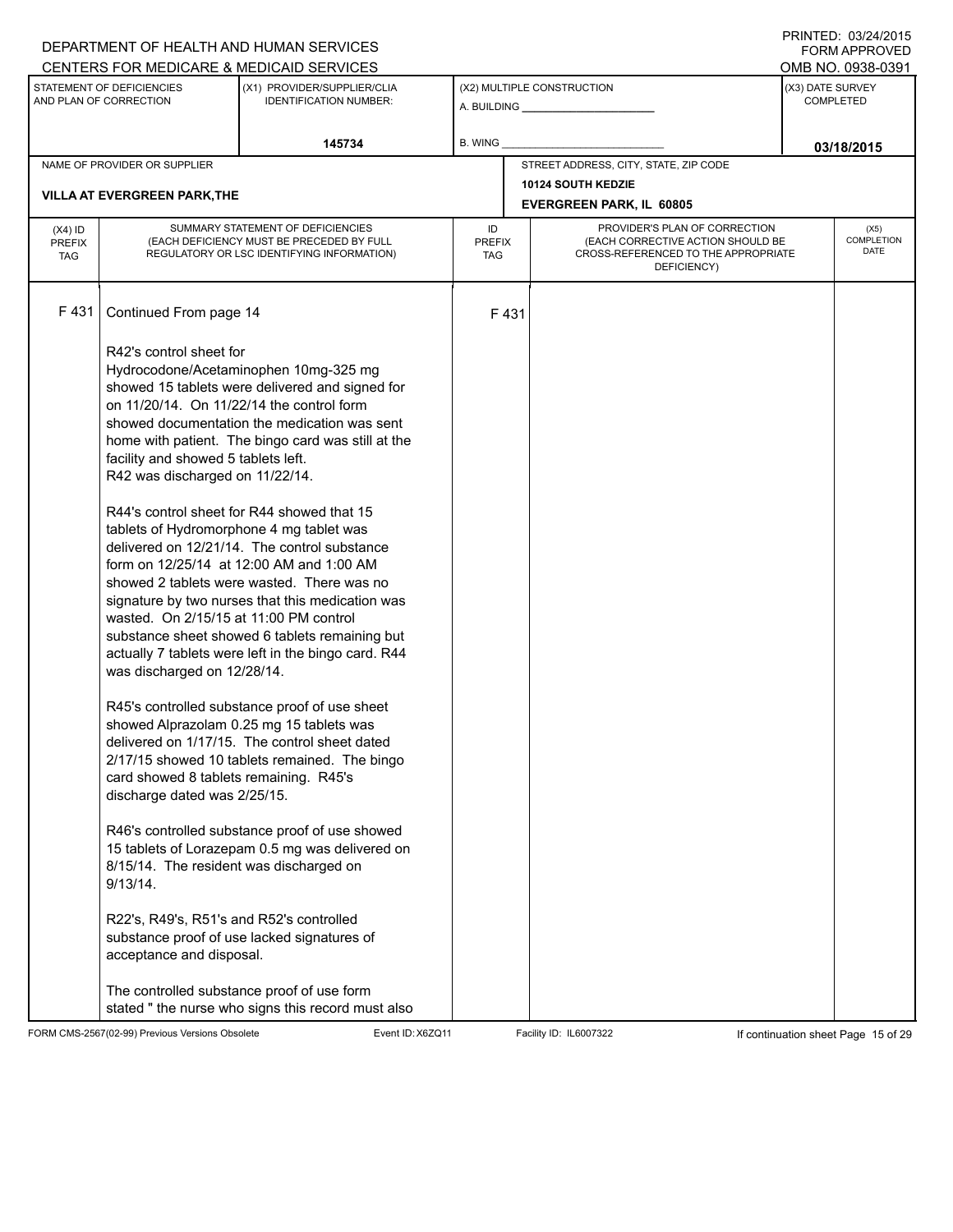|                                          |                                                                                                                                                                                                                                                                                                                                                                   | DEPARTMENT OF HEALTH AND HUMAN SERVICES<br>CENTERS FOR MEDICARE & MEDICAID SERVICES                                                                                                                                                                                                                                                                                                                                                                                                                                                                                                                                                                                                                                                                                                                                                                                                                                                                                                                                                                                                                                                                                                                                                                  |                            |      |                                                                                                                          |                  | $1 \times 1 \times 1 = 1$ . $0 \times 1 = 1$<br><b>FORM APPROVED</b><br>OMB NO. 0938-0391 |
|------------------------------------------|-------------------------------------------------------------------------------------------------------------------------------------------------------------------------------------------------------------------------------------------------------------------------------------------------------------------------------------------------------------------|------------------------------------------------------------------------------------------------------------------------------------------------------------------------------------------------------------------------------------------------------------------------------------------------------------------------------------------------------------------------------------------------------------------------------------------------------------------------------------------------------------------------------------------------------------------------------------------------------------------------------------------------------------------------------------------------------------------------------------------------------------------------------------------------------------------------------------------------------------------------------------------------------------------------------------------------------------------------------------------------------------------------------------------------------------------------------------------------------------------------------------------------------------------------------------------------------------------------------------------------------|----------------------------|------|--------------------------------------------------------------------------------------------------------------------------|------------------|-------------------------------------------------------------------------------------------|
|                                          | STATEMENT OF DEFICIENCIES<br>AND PLAN OF CORRECTION                                                                                                                                                                                                                                                                                                               | (X1) PROVIDER/SUPPLIER/CLIA<br><b>IDENTIFICATION NUMBER:</b>                                                                                                                                                                                                                                                                                                                                                                                                                                                                                                                                                                                                                                                                                                                                                                                                                                                                                                                                                                                                                                                                                                                                                                                         |                            |      | (X2) MULTIPLE CONSTRUCTION                                                                                               | (X3) DATE SURVEY | COMPLETED                                                                                 |
|                                          |                                                                                                                                                                                                                                                                                                                                                                   | 145734                                                                                                                                                                                                                                                                                                                                                                                                                                                                                                                                                                                                                                                                                                                                                                                                                                                                                                                                                                                                                                                                                                                                                                                                                                               | B. WING                    |      |                                                                                                                          |                  | 03/18/2015                                                                                |
|                                          | NAME OF PROVIDER OR SUPPLIER                                                                                                                                                                                                                                                                                                                                      |                                                                                                                                                                                                                                                                                                                                                                                                                                                                                                                                                                                                                                                                                                                                                                                                                                                                                                                                                                                                                                                                                                                                                                                                                                                      |                            |      | STREET ADDRESS, CITY, STATE, ZIP CODE                                                                                    |                  |                                                                                           |
|                                          | <b>VILLA AT EVERGREEN PARK, THE</b>                                                                                                                                                                                                                                                                                                                               |                                                                                                                                                                                                                                                                                                                                                                                                                                                                                                                                                                                                                                                                                                                                                                                                                                                                                                                                                                                                                                                                                                                                                                                                                                                      |                            |      | <b>10124 SOUTH KEDZIE</b><br><b>EVERGREEN PARK, IL 60805</b>                                                             |                  |                                                                                           |
| $(X4)$ ID<br><b>PREFIX</b><br><b>TAG</b> |                                                                                                                                                                                                                                                                                                                                                                   | SUMMARY STATEMENT OF DEFICIENCIES<br>(EACH DEFICIENCY MUST BE PRECEDED BY FULL<br>REGULATORY OR LSC IDENTIFYING INFORMATION)                                                                                                                                                                                                                                                                                                                                                                                                                                                                                                                                                                                                                                                                                                                                                                                                                                                                                                                                                                                                                                                                                                                         | ID<br><b>PREFIX</b><br>TAG |      | PROVIDER'S PLAN OF CORRECTION<br>(EACH CORRECTIVE ACTION SHOULD BE<br>CROSS-REFERENCED TO THE APPROPRIATE<br>DEFICIENCY) |                  | (X5)<br>COMPLETION<br>DATE                                                                |
| F431                                     | Continued From page 15<br>nurse signature and witness.<br>March 2015 showed under "Controlled<br>Substances" d) controlled substances are<br>stated she does ask the (E2) DON if the<br>done and "I take her word on it."<br>dispensing pharmacy (e.g., non unit<br>shall be destroyed.<br>states<br>authorized individuals destroy them.<br>(2) licensed nurses. | sign the separate medication administration<br>record for each dose given. The form also states<br>every dose must be accounted for on this form. If<br>dose is contaminated, lost, broken, or refused<br>enter the information under comments. The form<br>also requires documentation of doses transferred<br>to disposal record indicating quantity, dated,<br>The consultant pharmacist summary provided by<br>the facility for January 2015, February 2015,<br>destroyed in a timely manner, or per regulation as<br>possible. Z1 (consulting pharmacist) stated on<br>3/18/15 at 1:00 PM, that she does not oversee<br>the destruction of the controlled medications. Z1<br>destruction of the controlled medications is being<br>Facility Policy for Discarding and Destroying<br>Medications dated February 6, 2015 states<br>"Medications that cannot be returned to the<br>dose-medications, medications refused by the<br>resident, and / or medications left by resident<br>Under Policy Interpretation and Implementation<br>1. All Controlled substances shall be retained in a<br>securely locked area with restricted access until<br>2. Non-controlled and Schedule V controlled<br>drugs must be destroyed in the presences of two |                            | F431 |                                                                                                                          |                  |                                                                                           |

FORM CMS-2567(02-99) Previous Versions Obsolete Event ID:X6ZQ11 Facility ID: IL6007322 If continuation sheet Page 16 of 29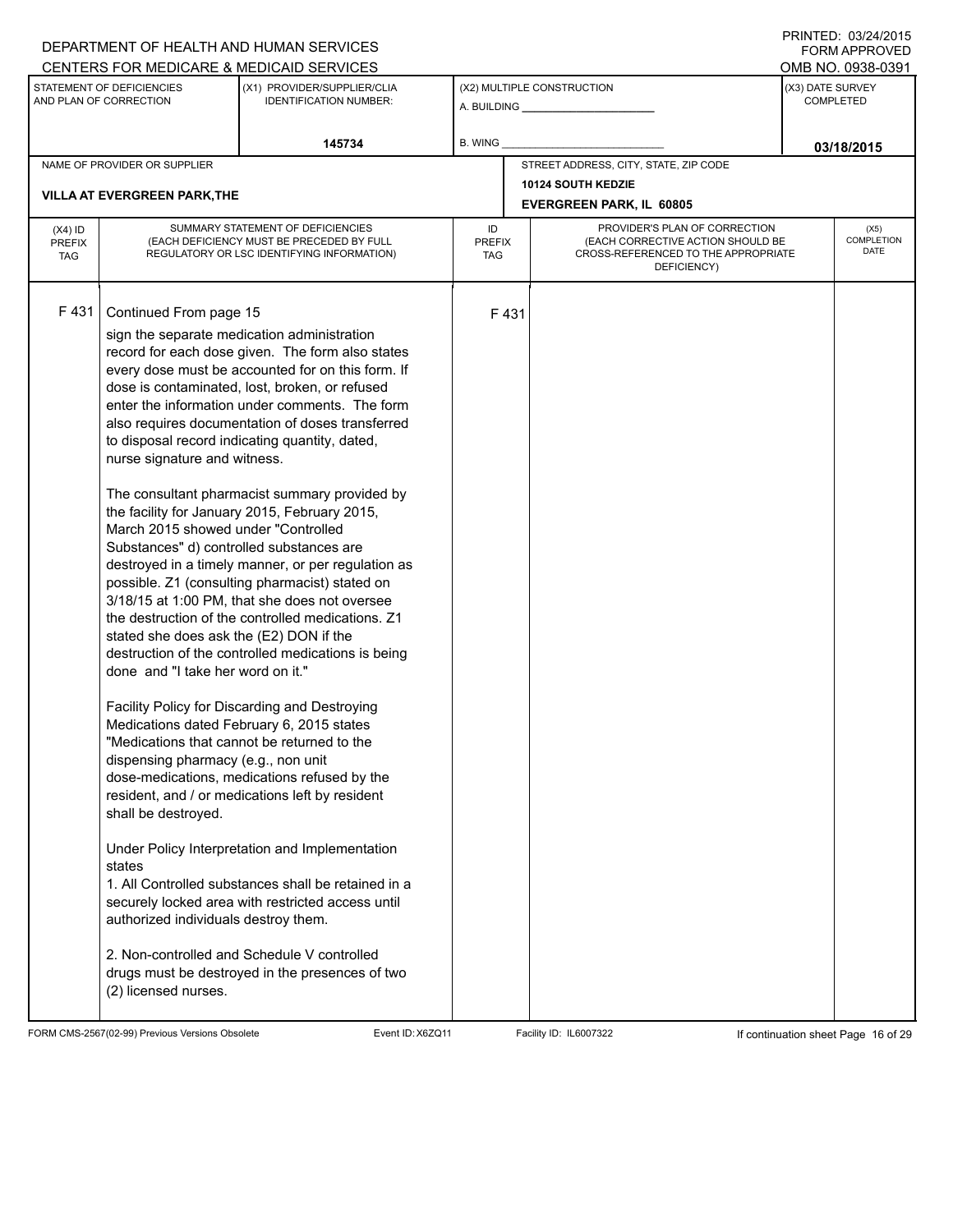| DEPARTMENT OF HEALTH AND HUMAN SERVICES                                                                                                                                                                                                                                                                                                                                                                                                                                                                                                                                                                                                                                                                                                                                                                                                                                                                                                                                                                                                                                                                                                                                                                                                     |                                                                                                                                                                        |                                              |                                                                                                                                             | <b>FORM APPROVED</b>                                                                         |
|---------------------------------------------------------------------------------------------------------------------------------------------------------------------------------------------------------------------------------------------------------------------------------------------------------------------------------------------------------------------------------------------------------------------------------------------------------------------------------------------------------------------------------------------------------------------------------------------------------------------------------------------------------------------------------------------------------------------------------------------------------------------------------------------------------------------------------------------------------------------------------------------------------------------------------------------------------------------------------------------------------------------------------------------------------------------------------------------------------------------------------------------------------------------------------------------------------------------------------------------|------------------------------------------------------------------------------------------------------------------------------------------------------------------------|----------------------------------------------|---------------------------------------------------------------------------------------------------------------------------------------------|----------------------------------------------------------------------------------------------|
|                                                                                                                                                                                                                                                                                                                                                                                                                                                                                                                                                                                                                                                                                                                                                                                                                                                                                                                                                                                                                                                                                                                                                                                                                                             |                                                                                                                                                                        |                                              |                                                                                                                                             | OMB NO. 0938-0391                                                                            |
| <b>IDENTIFICATION NUMBER:</b>                                                                                                                                                                                                                                                                                                                                                                                                                                                                                                                                                                                                                                                                                                                                                                                                                                                                                                                                                                                                                                                                                                                                                                                                               |                                                                                                                                                                        |                                              |                                                                                                                                             | <b>COMPLETED</b>                                                                             |
| 145734                                                                                                                                                                                                                                                                                                                                                                                                                                                                                                                                                                                                                                                                                                                                                                                                                                                                                                                                                                                                                                                                                                                                                                                                                                      | B. WING                                                                                                                                                                |                                              |                                                                                                                                             | 03/18/2015                                                                                   |
|                                                                                                                                                                                                                                                                                                                                                                                                                                                                                                                                                                                                                                                                                                                                                                                                                                                                                                                                                                                                                                                                                                                                                                                                                                             |                                                                                                                                                                        |                                              |                                                                                                                                             |                                                                                              |
|                                                                                                                                                                                                                                                                                                                                                                                                                                                                                                                                                                                                                                                                                                                                                                                                                                                                                                                                                                                                                                                                                                                                                                                                                                             |                                                                                                                                                                        |                                              |                                                                                                                                             |                                                                                              |
|                                                                                                                                                                                                                                                                                                                                                                                                                                                                                                                                                                                                                                                                                                                                                                                                                                                                                                                                                                                                                                                                                                                                                                                                                                             |                                                                                                                                                                        |                                              |                                                                                                                                             |                                                                                              |
| SUMMARY STATEMENT OF DEFICIENCIES<br>(EACH DEFICIENCY MUST BE PRECEDED BY FULL<br>REGULATORY OR LSC IDENTIFYING INFORMATION)                                                                                                                                                                                                                                                                                                                                                                                                                                                                                                                                                                                                                                                                                                                                                                                                                                                                                                                                                                                                                                                                                                                | ID                                                                                                                                                                     | PROVIDER'S PLAN OF CORRECTION<br>DEFICIENCY) |                                                                                                                                             | (X5)<br>COMPLETION<br>DATE                                                                   |
| Continued From page 16<br>3. Schedule II, III, and IV controlled drugs must<br>be destroyed by the Director of Nursing Services<br>or designee and another licensed nurse.<br>4. Ointments, creams and other like substances<br>may be discarded into the trash receptacle in the<br>5. Whoever witnesses the destruction/disposal of<br>medications must sign and dated the medication<br>6. The medication disposition record must<br>contain, at a minimum, the following information:<br>a. The resident's name;<br>b. Date medication destroyed;<br>c. The name and strength of the medication;<br>d. The prescription number (if any)<br>e. The quantity destroyed<br>f. Signature of witnesses<br>7. Completed medication disposition records shall<br>be kept on filed in the facility for least two (2)<br>years, or as mandated by state law governing the<br>retention and storage of such records.<br>R4 has diagnoses that include Mild Mental<br>Retardation, Closed Fracture of Ankle, Anemia<br>and Hip joint replacement. R4 was readmitted on<br>2/28/15 after Hip revision.<br>February and March 2015 POS (Physician Order<br>Sheet) showed that R4 had an order for Norco<br>5/325 mg (2 tablets) every 4 hour PRN (as |                                                                                                                                                                        |                                              |                                                                                                                                             |                                                                                              |
|                                                                                                                                                                                                                                                                                                                                                                                                                                                                                                                                                                                                                                                                                                                                                                                                                                                                                                                                                                                                                                                                                                                                                                                                                                             | CENTERS FOR MEDICARE & MEDICAID SERVICES<br>(X1) PROVIDER/SUPPLIER/CLIA<br>needed) for pain and Tylenol 650 mg every 6 hour<br>PRN for pain. These orders did not have | <b>PREFIX</b><br>TAG                         | (X2) MULTIPLE CONSTRUCTION<br>STREET ADDRESS, CITY, STATE, ZIP CODE<br><b>10124 SOUTH KEDZIE</b><br><b>EVERGREEN PARK, IL 60805</b><br>F431 | (X3) DATE SURVEY<br>(EACH CORRECTIVE ACTION SHOULD BE<br>CROSS-REFERENCED TO THE APPROPRIATE |

FORM CMS-2567(02-99) Previous Versions Obsolete Event ID:X6ZQ11 Facility ID: IL6007322 If continuation sheet Page 17 of 29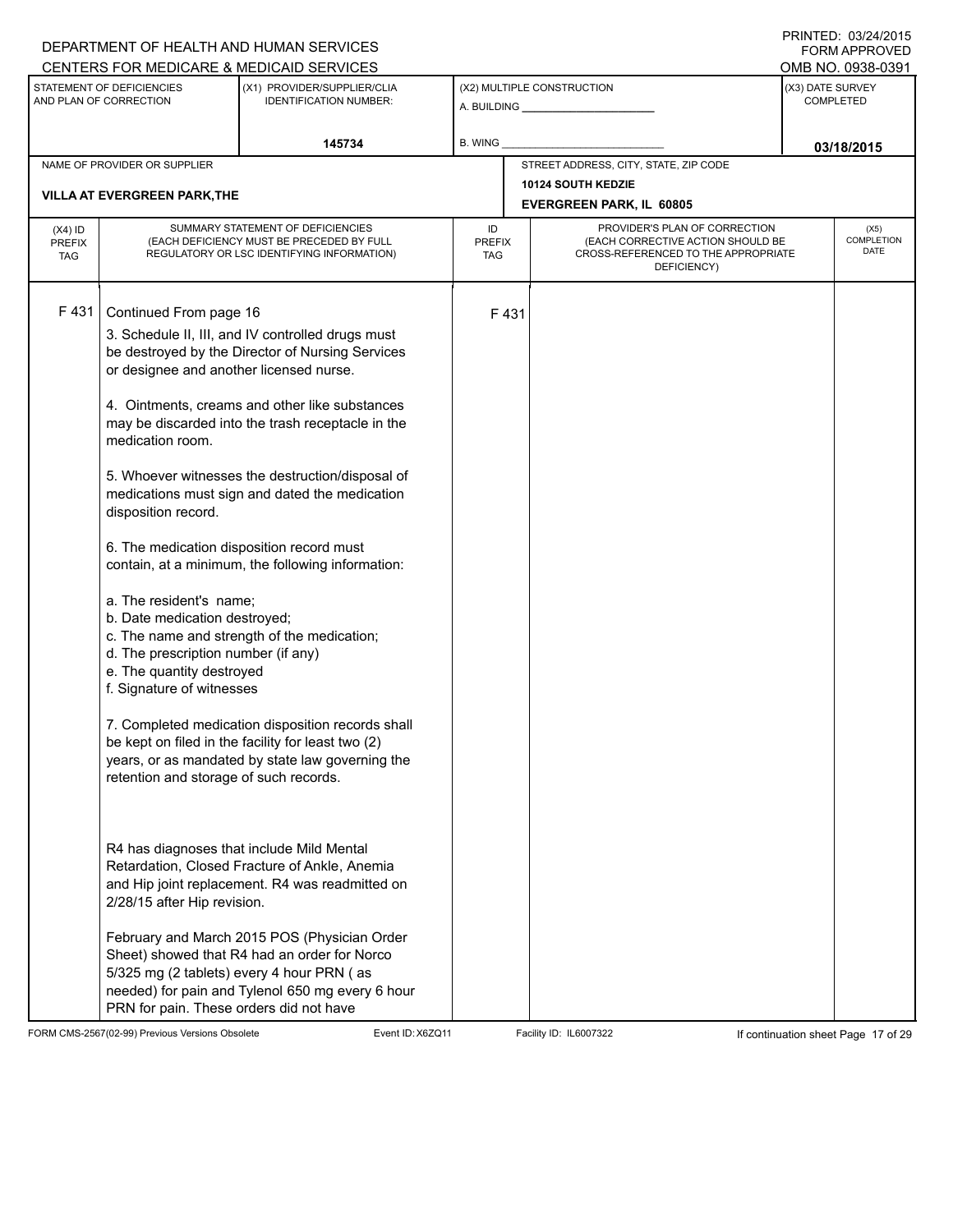|                                          |                                                                                                                                                                                                                                                                                                                         | DEPARTMENT OF HEALTH AND HUMAN SERVICES<br>CENTERS FOR MEDICARE & MEDICAID SERVICES                                                                                                                                                                                                                                                                                                                                                                                                                                                                                                                                                                                                                                                                                                                                                                                                                                                                                                                                                                                                                                                                                                                                                                                    |                                   |              |                                                                                                                          |                  | FORM APPROVED<br>OMB NO. 0938-0391 |
|------------------------------------------|-------------------------------------------------------------------------------------------------------------------------------------------------------------------------------------------------------------------------------------------------------------------------------------------------------------------------|------------------------------------------------------------------------------------------------------------------------------------------------------------------------------------------------------------------------------------------------------------------------------------------------------------------------------------------------------------------------------------------------------------------------------------------------------------------------------------------------------------------------------------------------------------------------------------------------------------------------------------------------------------------------------------------------------------------------------------------------------------------------------------------------------------------------------------------------------------------------------------------------------------------------------------------------------------------------------------------------------------------------------------------------------------------------------------------------------------------------------------------------------------------------------------------------------------------------------------------------------------------------|-----------------------------------|--------------|--------------------------------------------------------------------------------------------------------------------------|------------------|------------------------------------|
|                                          | STATEMENT OF DEFICIENCIES<br>AND PLAN OF CORRECTION                                                                                                                                                                                                                                                                     | (X1) PROVIDER/SUPPLIER/CLIA<br><b>IDENTIFICATION NUMBER:</b>                                                                                                                                                                                                                                                                                                                                                                                                                                                                                                                                                                                                                                                                                                                                                                                                                                                                                                                                                                                                                                                                                                                                                                                                           |                                   |              | (X2) MULTIPLE CONSTRUCTION                                                                                               | (X3) DATE SURVEY | COMPLETED                          |
|                                          |                                                                                                                                                                                                                                                                                                                         | 145734                                                                                                                                                                                                                                                                                                                                                                                                                                                                                                                                                                                                                                                                                                                                                                                                                                                                                                                                                                                                                                                                                                                                                                                                                                                                 | <b>B. WING</b>                    |              |                                                                                                                          |                  | 03/18/2015                         |
|                                          | NAME OF PROVIDER OR SUPPLIER<br><b>VILLA AT EVERGREEN PARK, THE</b>                                                                                                                                                                                                                                                     |                                                                                                                                                                                                                                                                                                                                                                                                                                                                                                                                                                                                                                                                                                                                                                                                                                                                                                                                                                                                                                                                                                                                                                                                                                                                        |                                   |              | STREET ADDRESS, CITY, STATE, ZIP CODE<br>10124 SOUTH KEDZIE                                                              |                  |                                    |
|                                          |                                                                                                                                                                                                                                                                                                                         |                                                                                                                                                                                                                                                                                                                                                                                                                                                                                                                                                                                                                                                                                                                                                                                                                                                                                                                                                                                                                                                                                                                                                                                                                                                                        |                                   |              | <b>EVERGREEN PARK, IL 60805</b>                                                                                          |                  |                                    |
| $(X4)$ ID<br><b>PREFIX</b><br><b>TAG</b> |                                                                                                                                                                                                                                                                                                                         | SUMMARY STATEMENT OF DEFICIENCIES<br>(EACH DEFICIENCY MUST BE PRECEDED BY FULL<br>REGULATORY OR LSC IDENTIFYING INFORMATION)                                                                                                                                                                                                                                                                                                                                                                                                                                                                                                                                                                                                                                                                                                                                                                                                                                                                                                                                                                                                                                                                                                                                           | ID<br><b>PREFIX</b><br><b>TAG</b> |              | PROVIDER'S PLAN OF CORRECTION<br>(EACH CORRECTIVE ACTION SHOULD BE<br>CROSS-REFERENCED TO THE APPROPRIATE<br>DEFICIENCY) |                  | (X5)<br>COMPLETION<br><b>DATE</b>  |
| F431<br>F465<br>$SS = C$                 | Continued From page 17<br>15 tablets delivered to the facility. On this<br>Controlled Substances Proof of Use sheet<br>AM-2 tablets.<br>for pain were given as there was no<br>documentation in the MAR.<br>narcotic pain medication were given.<br>483.70(h)<br>E ENVIRON<br>sanitary, and comfortable environment for | parameters on when to use one or the other.<br>Review of R4's Controlled Substances Proof of<br>Use sheet showed that on 02/24/15 there were<br>showed that E6 (Nurse) signed out 17 tablets of<br>R4's Norco medication. E6 signed out the Norco<br>medication on the following dates: 2/28 at 10<br>PM-2 tablets, 3/1 at 9 AM-2 tablets, 3/1 at 1<br>PM-2 tablets, 3/1 at 6 PM-1 tablet, 3/3 at 6 AM-2<br>tablets, 3/3 at 12 PM-2 tablets, 3/3 at 4 PM-2<br>tablets, 3/3 at 10 PM-2 tablets, and 3/5 at 10<br>All these times and dates were signed by one<br>nurse (E6). No comments were written on the<br>comments section, no parameters documented<br>and no follow up provided if pain medication were<br>actually given. There were 17 tablets signed out<br>but the medication container only held 15 tablets.<br>R4's March 2015 MAR (Medication Administration<br>Record ) 2015 did not show that the medications<br>On 03/17/15 at 12:40 PM E6 was asked about<br>the medications signed out from R4's Norco<br>medication bingo card. E6 acknowledged that she<br>signed out all the medications from R4's bingo<br>card. E6 did not sign on R4's MAR that these<br>SAFE/FUNCTIONAL/SANITARY/COMFORTABL<br>The facility must provide a safe, functional, |                                   | F431<br>F465 |                                                                                                                          |                  |                                    |
|                                          | residents, staff and the public.                                                                                                                                                                                                                                                                                        |                                                                                                                                                                                                                                                                                                                                                                                                                                                                                                                                                                                                                                                                                                                                                                                                                                                                                                                                                                                                                                                                                                                                                                                                                                                                        |                                   |              |                                                                                                                          |                  |                                    |

FORM CMS-2567(02-99) Previous Versions Obsolete Event ID:X6ZQ11 Facility ID: IL6007322 If continuation sheet Page 18 of 29

DEPARTMENT OF HEALTH AND HUMAN SERVICES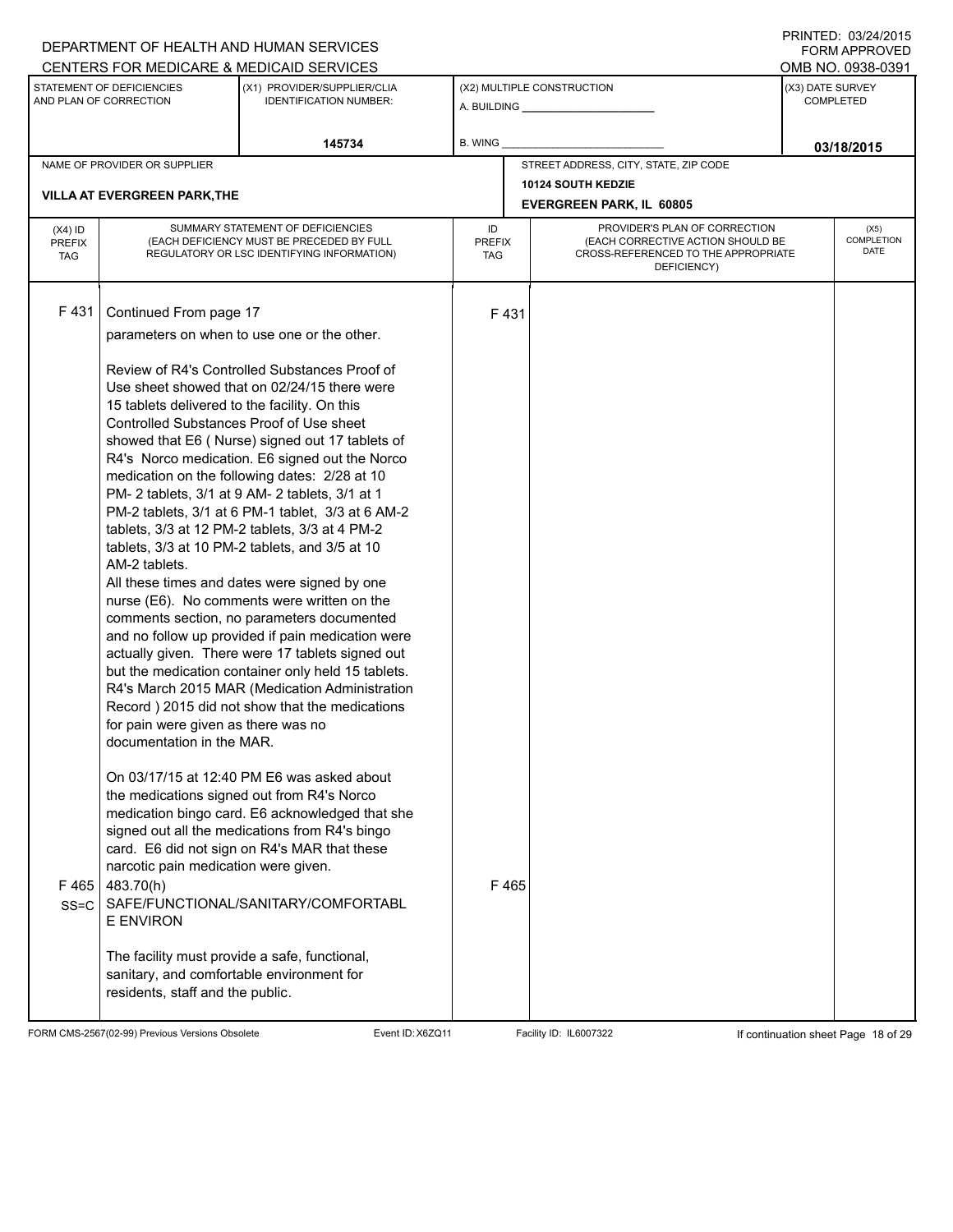|               |                                                     | DEPARTMENT OF HEALTH AND HUMAN SERVICES                      |               |                                                                          |                  | <b>FORM APPROVED</b>      |
|---------------|-----------------------------------------------------|--------------------------------------------------------------|---------------|--------------------------------------------------------------------------|------------------|---------------------------|
|               |                                                     | CENTERS FOR MEDICARE & MEDICAID SERVICES                     |               |                                                                          |                  | OMB NO. 0938-0391         |
|               | STATEMENT OF DEFICIENCIES<br>AND PLAN OF CORRECTION | (X1) PROVIDER/SUPPLIER/CLIA<br><b>IDENTIFICATION NUMBER:</b> |               | (X2) MULTIPLE CONSTRUCTION                                               | (X3) DATE SURVEY | <b>COMPLETED</b>          |
|               |                                                     | 145734                                                       | B. WING       |                                                                          |                  | 03/18/2015                |
|               | NAME OF PROVIDER OR SUPPLIER                        |                                                              |               | STREET ADDRESS, CITY, STATE, ZIP CODE                                    |                  |                           |
|               |                                                     |                                                              |               | 10124 SOUTH KEDZIE                                                       |                  |                           |
|               | <b>VILLA AT EVERGREEN PARK, THE</b>                 |                                                              |               | <b>EVERGREEN PARK, IL 60805</b>                                          |                  |                           |
| $(X4)$ ID     |                                                     | SUMMARY STATEMENT OF DEFICIENCIES                            | ID            | PROVIDER'S PLAN OF CORRECTION                                            |                  | (X5)                      |
| <b>PREFIX</b> |                                                     | (EACH DEFICIENCY MUST BE PRECEDED BY FULL                    | <b>PREFIX</b> | (EACH CORRECTIVE ACTION SHOULD BE<br>CROSS-REFERENCED TO THE APPROPRIATE |                  | <b>COMPLETION</b><br>DATE |
| <b>TAG</b>    |                                                     | REGULATORY OR LSC IDENTIFYING INFORMATION)                   | TAG           | DEFICIENCY)                                                              |                  |                           |
|               |                                                     |                                                              |               |                                                                          |                  |                           |
| F 465         | Continued From page 18                              |                                                              | F465          |                                                                          |                  |                           |
|               |                                                     | This REQUIREMENT is not met as evidenced                     |               |                                                                          |                  |                           |
|               | by:                                                 |                                                              |               |                                                                          |                  |                           |
|               |                                                     | Based on observation and interview the facility              |               |                                                                          |                  |                           |
|               |                                                     | failed to ensure the resident environment was                |               |                                                                          |                  |                           |
|               |                                                     | clean and free of debris. The facility failed to             |               |                                                                          |                  |                           |
|               | maintain the facility structure and resident        |                                                              |               |                                                                          |                  |                           |
|               | environment in good repair.                         |                                                              |               |                                                                          |                  |                           |
|               |                                                     | This applies to all 151 residents in the facility.           |               |                                                                          |                  |                           |
|               | The findings include:                               |                                                              |               |                                                                          |                  |                           |
|               |                                                     | General tour of the environment was done on                  |               |                                                                          |                  |                           |
|               |                                                     | $3/16/15$ at 10:00am with $E(14)$ Maintenance                |               |                                                                          |                  |                           |
|               | Director and E(15) Housekeeping Director.           |                                                              |               |                                                                          |                  |                           |
|               |                                                     | On unit 100 in the dining/activity area Part of the          |               |                                                                          |                  |                           |
|               |                                                     | floor board was missing and a metal corner plate             |               |                                                                          |                  |                           |
|               |                                                     | was broken and sticking out with sharp edges.                |               |                                                                          |                  |                           |
|               |                                                     | This is located on the outside of the nursing                |               |                                                                          |                  |                           |
|               | station making an unsafe passageway for             |                                                              |               |                                                                          |                  |                           |
|               | residents while ambulating or pedaling in a         |                                                              |               |                                                                          |                  |                           |
|               |                                                     | wheelchair. On the wall in the dining room there             |               |                                                                          |                  |                           |
|               |                                                     | was an area of missing plaster and the plaster is            |               |                                                                          |                  |                           |
|               |                                                     | crumbled in pieces on the floor. Two pieces of               |               |                                                                          |                  |                           |
|               |                                                     | bracket hardware were lying on the dining room               |               |                                                                          |                  |                           |
|               |                                                     | window sill were covered with a thick black sticky           |               |                                                                          |                  |                           |
|               |                                                     | substance. One of the resident tables was very               |               |                                                                          |                  |                           |
|               |                                                     | wobbly and the top was loose. One resident table             |               |                                                                          |                  |                           |
|               |                                                     | had a piece of wood missing off the corner of the            |               |                                                                          |                  |                           |
|               |                                                     | table leaving sharp edges exposed to residents               |               |                                                                          |                  |                           |
|               |                                                     | who sit at the table. A set of two water fountains           |               |                                                                          |                  |                           |
|               |                                                     | off the side of gathering area had a large amount            |               |                                                                          |                  |                           |
|               |                                                     | of brown and white build up in the basins of the             |               |                                                                          |                  |                           |
|               | drains. The wall under the fountains was            |                                                              |               |                                                                          |                  |                           |
|               |                                                     | splattered with a dark substance. The air vent               |               |                                                                          |                  |                           |
|               |                                                     | under the fountains was covered with dust and                |               |                                                                          |                  |                           |
|               | debris and a dark brown substance was               |                                                              |               |                                                                          |                  |                           |
|               | splattered on the grill.                            |                                                              |               |                                                                          |                  |                           |
|               |                                                     | The bathroom in the room that is shared by R26               |               |                                                                          |                  |                           |
|               | and R27 was covered with a dark sticky              |                                                              |               |                                                                          |                  |                           |

FORM CMS-2567(02-99) Previous Versions Obsolete Event ID:X6ZQ11 Facility ID: IL6007322 If continuation sheet Page 19 of 29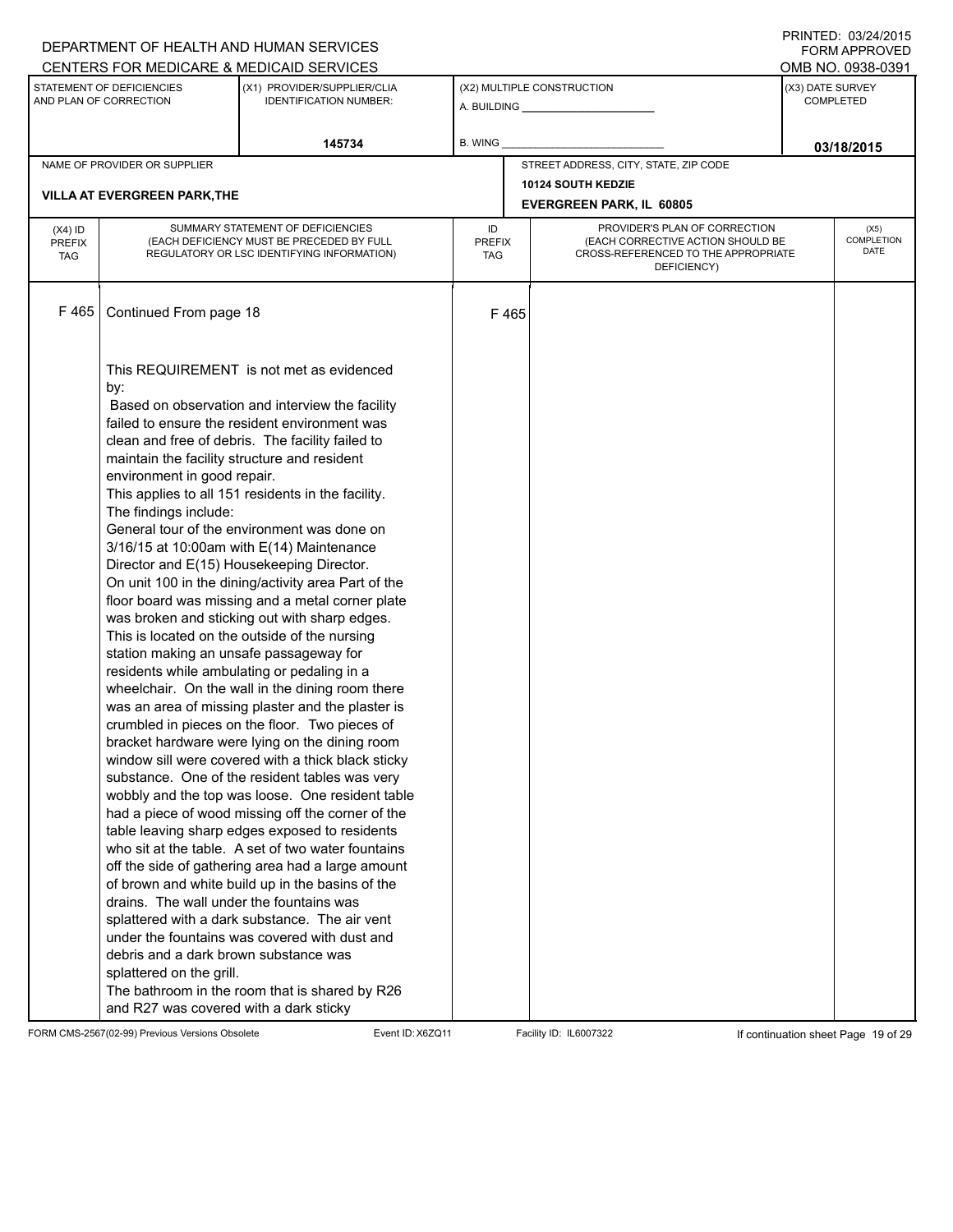#### A. BUILDING **\_\_\_\_\_\_\_\_\_\_\_\_\_\_\_\_\_\_\_\_\_\_** (X1) PROVIDER/SUPPLIER/CLIA IDENTIFICATION NUMBER: STATEMENT OF DEFICIENCIES AND PLAN OF CORRECTION (X3) DATE SURVEY COMPLETED FORM APPROVED (X2) MULTIPLE CONSTRUCTION **B. WING** CENTERS FOR MEDICARE & MEDICAID SERVICES **And CENTERS FOR MEDICAL ACCESS** OMB NO. 0938-0391 **145734 03/18/2015** NAME OF PROVIDER OR SUPPLIER STREET ADDRESS, CITY, STATE, ZIP CODE **10124 SOUTH KEDZIE VILLA AT EVERGREEN PARK,THE EVERGREEN PARK, IL 60805** PROVIDER'S PLAN OF CORRECTION (EACH CORRECTIVE ACTION SHOULD BE CROSS-REFERENCED TO THE APPROPRIATE DEFICIENCY) (X5) **COMPLETION** DATE ID PREFIX TAG (X4) ID PREFIX TAG SUMMARY STATEMENT OF DEFICIENCIES (EACH DEFICIENCY MUST BE PRECEDED BY FULL REGULATORY OR LSC IDENTIFYING INFORMATION) F 465 Continued From page 19 F 465 substance. There was a loose power strip extension cord lying from one side of the room to the other on the side of R27 ' s bed. The heating unit in the room had a loose metal plate and the grill was covered with dust and debri. One handle on the bedside dresser was loose and hanging. The clean storage closet in the 100 unit showed multiple cases of supplemental drinks and formulas for tube feedings being stored on the floor. The floor was covered with dust and debris. R28's bathroom floor was covered with large areas of black and dusty debris. The toilet base is covered with a buildup of brown and black substance. The heating unit grill was filled with dust and debris. The soiled utility room floor was covered with a large amount of black sticky substance from the entry way to the middle of the room. The container holding the garbage was not covered. A mattress was lying on the floor. An air mattress was lying on top of a biohazard disposal container. The room had a very foul odor. The hopper in the room had a brown substance floating around and is stuck on the sides of the bowls. R29's and R30's bathroom door was cracked and the veneer was sticking out and leaving sharp edges sticking out. The tile in the bathroom was sticking up and was black in color. The base of the toilet was covered with a black buildup. There were two towels in front of the windows. E14 (Maintenance Director) stated, "They do that because they get cold and that helps keep the cold out." The floor of the room in general had areas of a black substance and debris under the beds and about the room. In rooms where R31, 32 and R33 resided had broken blinds by the bed leaving sharp edges. There was a bed side commode with the inside

FORM CMS-2567(02-99) Previous Versions Obsolete Event ID:X6ZQ11 Facility ID: IL6007322 If continuation sheet Page 20 of 29

DEPARTMENT OF HEALTH AND HUMAN SERVICES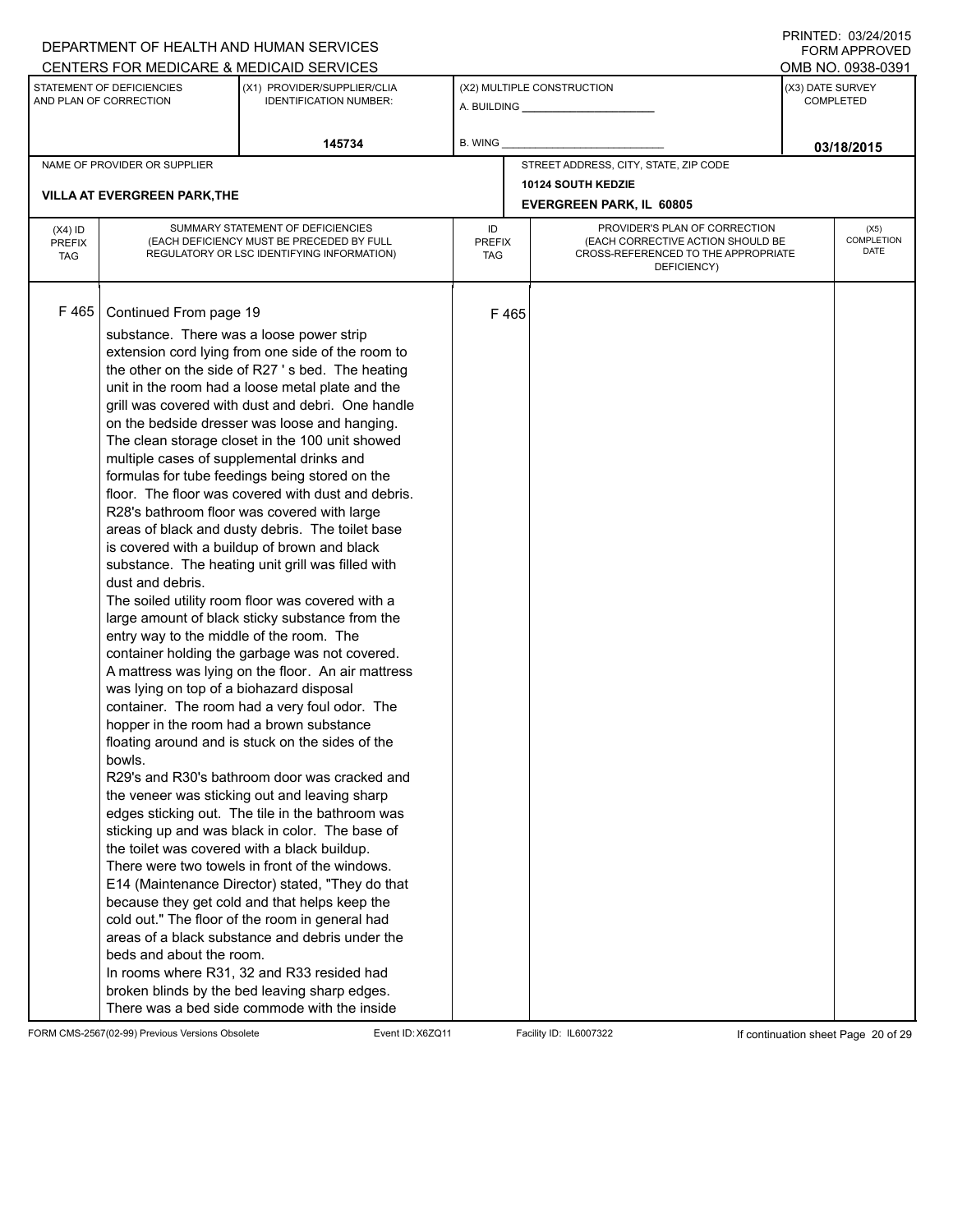#### A. BUILDING **\_\_\_\_\_\_\_\_\_\_\_\_\_\_\_\_\_\_\_\_\_\_** (X1) PROVIDER/SUPPLIER/CLIA IDENTIFICATION NUMBER: STATEMENT OF DEFICIENCIES AND PLAN OF CORRECTION (X3) DATE SURVEY COMPLETED FORM APPROVED (X2) MULTIPLE CONSTRUCTION **B. WING** DEPARTMENT OF HEALTH AND HUMAN SERVICES CENTERS FOR MEDICARE & MEDICAID SERVICES **And CENTERS FOR MEDICAL ACCESS** OMB NO. 0938-0391 **145734 03/18/2015** NAME OF PROVIDER OR SUPPLIER STREET ADDRESS, CITY, STATE, ZIP CODE **10124 SOUTH KEDZIE VILLA AT EVERGREEN PARK,THE EVERGREEN PARK, IL 60805** PROVIDER'S PLAN OF CORRECTION (EACH CORRECTIVE ACTION SHOULD BE CROSS-REFERENCED TO THE APPROPRIATE DEFICIENCY) (X5) **COMPLETION** DATE ID PREFIX TAG (X4) ID PREFIX TAG SUMMARY STATEMENT OF DEFICIENCIES (EACH DEFICIENCY MUST BE PRECEDED BY FULL REGULATORY OR LSC IDENTIFYING INFORMATION) F 465 Continued From page 20 F 465 bucket and lid being stored on the floor. There was a dark substance spotted on the bedside curtains and a dark substance splattered on the wall. There was a broken garbage can with sharp edges. In the bathroom bath by the shower there was a large missing area of tile that exposes the cement of the wall. The lighting was very dark. There were two lights with different colored covers. One of the covers was yellow making the light dim. The bathroom did not have a door. There was a curtain being used as the door and was loose at the top preventing or/making difficult the movement to close the curtain shut. The bathroom had a very foul odor. The heating unit side panel was on the floor. The clean storage closet on unit 200 had boxes of adult briefs, bed pans, isolation gowns, drinking cups, a case of citrate of magnesia, box of urinals and a bottle of stool softener being stored on the floor. The floor was covered with dust and debris. There were areas of a black substance on the floor. There was a pair of work gloves that had a black substance covering them lying on top of clean respiratory supplies. The sink in this room had a large amount of brown buildup with debris in the bottom of the bowl. The cabinets holding resident care supplies had a large amount of brown build up and splatter all over. The community shower in the 300 unit had only two lights out of eight that were working. The room was very dark. In R34's room the private refrigerator showed a buildup of frost. E15 (Housekeeping Director) stated it was the responsibility of housekeeping staff to make sure that the refrigerators are clean. R35's and R36's floor was dirty with debris in different areas. The bathroom had a large area of sticky black substance on the floor. R35

FORM CMS-2567(02-99) Previous Versions Obsolete Event ID:X6ZQ11 Facility ID: IL6007322 If continuation sheet Page 21 of 29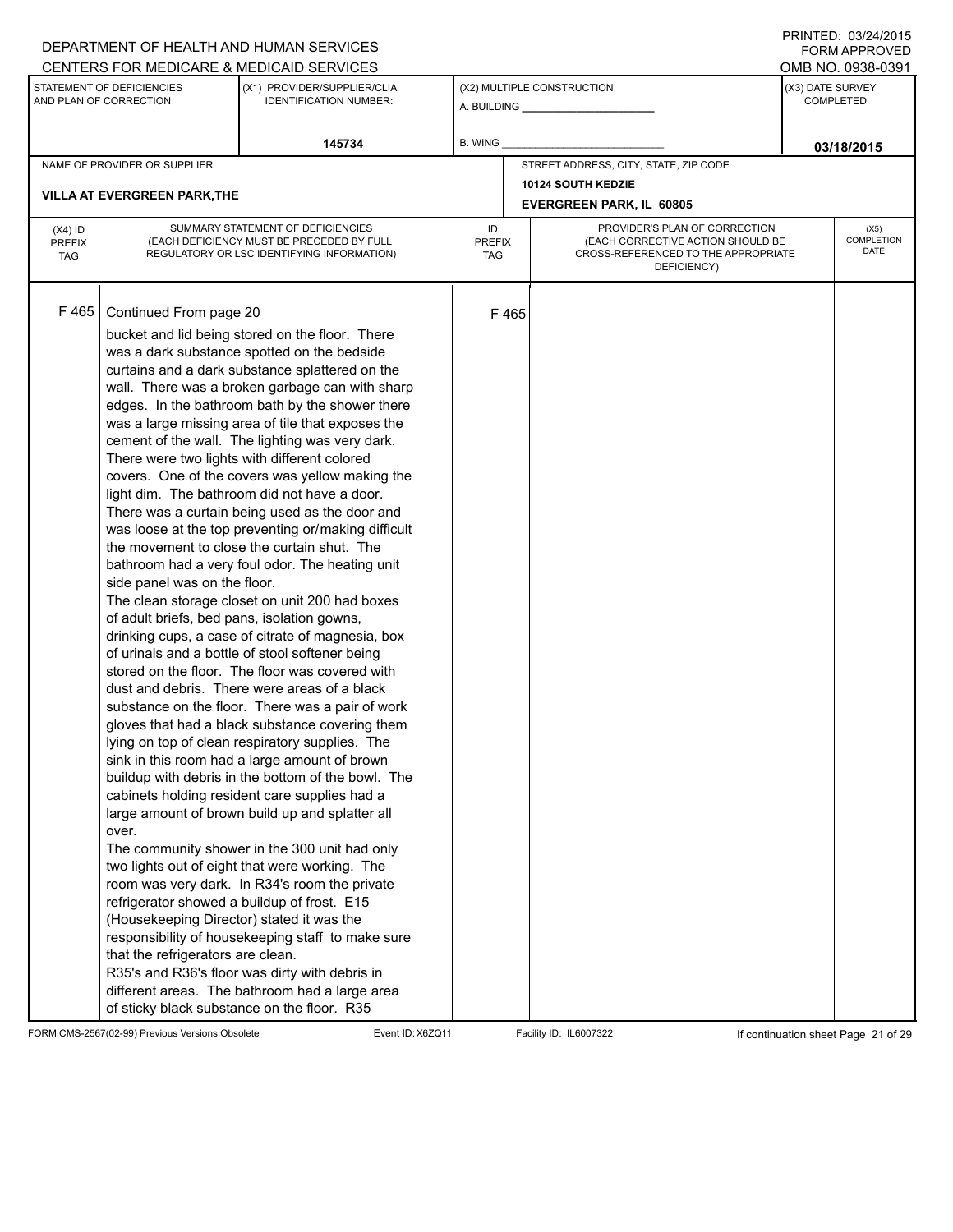#### A. BUILDING **\_\_\_\_\_\_\_\_\_\_\_\_\_\_\_\_\_\_\_\_\_\_** (X1) PROVIDER/SUPPLIER/CLIA IDENTIFICATION NUMBER: STATEMENT OF DEFICIENCIES AND PLAN OF CORRECTION (X3) DATE SURVEY COMPLETED FORM APPROVED (X2) MULTIPLE CONSTRUCTION **B. WING** DEPARTMENT OF HEALTH AND HUMAN SERVICES CENTERS FOR MEDICARE & MEDICAID SERVICES **And CENTERS FOR MEDICAL ACCESS** OMB NO. 0938-0391 **145734 B. WING D. CONSUMING D. CONSUMING D. CONSUMING D. CONSUMING D. CONSUMING D. CONSUMING D. CONSUMING D. CONSUMING D. CONSUMING D. CONSUMING D. CONSUMING D. CONSUMING D. CONSUMING D. CONS** NAME OF PROVIDER OR SUPPLIER STREET ADDRESS, CITY, STATE, ZIP CODE **10124 SOUTH KEDZIE VILLA AT EVERGREEN PARK,THE EVERGREEN PARK, IL 60805** PROVIDER'S PLAN OF CORRECTION (EACH CORRECTIVE ACTION SHOULD BE CROSS-REFERENCED TO THE APPROPRIATE DEFICIENCY) (X5) **COMPLETION** DATE ID PREFIX TAG (X4) ID PREFIX TAG SUMMARY STATEMENT OF DEFICIENCIES (EACH DEFICIENCY MUST BE PRECEDED BY FULL REGULATORY OR LSC IDENTIFYING INFORMATION)  $F$  465 Continued From page 21 F 465 stated, "I am glad you're here. They never do it right. The floor is never cleaned right." R37 and R38 are both female residents in the 400 unit and share a bathroom. At 11:00am in the bathroom was a male urinal with urine in the bottom hanging on the hand bar next to the toilet. There was no name on the urinal. At 4:00pm rechecking the bathroom the urinal was still there with no name and a smaller amount of urine inside. There was a very strong odor of urine on both observations. In room R39's room the side of the heating unit was lying on the floor. The unit inside was full of dust and debris. During initial kitchen tour on 3/15/15 at 10 am it was observed that the dishwashing area of the kitchen was very dark making it difficult to see the area clearly. The ceiling contained light fixtures, some of which were lit and some that were not. It was noted that just inside the door to this area were three light switches. One was in an upward position and two were in a down position. The switches were flipped to see if this would produce more light in the area. This made no difference in the lighting. The two switches that were down produced no light when up and the the switch that was up caused the one light that was on to be extinguished. During this time it was observed that the dietary staff was trying to clean the area washing the walls with a hose and attempting to clean the area where the soiled plates are scraped. During the tour it was also noted the walk in freezer in the kitchen had a build up of ice on the ceiling area at the back of the freezer above the condenser. The ice build up had also dripped onto the floor area creating several small areas of ice build up on the floor. The freezer had storage shelves with product on it under the ice build up.

FORM CMS-2567(02-99) Previous Versions Obsolete Event ID:X6ZQ11 Facility ID: IL6007322 If continuation sheet Page 22 of 29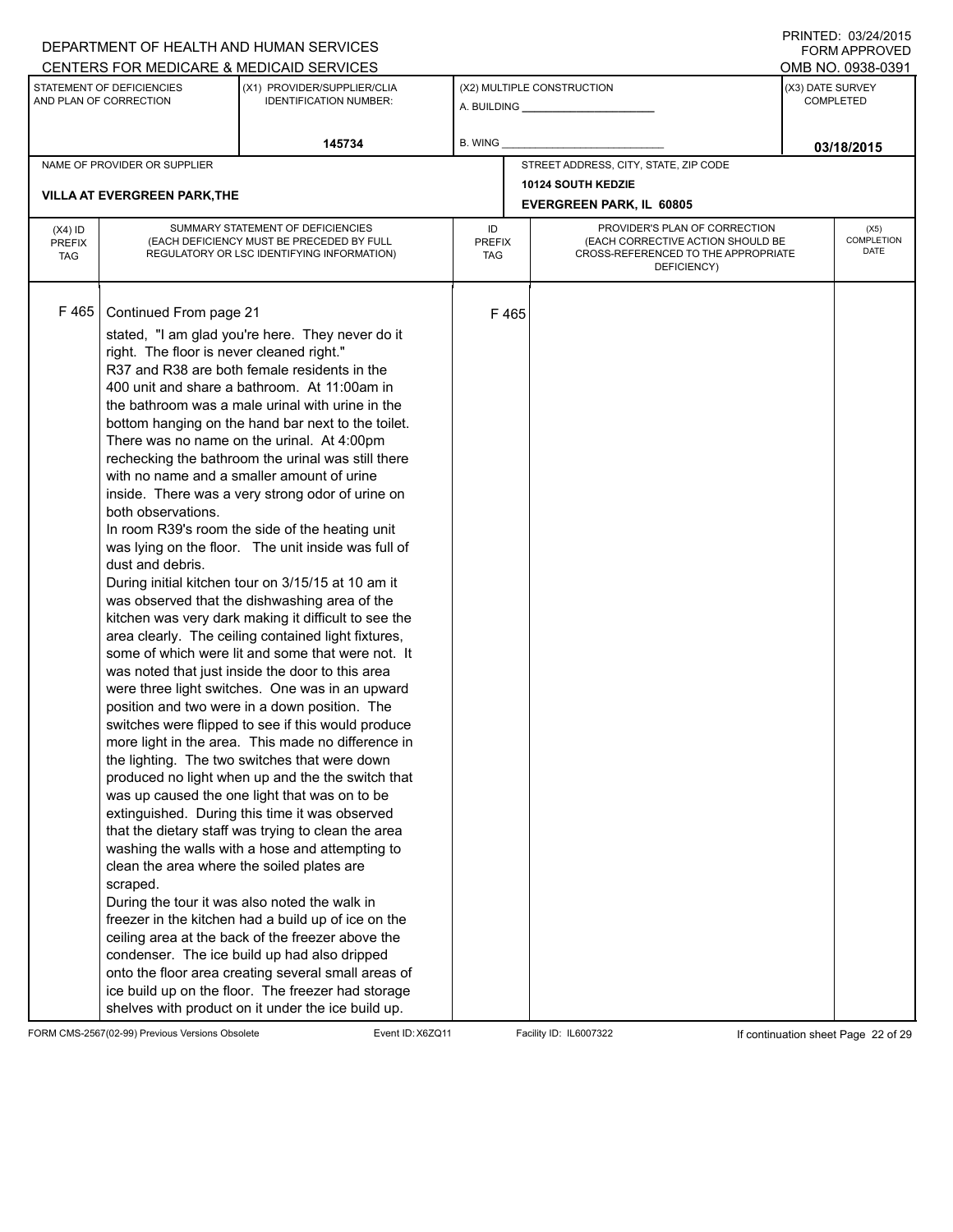# A. BUILDING **\_\_\_\_\_\_\_\_\_\_\_\_\_\_\_\_\_\_\_\_\_\_** (X1) PROVIDER/SUPPLIER/CLIA IDENTIFICATION NUMBER: STATEMENT OF DEFICIENCIES AND PLAN OF CORRECTION (X3) DATE SURVEY COMPLETED FORM APPROVED (X2) MULTIPLE CONSTRUCTION B. WING CENTERS FOR MEDICARE & MEDICAID SERVICES OMB NO. 0938-0391 **145734 B. WING D. CONSUMING D. CONSUMING D. CONSUMING D. CONSUMING D. CONSUMING D. CONSUMING D. CONSUMING D. CONSUMING D. CONSUMING D. CONSUMING D. CONSUMING D. CONSUMING D. CONSUMING D. CONS** NAME OF PROVIDER OR SUPPLIER STREET ADDRESS, CITY, STATE, ZIP CODE **10124 SOUTH KEDZIE VILLA AT EVERGREEN PARK,THE EVERGREEN PARK, IL 60805** PROVIDER'S PLAN OF CORRECTION (EACH CORRECTIVE ACTION SHOULD BE CROSS-REFERENCED TO THE APPROPRIATE DEFICIENCY) (X5) **COMPLETION** DATE ID PREFIX TAG (X4) ID PREFIX TAG SUMMARY STATEMENT OF DEFICIENCIES (EACH DEFICIENCY MUST BE PRECEDED BY FULL REGULATORY OR LSC IDENTIFYING INFORMATION)  $F$  465 Continued From page 22 F 465 The CMS form titled "Resident Census and Condition dated 3/15/15 documented a census of 151 residents. F 514 483.75(l)(1) RES SS=E RECORDS-COMPLETE/ACCURATE/ACCESSIB LE The facility must maintain clinical records on each resident in accordance with accepted professional standards and practices that are complete; accurately documented; readily accessible; and systematically organized. The clinical record must contain sufficient information to identify the resident; a record of the resident's assessments; the plan of care and services provided; the results of any preadmission screening conducted by the State; and progress notes. This REQUIREMENT is not met as evidenced by: F 514 Based on record review and interview, the facility failed to ensure resident medical records are complete and accurate in the area of medication administration and management and behavior monitoring. This applies to 6 resident medical records (R4,R11,R15,R17,R20, R24) reviewed for controlled substance documentation. The findings include:

FORM CMS-2567(02-99) Previous Versions Obsolete Event ID:X6ZQ11 Facility ID: IL6007322 If continuation sheet Page 23 of 29

DEPARTMENT OF HEALTH AND HUMAN SERVICES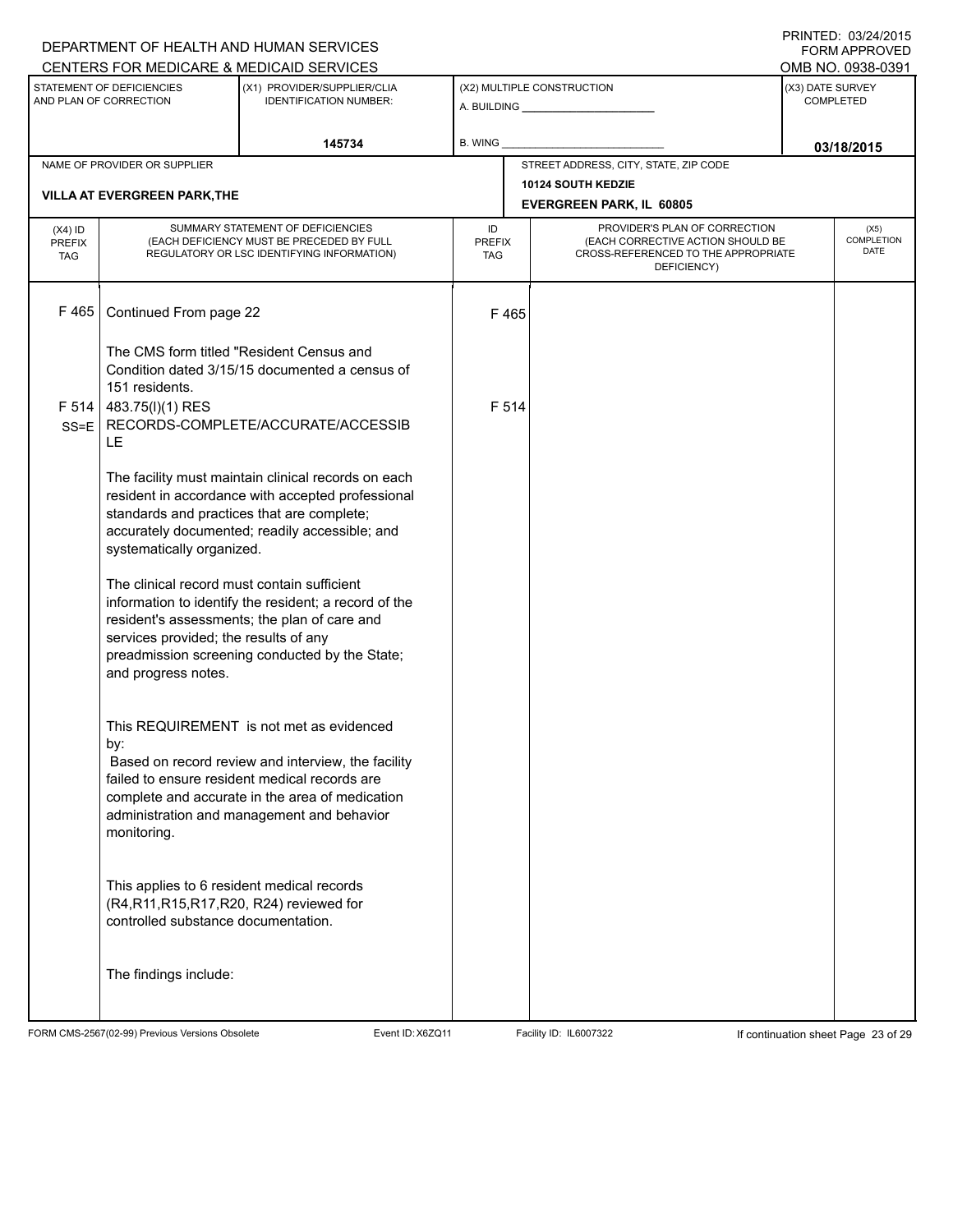# A. BUILDING **\_\_\_\_\_\_\_\_\_\_\_\_\_\_\_\_\_\_\_\_\_\_** (X1) PROVIDER/SUPPLIER/CLIA IDENTIFICATION NUMBER: STATEMENT OF DEFICIENCIES AND PLAN OF CORRECTION (X3) DATE SURVEY COMPLETED FORM APPROVED (X2) MULTIPLE CONSTRUCTION **B. WING** CENTERS FOR MEDICARE & MEDICAID SERVICES **And CENTERS FOR MEDICAL ACCESS** OMB NO. 0938-0391 **145734 B. WING D. CONSUMING D. CONSUMING D. CONSUMING D. CONSUMING D. CONSUMING D. CONSUMING D. CONSUMING D. CONSUMING D. CONSUMING D. CONSUMING D. CONSUMING D. CONSUMING D. CONSUMING D. CONS** NAME OF PROVIDER OR SUPPLIER STREET ADDRESS, CITY, STATE, ZIP CODE **10124 SOUTH KEDZIE VILLA AT EVERGREEN PARK,THE EVERGREEN PARK, IL 60805** PROVIDER'S PLAN OF CORRECTION (EACH CORRECTIVE ACTION SHOULD BE CROSS-REFERENCED TO THE APPROPRIATE DEFICIENCY) (X5) **COMPLETION** DATE ID PREFIX TAG (X4) ID PREFIX TAG SUMMARY STATEMENT OF DEFICIENCIES (EACH DEFICIENCY MUST BE PRECEDED BY FULL REGULATORY OR LSC IDENTIFYING INFORMATION) F 514 Continued From page 23 F 514 1. R17's face sheet showed R17 was admitted to the facility on 12/18/14 with diagnoses that included Aftercare For Healing Traumatic Fracture of Hip. R17's record contained a prescription sent by hospital for Hydrocodone-acetaminophen (NORCO) 10-325 milligrams (MG) po tablet, take 1 tablet by mouth two times daily for 30 days. Quantity \*\*60 (Sixty) Tablet\*\* Refills \*\*0 (Zero). R17's Medication Administration Record and PRN Administration Record for January, February, March 2015, showed inconsistent documentation of when R17 received the medication and the effectiveness of the medication The controlled substance proof of use form stated " the nurse who signs this record must also sign the separate medication administration record for each dose given. The form also states every dose must be accounted for on this form. If dose is contaminated, lost, broken, or refused enter the information under comments. The form also requires documentation of doses transferred to disposal record indicating quantity, dated, nurse signature and witness. E16 (consultant) stated on 3/18/15 at 9:30AM, when nursing staff are giving controlled substances, the nurse must sign off on the "Controlled Substance Proof of use" (pink sheet) prior to administering the medication, and then sign off on the PRN medication information form (blue sheet) after administration. E16 further stated that if the controlled substance is a scheduled medication, the nurse would then sign off on the Medication Administration Record (MAR).

FORM CMS-2567(02-99) Previous Versions Obsolete Event ID:X6ZQ11 Facility ID: IL6007322 If continuation sheet Page 24 of 29

DEPARTMENT OF HEALTH AND HUMAN SERVICES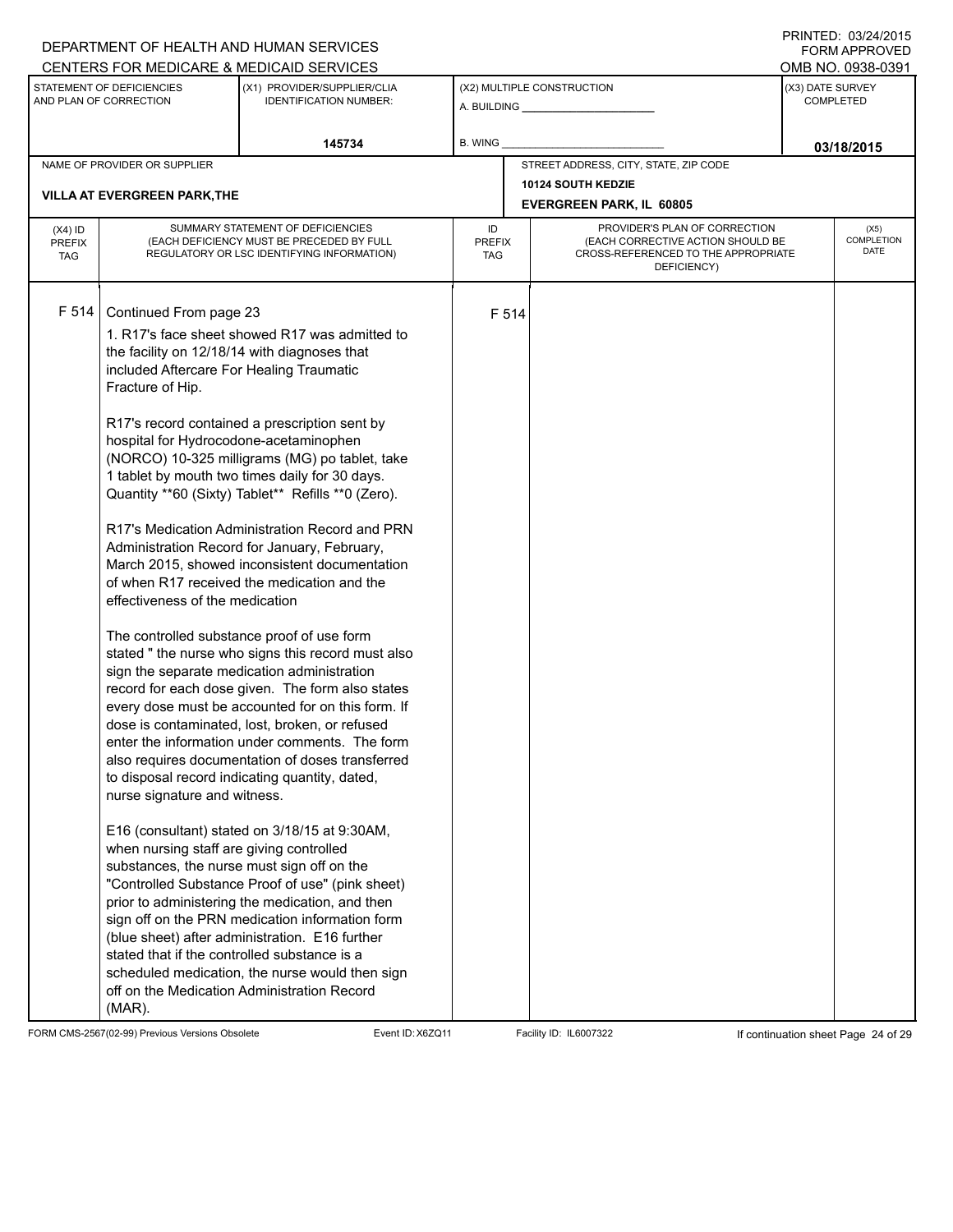|                                                     | DEPARTMENT OF HEALTH AND HUMAN SERVICES                                                   |                                                                                               | <b>FORM APPROVED</b><br>OMB NO. 0938-0391 |                                                           |                                                    |                                      |      |  |  |
|-----------------------------------------------------|-------------------------------------------------------------------------------------------|-----------------------------------------------------------------------------------------------|-------------------------------------------|-----------------------------------------------------------|----------------------------------------------------|--------------------------------------|------|--|--|
|                                                     |                                                                                           | CENTERS FOR MEDICARE & MEDICAID SERVICES                                                      |                                           |                                                           |                                                    |                                      |      |  |  |
| STATEMENT OF DEFICIENCIES<br>AND PLAN OF CORRECTION |                                                                                           | (X1) PROVIDER/SUPPLIER/CLIA<br><b>IDENTIFICATION NUMBER:</b>                                  |                                           | (X2) MULTIPLE CONSTRUCTION                                |                                                    | (X3) DATE SURVEY<br><b>COMPLETED</b> |      |  |  |
|                                                     |                                                                                           | 145734                                                                                        | B. WING                                   |                                                           |                                                    | 03/18/2015                           |      |  |  |
|                                                     | NAME OF PROVIDER OR SUPPLIER                                                              |                                                                                               |                                           |                                                           | STREET ADDRESS, CITY, STATE, ZIP CODE              |                                      |      |  |  |
|                                                     | <b>VILLA AT EVERGREEN PARK, THE</b>                                                       |                                                                                               |                                           |                                                           | <b>10124 SOUTH KEDZIE</b>                          |                                      |      |  |  |
|                                                     |                                                                                           |                                                                                               |                                           | <b>EVERGREEN PARK, IL 60805</b>                           |                                                    |                                      |      |  |  |
| $(X4)$ ID                                           |                                                                                           | SUMMARY STATEMENT OF DEFICIENCIES                                                             | ID                                        |                                                           | PROVIDER'S PLAN OF CORRECTION                      |                                      | (X5) |  |  |
| <b>PREFIX</b>                                       |                                                                                           | (EACH DEFICIENCY MUST BE PRECEDED BY FULL                                                     |                                           | (EACH CORRECTIVE ACTION SHOULD BE<br><b>PREFIX</b><br>TAG |                                                    | COMPLETION<br>DATE                   |      |  |  |
| <b>TAG</b>                                          | REGULATORY OR LSC IDENTIFYING INFORMATION)                                                |                                                                                               |                                           |                                                           | CROSS-REFERENCED TO THE APPROPRIATE<br>DEFICIENCY) |                                      |      |  |  |
|                                                     |                                                                                           |                                                                                               |                                           |                                                           |                                                    |                                      |      |  |  |
| F 514                                               | Continued From page 24                                                                    |                                                                                               |                                           | F 514                                                     |                                                    |                                      |      |  |  |
|                                                     |                                                                                           |                                                                                               |                                           |                                                           |                                                    |                                      |      |  |  |
|                                                     |                                                                                           | Facility Policy titled Documentation of Medication                                            |                                           |                                                           |                                                    |                                      |      |  |  |
|                                                     |                                                                                           | Administration states "The facility shall maintain a                                          |                                           |                                                           |                                                    |                                      |      |  |  |
|                                                     |                                                                                           | medication administration record to document all                                              |                                           |                                                           |                                                    |                                      |      |  |  |
|                                                     |                                                                                           | medications administered." Policy Interpretation                                              |                                           |                                                           |                                                    |                                      |      |  |  |
|                                                     | and Implementation states:                                                                |                                                                                               |                                           |                                                           |                                                    |                                      |      |  |  |
|                                                     | 1. Nurse shall document all medications                                                   |                                                                                               |                                           |                                                           |                                                    |                                      |      |  |  |
|                                                     |                                                                                           | administered to each resident on the resident's                                               |                                           |                                                           |                                                    |                                      |      |  |  |
|                                                     | medication administration record (MAR).                                                   |                                                                                               |                                           |                                                           |                                                    |                                      |      |  |  |
|                                                     |                                                                                           |                                                                                               |                                           |                                                           |                                                    |                                      |      |  |  |
|                                                     | 2. Administration of medication must be                                                   |                                                                                               |                                           |                                                           |                                                    |                                      |      |  |  |
|                                                     | documented immediately after (never before) it is                                         |                                                                                               |                                           |                                                           |                                                    |                                      |      |  |  |
|                                                     | given.                                                                                    |                                                                                               |                                           |                                                           |                                                    |                                      |      |  |  |
|                                                     |                                                                                           |                                                                                               |                                           |                                                           |                                                    |                                      |      |  |  |
|                                                     | 3. Documentation must include, as a minimum.                                              |                                                                                               |                                           |                                                           |                                                    |                                      |      |  |  |
|                                                     | a. Name and strength of the drug.                                                         |                                                                                               |                                           |                                                           |                                                    |                                      |      |  |  |
|                                                     | b. Dosage;                                                                                |                                                                                               |                                           |                                                           |                                                    |                                      |      |  |  |
|                                                     |                                                                                           | c. Method of administration (e.g., oral, injection                                            |                                           |                                                           |                                                    |                                      |      |  |  |
|                                                     | (and site), etc.);<br>d. Date and time of administration                                  |                                                                                               |                                           |                                                           |                                                    |                                      |      |  |  |
|                                                     |                                                                                           |                                                                                               |                                           |                                                           |                                                    |                                      |      |  |  |
|                                                     |                                                                                           | e. Reason (s) why a medication withheld, not<br>administered, or refused (as applicable); and |                                           |                                                           |                                                    |                                      |      |  |  |
|                                                     |                                                                                           | f. Signature and title of the person administering                                            |                                           |                                                           |                                                    |                                      |      |  |  |
|                                                     | the medication.                                                                           |                                                                                               |                                           |                                                           |                                                    |                                      |      |  |  |
|                                                     |                                                                                           |                                                                                               |                                           |                                                           |                                                    |                                      |      |  |  |
|                                                     |                                                                                           |                                                                                               |                                           |                                                           |                                                    |                                      |      |  |  |
|                                                     |                                                                                           | 2. R4 has diagnoses that include Mild Mental                                                  |                                           |                                                           |                                                    |                                      |      |  |  |
|                                                     |                                                                                           | Retardation, Closed Fracture of Ankle, Anemia                                                 |                                           |                                                           |                                                    |                                      |      |  |  |
|                                                     |                                                                                           | and Hip joint replacement. R4 was readmitted on                                               |                                           |                                                           |                                                    |                                      |      |  |  |
|                                                     | 2/28/15 after Hip revision.                                                               |                                                                                               |                                           |                                                           |                                                    |                                      |      |  |  |
|                                                     |                                                                                           |                                                                                               |                                           |                                                           |                                                    |                                      |      |  |  |
|                                                     |                                                                                           | February and March 2015 POS (Physician Order                                                  |                                           |                                                           |                                                    |                                      |      |  |  |
|                                                     | Sheet) showed that R4 had an order for Norco<br>5/325 mg (2 tablets) every 4 hour PRN (as |                                                                                               |                                           |                                                           |                                                    |                                      |      |  |  |
|                                                     |                                                                                           | needed) for pain and Tylenol 650 mg every 6 hour                                              |                                           |                                                           |                                                    |                                      |      |  |  |
|                                                     | PRN for pain.                                                                             |                                                                                               |                                           |                                                           |                                                    |                                      |      |  |  |
|                                                     |                                                                                           |                                                                                               |                                           |                                                           |                                                    |                                      |      |  |  |

FORM CMS-2567(02-99) Previous Versions Obsolete Event ID:X6ZQ11 Facility ID: IL6007322 If continuation sheet Page 25 of 29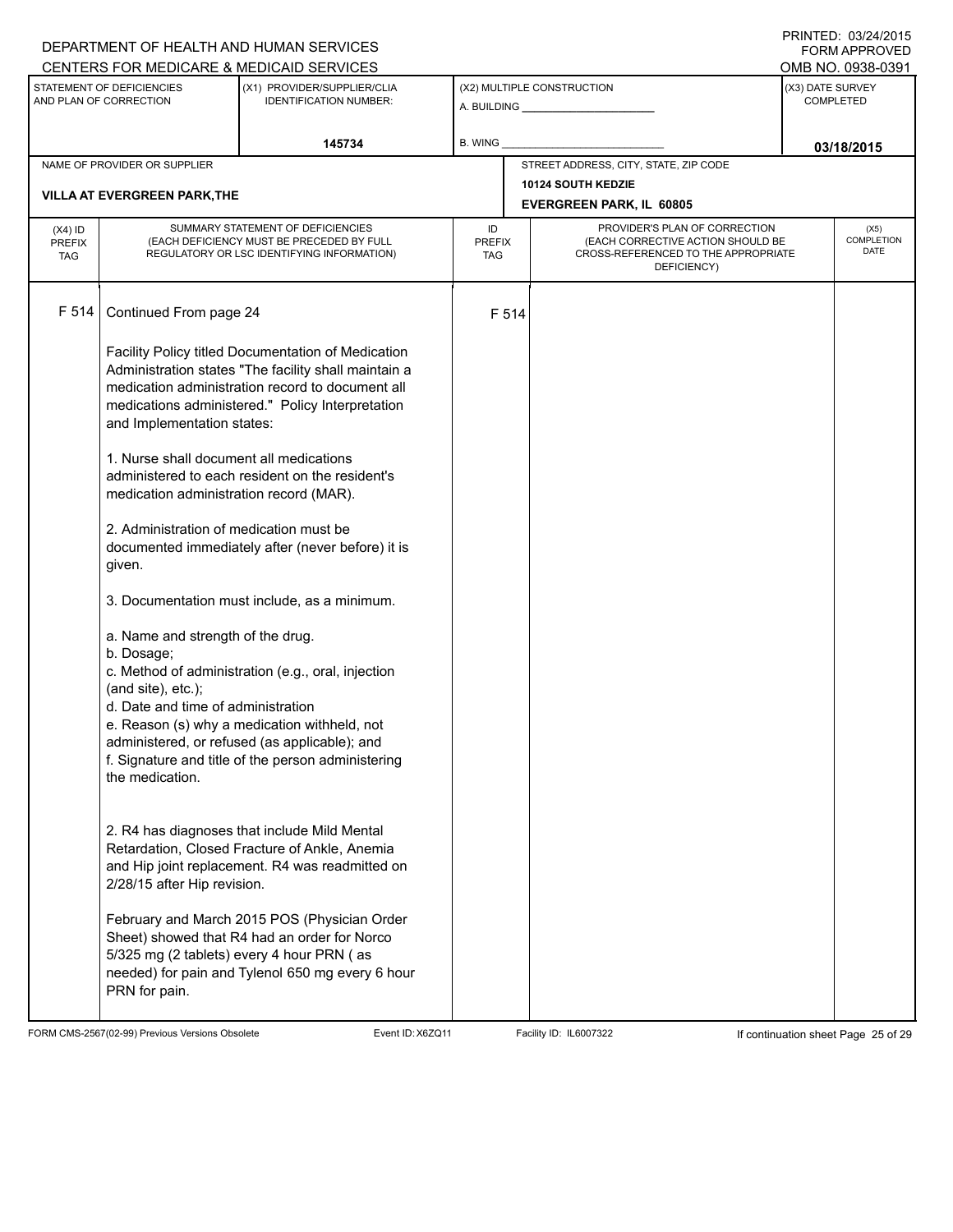# A. BUILDING **\_\_\_\_\_\_\_\_\_\_\_\_\_\_\_\_\_\_\_\_\_\_** (X1) PROVIDER/SUPPLIER/CLIA IDENTIFICATION NUMBER: STATEMENT OF DEFICIENCIES AND PLAN OF CORRECTION (X3) DATE SURVEY COMPLETED FORM APPROVED (X2) MULTIPLE CONSTRUCTION **B. WING** CENTERS FOR MEDICARE & MEDICAID SERVICES **And CENTERS FOR MEDICAL ACCESS** OMB NO. 0938-0391 **145734 B. WING D. CONSUMING D. CONSUMING D. CONSUMING D. CONSUMING D. CONSUMING D. CONSUMING D. CONSUMING D. CONSUMING D. CONSUMING D. CONSUMING D. CONSUMING D. CONSUMING D. CONSUMING D. CONS** NAME OF PROVIDER OR SUPPLIER STREET ADDRESS, CITY, STATE, ZIP CODE **10124 SOUTH KEDZIE VILLA AT EVERGREEN PARK,THE EVERGREEN PARK, IL 60805** PROVIDER'S PLAN OF CORRECTION (EACH CORRECTIVE ACTION SHOULD BE CROSS-REFERENCED TO THE APPROPRIATE DEFICIENCY) (X5) **COMPLETION** DATE ID PREFIX TAG (X4) ID PREFIX TAG SUMMARY STATEMENT OF DEFICIENCIES (EACH DEFICIENCY MUST BE PRECEDED BY FULL REGULATORY OR LSC IDENTIFYING INFORMATION) F 514 Continued From page 25 F 514 Review of R4's Controlled Substances Proof of Use sheet showed that E6 ( Nurse) signed out 17 tablets of R4's Norco tablets. E6 signed out the Norco medication on the following dates: 2/28 at 10 PM- 2 tablets, 3/1 at 9 AM- 2 tablets, 3/1 at 1 PM-2 tablets, 3/1 at 6 PM-1 tablet, 3/3 at 6 AM-2 tablets, 3/3 at 12 PM-2 tablets, 3/3 at 4 PM-2 tablets, 3/3 at 10 PM-2 tablets, and 3/5 at 10 AM-2 tablets. All these times and dates were signed by one nurse (E6). No comments were written on the comments section, no parameters documented and no follow up provided if pain medication were actually given. There were 17 tablets signed out but the medication container only held 15 tablets. There was no documentation on R4's MAR dated March 2015 to show that the Norco was administered on the above mentioned. On 03/17/15 at 12:40 PM E6 was asked about the medications signed out from R4's Norco medication bingo card. E6 acknowledged that she signed out all the medications from R4. E6 did not sign on R4's MAR that these narcotic pain medication were given. 3. R15 has diagnoses including Right hip Fracture S/P Arthroplasty, both Lower Extremity DVT ( Deep Vein Thrombosis), spine and sacral wound with wound vacuum. R15 has an order for Norco 5/325 1 tablet orally daily before wound care and it's specified to be given only at 9 AM. R15's Controlled Substance proof of use showed Extra Norco 5/325 mg tablets signed out on 02/27/15 at 2 PM and on 03/03/15 at 3 PM besides what were signed out at 9 AM. These

FORM CMS-2567(02-99) Previous Versions Obsolete Event ID:X6ZQ11 Facility ID: IL6007322 If continuation sheet Page 26 of 29

DEPARTMENT OF HEALTH AND HUMAN SERVICES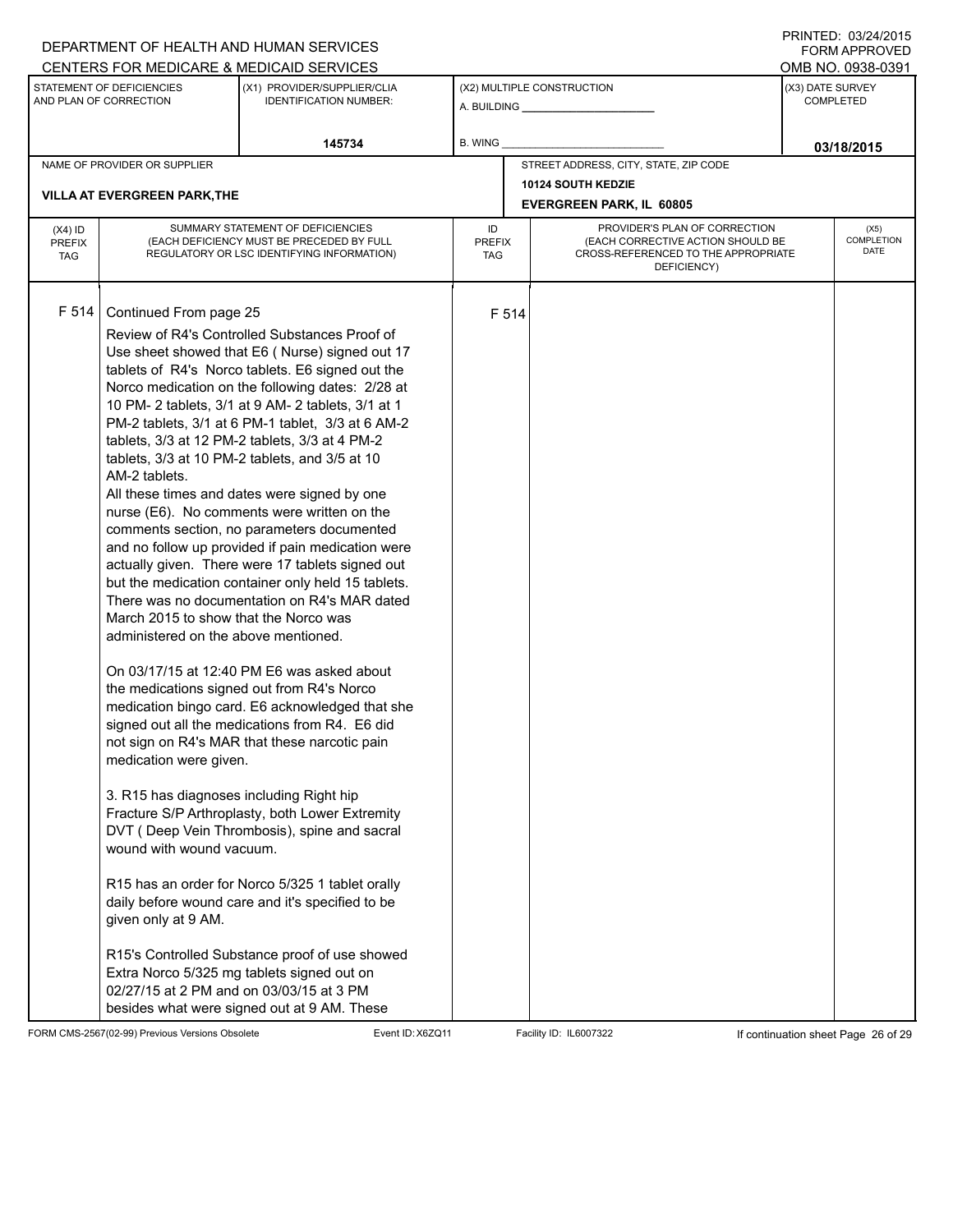|                                                     |                                                                                                                                                                                                                                                                                                                                                                                                                                                                                                                                                                                                                                                                                                                                                                                                                                                                                                                                                                                                                                                                                                                                                                                                                                                                                                                                                                                                                                                                                                                                                                                                                                                                                                                                                                                                                                                  | DEPARTMENT OF HEALTH AND HUMAN SERVICES                      |                                                                                                                          |       |                                       |                                          | <b>FORM APPROVED</b> |  |  |
|-----------------------------------------------------|--------------------------------------------------------------------------------------------------------------------------------------------------------------------------------------------------------------------------------------------------------------------------------------------------------------------------------------------------------------------------------------------------------------------------------------------------------------------------------------------------------------------------------------------------------------------------------------------------------------------------------------------------------------------------------------------------------------------------------------------------------------------------------------------------------------------------------------------------------------------------------------------------------------------------------------------------------------------------------------------------------------------------------------------------------------------------------------------------------------------------------------------------------------------------------------------------------------------------------------------------------------------------------------------------------------------------------------------------------------------------------------------------------------------------------------------------------------------------------------------------------------------------------------------------------------------------------------------------------------------------------------------------------------------------------------------------------------------------------------------------------------------------------------------------------------------------------------------------|--------------------------------------------------------------|--------------------------------------------------------------------------------------------------------------------------|-------|---------------------------------------|------------------------------------------|----------------------|--|--|
|                                                     |                                                                                                                                                                                                                                                                                                                                                                                                                                                                                                                                                                                                                                                                                                                                                                                                                                                                                                                                                                                                                                                                                                                                                                                                                                                                                                                                                                                                                                                                                                                                                                                                                                                                                                                                                                                                                                                  | CENTERS FOR MEDICARE & MEDICAID SERVICES                     |                                                                                                                          |       |                                       |                                          | OMB NO. 0938-0391    |  |  |
| STATEMENT OF DEFICIENCIES<br>AND PLAN OF CORRECTION |                                                                                                                                                                                                                                                                                                                                                                                                                                                                                                                                                                                                                                                                                                                                                                                                                                                                                                                                                                                                                                                                                                                                                                                                                                                                                                                                                                                                                                                                                                                                                                                                                                                                                                                                                                                                                                                  | (X1) PROVIDER/SUPPLIER/CLIA<br><b>IDENTIFICATION NUMBER:</b> |                                                                                                                          |       | (X2) MULTIPLE CONSTRUCTION            | (X3) DATE SURVEY<br><b>COMPLETED</b>     |                      |  |  |
|                                                     |                                                                                                                                                                                                                                                                                                                                                                                                                                                                                                                                                                                                                                                                                                                                                                                                                                                                                                                                                                                                                                                                                                                                                                                                                                                                                                                                                                                                                                                                                                                                                                                                                                                                                                                                                                                                                                                  | 145734                                                       | B. WING                                                                                                                  |       |                                       | 03/18/2015                               |                      |  |  |
|                                                     | NAME OF PROVIDER OR SUPPLIER                                                                                                                                                                                                                                                                                                                                                                                                                                                                                                                                                                                                                                                                                                                                                                                                                                                                                                                                                                                                                                                                                                                                                                                                                                                                                                                                                                                                                                                                                                                                                                                                                                                                                                                                                                                                                     |                                                              |                                                                                                                          |       | STREET ADDRESS, CITY, STATE, ZIP CODE |                                          |                      |  |  |
|                                                     |                                                                                                                                                                                                                                                                                                                                                                                                                                                                                                                                                                                                                                                                                                                                                                                                                                                                                                                                                                                                                                                                                                                                                                                                                                                                                                                                                                                                                                                                                                                                                                                                                                                                                                                                                                                                                                                  |                                                              |                                                                                                                          |       | <b>10124 SOUTH KEDZIE</b>             |                                          |                      |  |  |
|                                                     |                                                                                                                                                                                                                                                                                                                                                                                                                                                                                                                                                                                                                                                                                                                                                                                                                                                                                                                                                                                                                                                                                                                                                                                                                                                                                                                                                                                                                                                                                                                                                                                                                                                                                                                                                                                                                                                  |                                                              |                                                                                                                          |       | <b>EVERGREEN PARK, IL 60805</b>       |                                          |                      |  |  |
| $(X4)$ ID<br><b>PREFIX</b><br><b>TAG</b>            |                                                                                                                                                                                                                                                                                                                                                                                                                                                                                                                                                                                                                                                                                                                                                                                                                                                                                                                                                                                                                                                                                                                                                                                                                                                                                                                                                                                                                                                                                                                                                                                                                                                                                                                                                                                                                                                  | ID<br><b>PREFIX</b><br>TAG                                   | PROVIDER'S PLAN OF CORRECTION<br>(EACH CORRECTIVE ACTION SHOULD BE<br>CROSS-REFERENCED TO THE APPROPRIATE<br>DEFICIENCY) |       |                                       | (X5)<br><b>COMPLETION</b><br><b>DATE</b> |                      |  |  |
| F 514                                               | <b>VILLA AT EVERGREEN PARK, THE</b><br>SUMMARY STATEMENT OF DEFICIENCIES<br>(EACH DEFICIENCY MUST BE PRECEDED BY FULL<br>REGULATORY OR LSC IDENTIFYING INFORMATION)<br>Continued From page 26<br>medications were not signed as given to R15's<br>MAR sheet nor on the nurse's notes. Also Norco<br>5/325 mg was signed out on 3/5/15 at 9 AM and<br>3/14/15 at 9 AM. These medications were not<br>signed or documented as given or omitted with no<br>explanation.<br>4. R20 has an order for Norco 7.5-325, one or<br>two tablets orally every 6 hours PRN (as needed).<br>Review of Controlled Substances proof of use<br>showed the following medications were signed<br>out by facility staff on 11/26/14 at 2 PM 1 tablet,<br>11/27/14 at 7 AM 1 tablet, 12/21/14 9 AM 1 tablet,<br>12/22/14 at 9 AM 2 tablets, 12/24/14 at 9 AM 2<br>tablets, 01/27/15 9 PM 2 tablets, 02/02/15 at 4<br>PM 1 tablet and 3/8/15 at 2:15 PM 1 tablet.<br>PRN (as needed) medication information on the<br>Medication Administration Record (MAR) did not<br>show that the above medications were signed as<br>given to R20 and no explanation was provided.<br>On 03/16/15 at 3:25 PM E19 ( Nurse) said that if<br>the PRN medication were given it has to be<br>documented on the MAR PRN form and<br>evaluated after giving the pain medication.<br>5. According to the Physician Order Sheet (POS)<br>dated March 2015, R11 had diagnoses including<br>Schizophrenia and Bipolar. The Brief Interview for<br>Mental Status dated January 15, 2015 showed<br>R11 was cognitively intact. The POS showed an<br>order dated 12/09/14 for Lorazepam 0.5<br>milligrams (mg) every eight hours as needed for<br>anxiety which was discontinued on 02/20/15.<br>R11's POS also showed orders for antipsychotic<br>medications Trifluoperazine 5 mg to be given |                                                              |                                                                                                                          | F 514 |                                       |                                          |                      |  |  |

FORM CMS-2567(02-99) Previous Versions Obsolete Event ID:X6ZQ11 Facility ID: IL6007322 If continuation sheet Page 27 of 29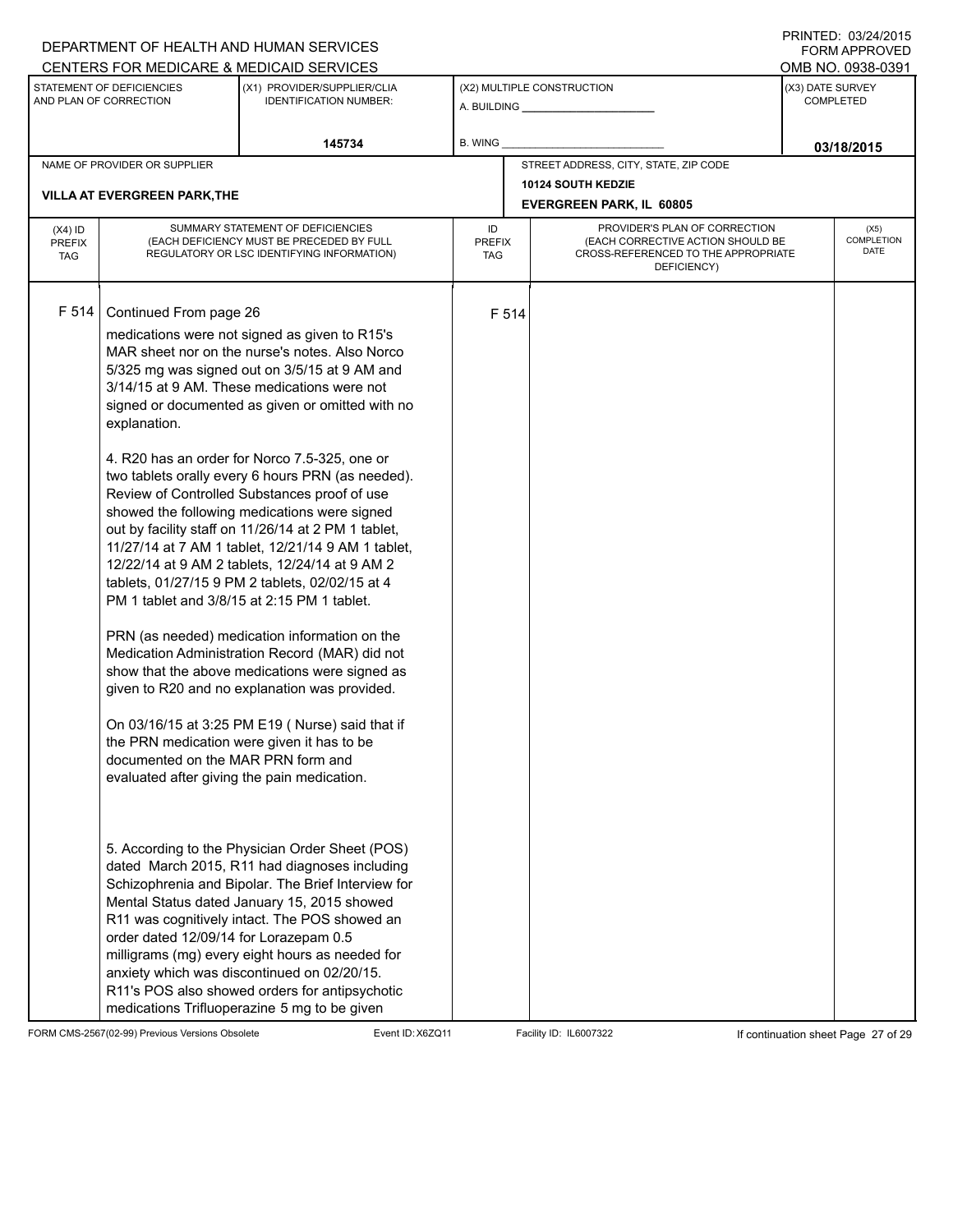| DEPARTMENT OF HEALTH AND HUMAN SERVICES<br>CENTERS FOR MEDICARE & MEDICAID SERVICES |                                                                                                                                                                                                                                                              |                                                                                                                                                                                                                                                                                                                                                                                                                                                                                                                                                                                                                                                                                                                                                                                                                                                                                                                                                                                                                                                                                                                                                                                                                                                                                                                       |         |                                                                                                                          |                                                                                                | FORM APPROVED<br>OMB NO. 0938-0391 |  |  |
|-------------------------------------------------------------------------------------|--------------------------------------------------------------------------------------------------------------------------------------------------------------------------------------------------------------------------------------------------------------|-----------------------------------------------------------------------------------------------------------------------------------------------------------------------------------------------------------------------------------------------------------------------------------------------------------------------------------------------------------------------------------------------------------------------------------------------------------------------------------------------------------------------------------------------------------------------------------------------------------------------------------------------------------------------------------------------------------------------------------------------------------------------------------------------------------------------------------------------------------------------------------------------------------------------------------------------------------------------------------------------------------------------------------------------------------------------------------------------------------------------------------------------------------------------------------------------------------------------------------------------------------------------------------------------------------------------|---------|--------------------------------------------------------------------------------------------------------------------------|------------------------------------------------------------------------------------------------|------------------------------------|--|--|
| STATEMENT OF DEFICIENCIES<br>AND PLAN OF CORRECTION                                 |                                                                                                                                                                                                                                                              | (X1) PROVIDER/SUPPLIER/CLIA<br><b>IDENTIFICATION NUMBER:</b>                                                                                                                                                                                                                                                                                                                                                                                                                                                                                                                                                                                                                                                                                                                                                                                                                                                                                                                                                                                                                                                                                                                                                                                                                                                          |         | (X2) MULTIPLE CONSTRUCTION                                                                                               |                                                                                                | (X3) DATE SURVEY<br>COMPLETED      |  |  |
|                                                                                     |                                                                                                                                                                                                                                                              | 145734                                                                                                                                                                                                                                                                                                                                                                                                                                                                                                                                                                                                                                                                                                                                                                                                                                                                                                                                                                                                                                                                                                                                                                                                                                                                                                                | B. WING |                                                                                                                          |                                                                                                | 03/18/2015                         |  |  |
| NAME OF PROVIDER OR SUPPLIER<br><b>VILLA AT EVERGREEN PARK, THE</b>                 |                                                                                                                                                                                                                                                              |                                                                                                                                                                                                                                                                                                                                                                                                                                                                                                                                                                                                                                                                                                                                                                                                                                                                                                                                                                                                                                                                                                                                                                                                                                                                                                                       |         |                                                                                                                          | STREET ADDRESS, CITY, STATE, ZIP CODE<br>10124 SOUTH KEDZIE<br><b>EVERGREEN PARK, IL 60805</b> |                                    |  |  |
| $(X4)$ ID<br><b>PREFIX</b><br><b>TAG</b>                                            | SUMMARY STATEMENT OF DEFICIENCIES<br>(EACH DEFICIENCY MUST BE PRECEDED BY FULL<br>REGULATORY OR LSC IDENTIFYING INFORMATION)                                                                                                                                 | ID<br><b>PREFIX</b><br>TAG                                                                                                                                                                                                                                                                                                                                                                                                                                                                                                                                                                                                                                                                                                                                                                                                                                                                                                                                                                                                                                                                                                                                                                                                                                                                                            |         | PROVIDER'S PLAN OF CORRECTION<br>(EACH CORRECTIVE ACTION SHOULD BE<br>CROSS-REFERENCED TO THE APPROPRIATE<br>DEFICIENCY) | (X5)<br>COMPLETION<br>DATE                                                                     |                                    |  |  |
| F 514                                                                               | Continued From page 27<br>be given at bedtime.<br>anxiety to warrant continuing the order for<br>exhibiting.<br>content in the facility and did not have any<br>problems with pain or any medications.<br>show any dates of Lorazepam being<br>administered. | twice daily and Quetiapine Fumarate 100 mg to<br>On 03/18/2015 at 6:10pm Z2 (Psychiatrist) stated<br>he had discontinued R11's Lorazepam because it<br>was never meant to be given as a long term<br>medication since it can be addictive. He said<br>given R11's diagnoses, she shouldn't be on<br>Lorazepam for more than a couple of weeks.<br>When Z2 evaluated R11 in February 2015 he<br>determined she wasn't having any symptoms of<br>Lorazepam and discontinued the medication. Z2<br>said the facility kept a behavior assessment form<br>for each resident which he reviews during a visit<br>to determine what behaviors the resident may be<br>On 03/16/2015 at 12:30pm R11 said she was<br>R11's Controlled Substances Proof of Use form<br>showed Lorazepam 0.5 mg was signed out 15<br>times between 01/18/2015 and 02/17/2015. One<br>tablet of Lorazepam 0.5 mg was signed out each<br>time on the following dates: 1/18 at 9pm, 1/21 at<br>8pm, 1/26 at 12pm, 1/27 at 12pm, 1/27 at 8pm,<br>1/31 at 10pm, 2/1 at 9pm, 2/2 at 10pm, 2/9 at<br>12am, 2/10 at 1am, 2/13 at 1am, 2/13 at 10pm,<br>2/14 at 4pm, 2/15 at 5pm and 2/17 at 9pm. R11's<br>Medication Administration Record (MAR) did not<br>R11's Behavior Monitoring Record for December<br>2014 or February 2015 were blank. The January |         | F 514                                                                                                                    |                                                                                                |                                    |  |  |
|                                                                                     | found in R11's medical record.                                                                                                                                                                                                                               | 2015 Behavior Monitoring Record could not be                                                                                                                                                                                                                                                                                                                                                                                                                                                                                                                                                                                                                                                                                                                                                                                                                                                                                                                                                                                                                                                                                                                                                                                                                                                                          |         |                                                                                                                          |                                                                                                |                                    |  |  |

DEPARTMENT OF HEALTH AND HUMAN SERVICES